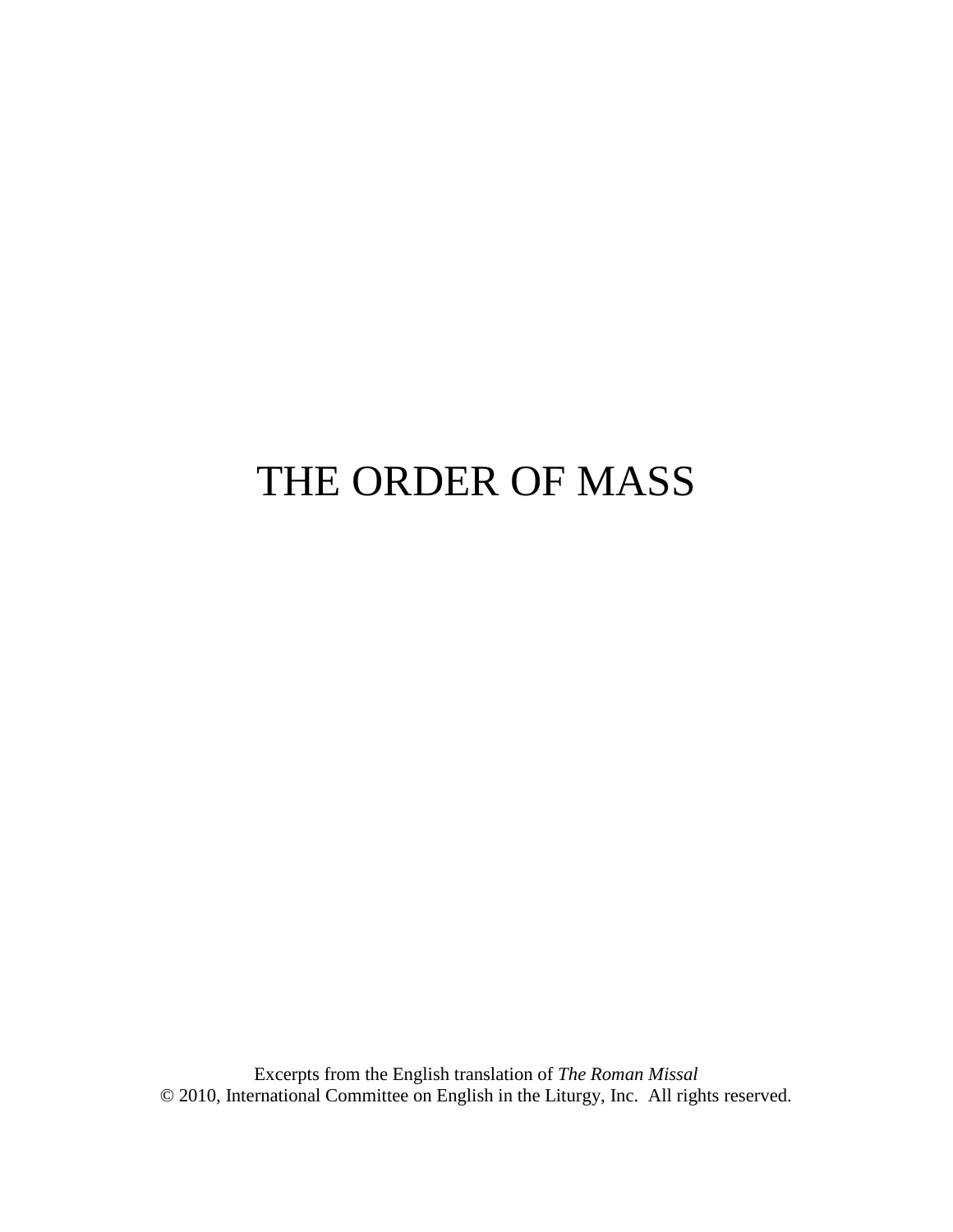## **The Introductory Rites**

1. When the people are gathered, the Priest approaches the altar with the ministers while the Entrance Chant is sung.

When he has arrived at the altar, after making a profound bow with the ministers, the Priest venerates the altar with a kiss and, if appropriate, incenses the cross and the altar. Then, with the ministers, he goes to the chair.

When the Entrance Chant is concluded, the Priest and the faithful, standing, sign themselves with the Sign of the Cross, while the Priest, facing the people, says:

In the name of the Father, and of the Son, and of the Holy Spirit.

The people reply:

Amen.

```
2. Then the Priest, extending his hands, greets the people, saying:
```
The grace of our Lord Jesus Christ, and the love of God, and the communion of the Holy Spirit be with you all.

Or:

Grace to you and peace from God our Father and the Lord Jesus Christ.

Or:

The Lord be with you.

The people reply:

And with your spirit.

In this first greeting a Bishop, instead of The Lord be with you, says:

Peace be with you.

3. The Priest, or a Deacon, or another minister, may very briefly introduce the faithful to the Mass of the day.

\_\_\_\_\_\_\_\_\_\_\_\_\_\_\_\_\_\_\_\_\_\_\_\_\_\_\_\_\_\_\_\_\_\_\_\_\_\_\_\_\_\_\_\_\_\_\_\_\_\_\_\_\_\_\_\_\_\_\_\_

\_\_\_\_\_\_\_\_\_\_\_\_\_\_\_\_\_\_\_\_\_\_\_\_\_\_\_\_\_\_\_\_\_\_\_\_\_\_\_\_\_\_\_\_\_\_\_\_\_\_\_\_\_\_\_\_\_\_\_\_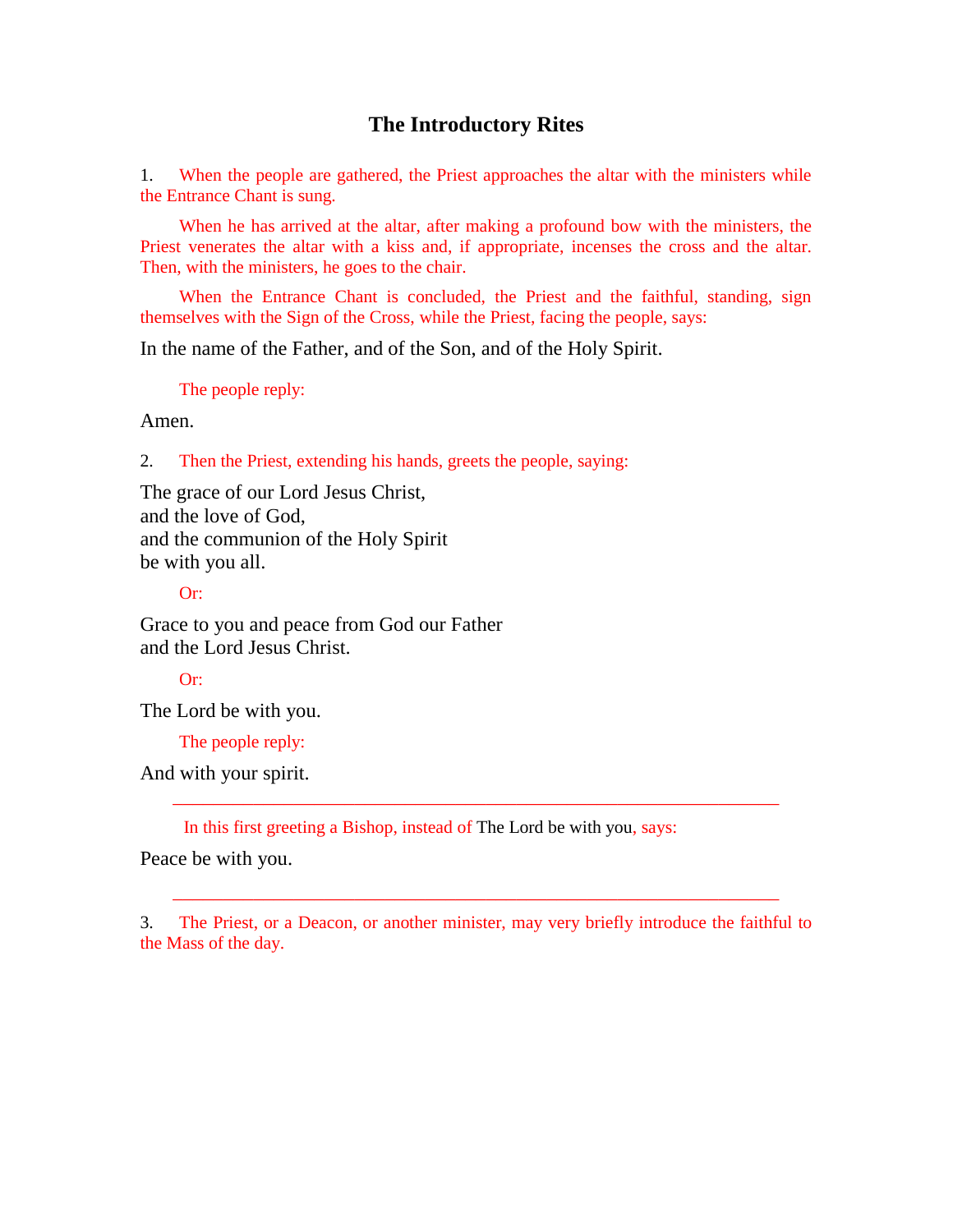# Penitential Act<sup>\*</sup>

4. Then follows the Penitential Act, to which the Priest invites the faithful, saying:

Brethren (brothers and sisters), let us acknowledge our sins, and so prepare ourselves to celebrate the sacred mysteries.

A brief pause for silence follows. Then all recite together the formula of general confession:

I confess to almighty God and to you, my brothers and sisters, that I have greatly sinned, in my thoughts and in my words, in what I have done and in what I have failed to do,

And, striking their breast, they say:

through my fault, through my fault, through my most grievous fault;

Then they continue:

therefore I ask blessed Mary ever-Virgin, all the Angels and Saints, and you, my brothers and sisters, to pray for me to the Lord our God.

#### The absolution by the Priest follows:

May almighty God have mercy on us, forgive us our sins, and bring us to everlasting life.

The people reply:

Amen.

 $\overline{a}$ 

\_\_\_\_\_\_\_\_\_\_\_\_\_\_\_\_\_\_\_\_\_\_\_\_\_\_\_\_\_\_\_\_\_\_\_\_\_\_\_\_\_\_\_\_\_\_\_\_\_\_\_\_\_\_\_\_\_\_\_\_

<sup>\*</sup> From time to time on Sundays, especially in Easter Time, instead of the customary Penitential Act, the blessing and sprinkling of water may take place (as in Appendix II, pp. 000-000) as a reminder of Baptism.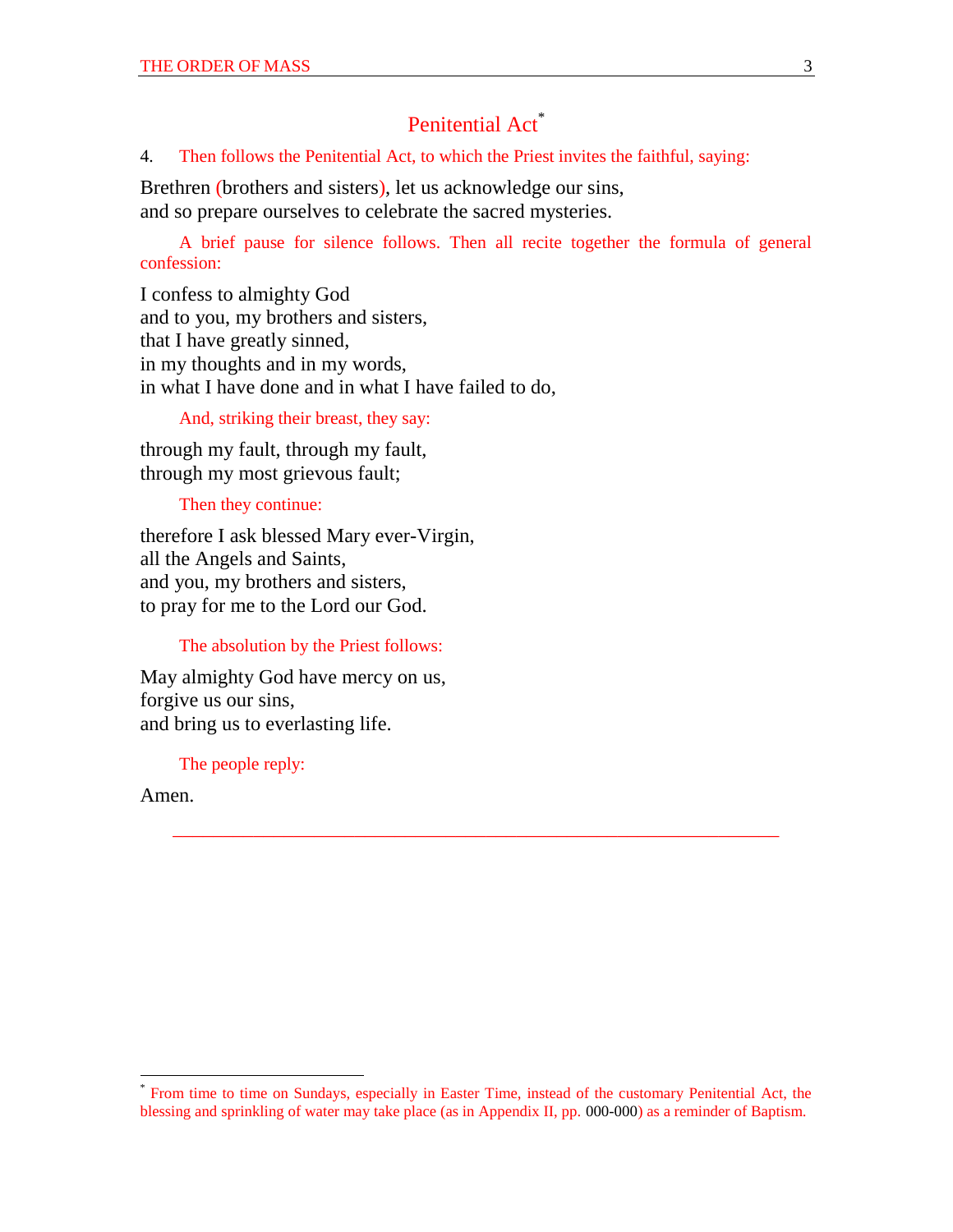Or:

5. The Priest invites the faithful to make the Penitential Act:

Brethren (brothers and sisters), let us acknowledge our sins, and so prepare ourselves to celebrate the sacred mysteries.

A brief pause for silence follows.

The Priest then says:

Have mercy on us, O Lord.

The people reply:

For we have sinned against you.

The Priest:

Show us, O Lord, your mercy.

The people:

And grant us your salvation.

The absolution by the Priest follows:

\_\_\_\_\_\_\_\_\_\_\_\_\_\_\_\_\_\_\_\_\_\_\_\_\_\_\_\_\_\_\_\_\_\_\_\_\_\_\_\_\_\_\_\_\_\_\_\_\_\_\_\_\_\_\_\_\_\_\_\_

May almighty God have mercy on us, forgive us our sins, and bring us to everlasting life.

The people reply:

Amen.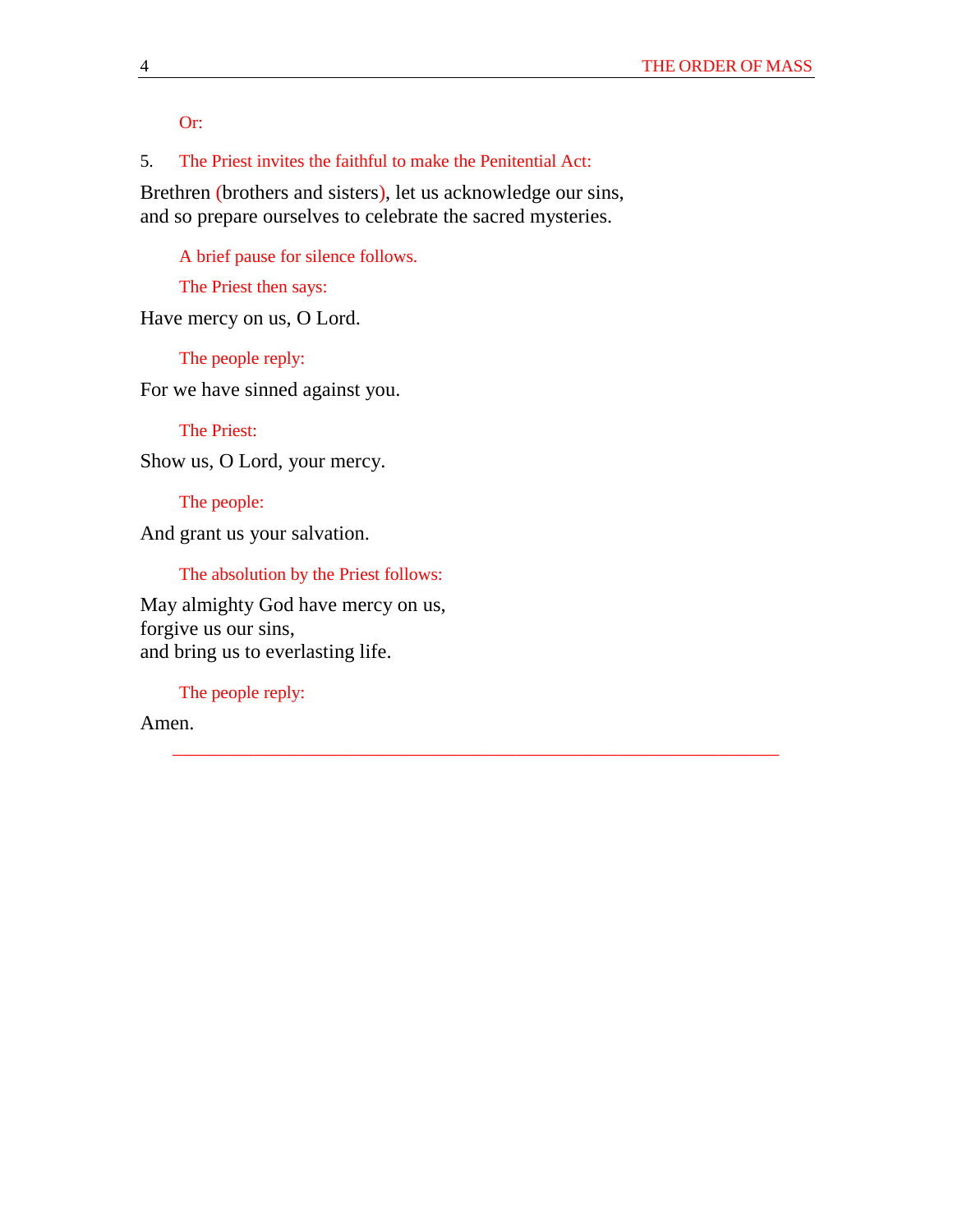Or:

6. The Priest invites the faithful to make the Penitential Act:

Brethren (brothers and sisters), let us acknowledge our sins, and so prepare ourselves to celebrate the sacred mysteries.

A brief pause for silence follows.

The Priest, or a Deacon or another minister, then says the following or other invocations<sup>\*</sup> with Kyrie, eleison (Lord, have mercy):

You were sent to heal the contrite of heart:

Lord, have mercy. Or: Kyrie, eleison.

The people reply:

Lord, have mercy. Or: Kyrie, eleison.

The Priest:

You came to call sinners:

Christ, have mercy. Or: Christe, eleison.

The people:

Christ, have mercy. Or: Christe, eleison.

## The Priest:

You are seated at the right hand of the Father to intercede for us:

\_\_\_\_\_\_\_\_\_\_\_\_\_\_\_\_\_\_\_\_\_\_\_\_\_\_\_\_\_\_\_\_\_\_\_\_\_\_\_\_\_\_\_\_\_\_\_\_\_\_\_\_\_\_\_\_\_\_\_\_

Lord, have mercy. Or: Kyrie, eleison.

The people:

Lord, have mercy. Or: Kyrie, eleison.

The absolution by the Priest follows:

May almighty God have mercy on us, forgive us our sins, and bring us to everlasting life.

The people reply:

Amen.

 $\overline{a}$ 

<sup>\*</sup> Sample invocations are found in Appendix VI, pp. 000-000.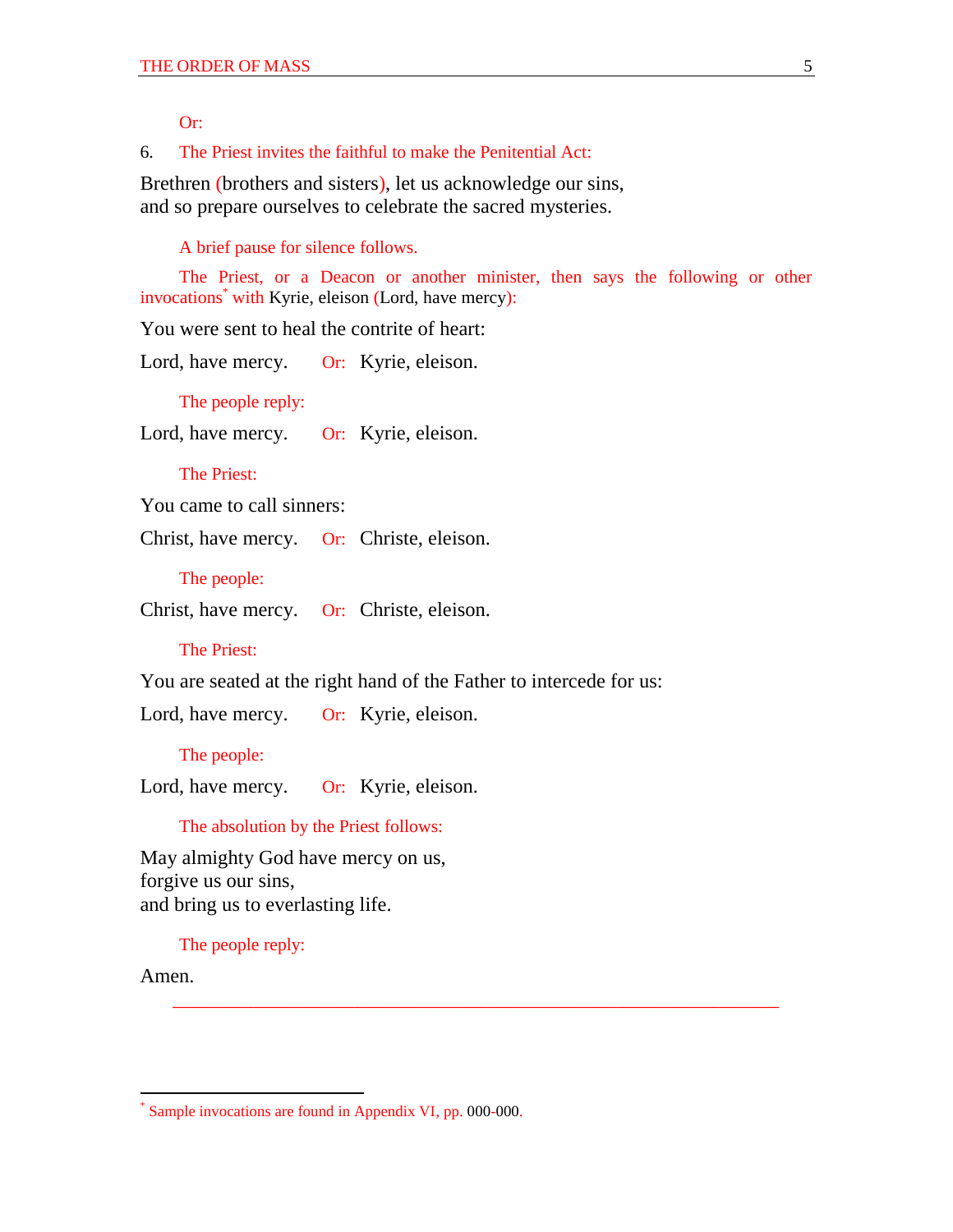7. The Kyrie eleison (Lord, have mercy) invocations follow, unless they have just occurred in a formula of the Penitential Act.

- $V.$  Lord, have mercy.  $R.$  Lord, have mercy.
- 
- 

Or:

- V. Kyrie, eleison. R. Kyrie, eleison.
- V. Christe, eleison. R. Christe, eleison.
- V. Kyrie, eleison. R. Kyrie, eleison.
- 
- V. Christ, have mercy. R. Christ, have mercy.
- $V.$  Lord, have mercy.  $R.$  Lord, have mercy.
	-
	-
	-

### 8. Then, when it is prescribed, this hymn is either sung or said:

Glory to God in the highest, and on earth peace to people of good will.

We praise you, we bless you, we adore you, we glorify you, we give you thanks for your great glory, Lord God, heavenly King, O God, almighty Father.

Lord Jesus Christ, Only Begotten Son, Lord God, Lamb of God, Son of the Father, you take away the sins of the world, have mercy on us; you take away the sins of the world, receive our prayer; you are seated at the right hand of the Father, have mercy on us.

For you alone are the Holy One, you alone are the Lord, you alone are the Most High, Jesus Christ, with the Holy Spirit, in the glory of God the Father. Amen.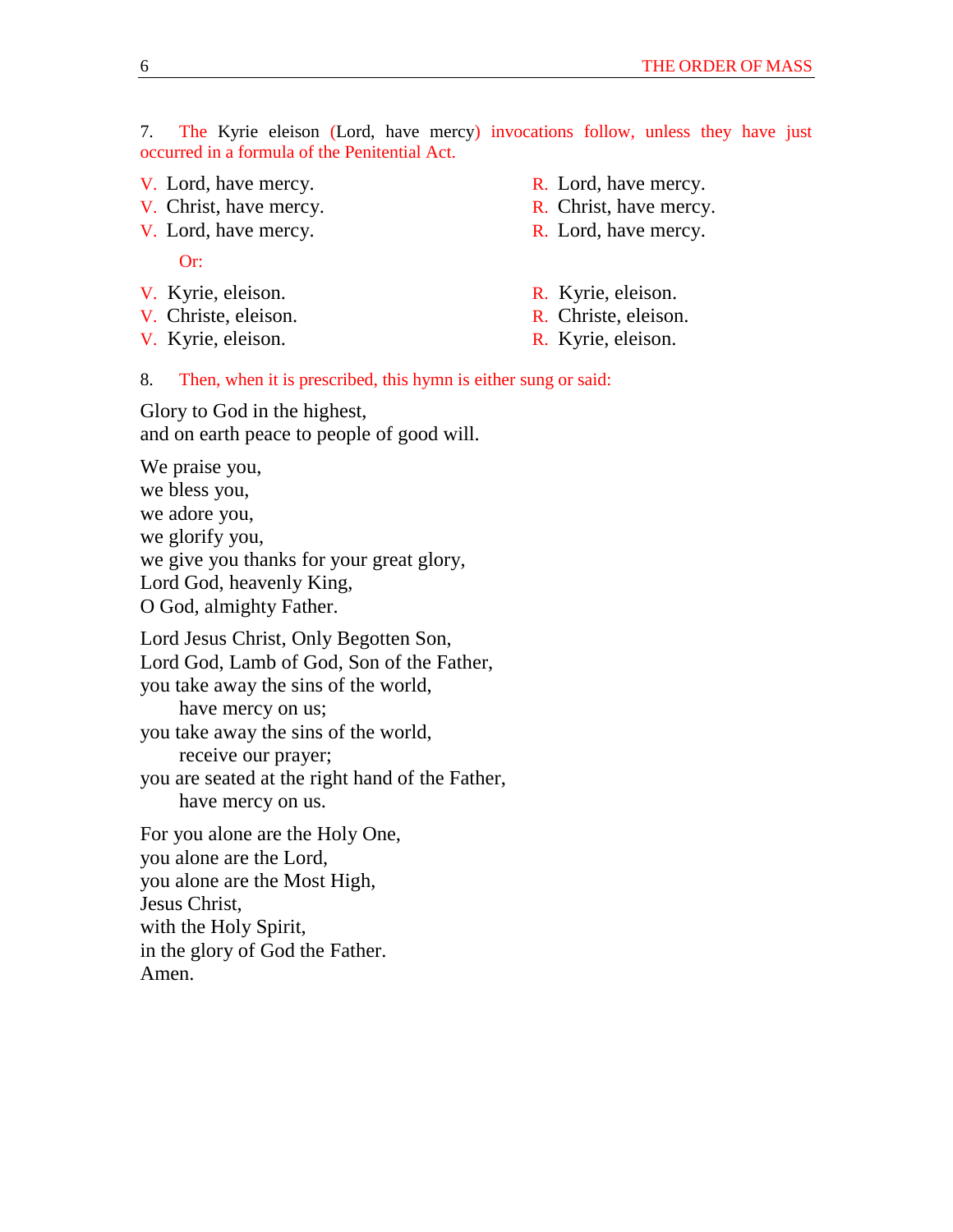9. When this hymn is concluded, the Priest, with hands joined, says:

Let us pray.

And all pray in silence with the Priest for a while.

Then the Priest, with hands extended, says the Collect prayer, at the end of which the people acclaim:

Amen.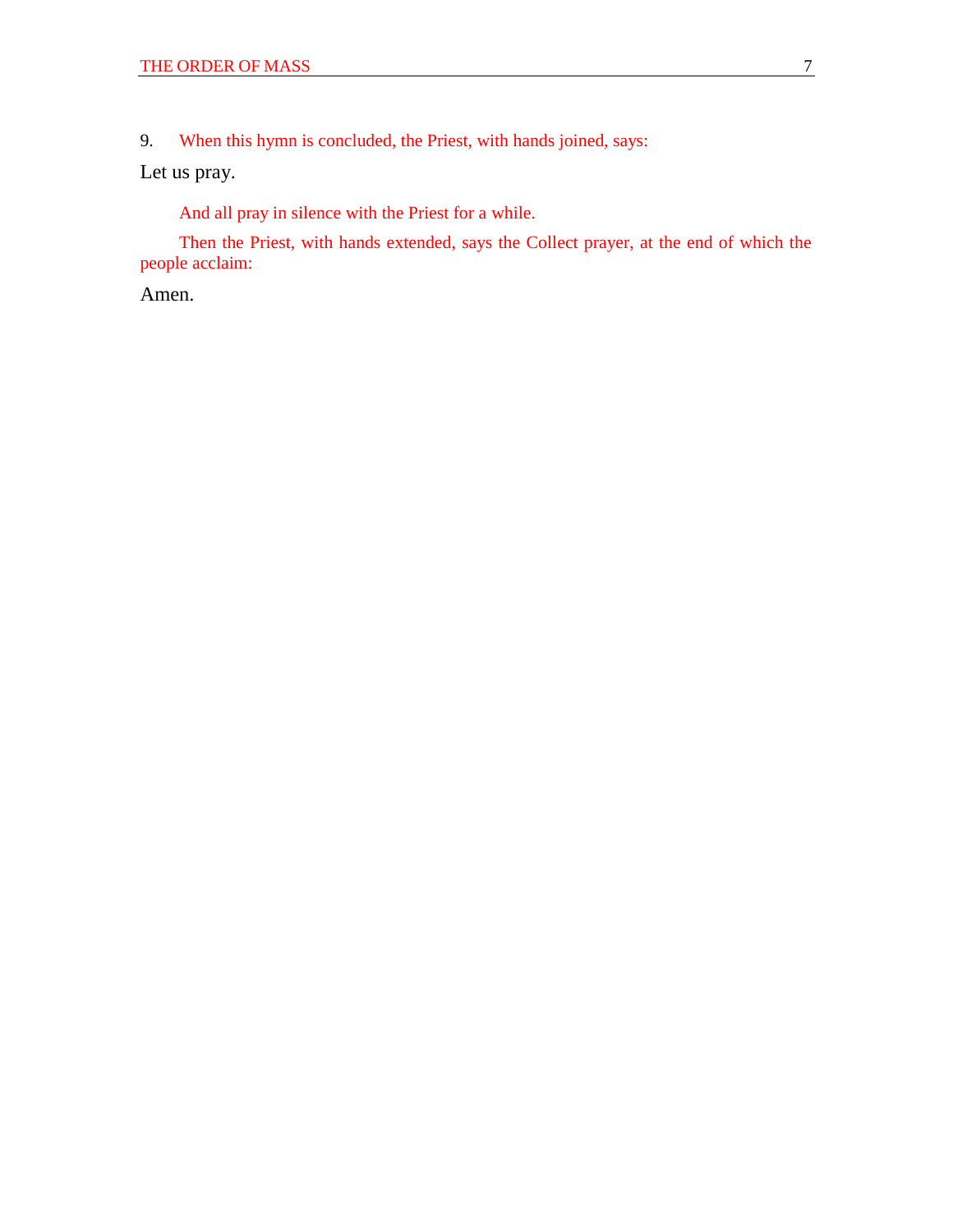# **The Liturgy of the Word**

10. Then the reader goes to the ambo and reads the First Reading, while all sit and listen.

To indicate the end of the reading, the reader acclaims:

The word of the Lord.

All reply:

Thanks be to God.

- 11. The psalmist or cantor sings or says the Psalm, with the people making the response.
- 12. After this, if there is to be a Second Reading, a reader reads it from the ambo, as above. To indicate the end of the reading, the reader acclaims:

The word of the Lord.

All reply:

Thanks be to God.

13. There follows the Alleluia or another chant laid down by the rubrics, as the liturgical time requires.

14. Meanwhile, if incense is used, the Priest puts some into the thurible. After this, the Deacon who is to proclaim the Gospel, bowing profoundly before the Priest, asks for the blessing, saying in a low voice:

Your blessing, Father.

The Priest says in a low voice:

May the Lord be in your heart and on your lips, that you may proclaim his Gospel worthily and well, in the name of the Father and of the Son  $\mathbb{F}$  and of the Holy Spirit.

The Deacon signs himself with the Sign of the Cross and replies:

Amen.

If, however, a Deacon is not present, the Priest, bowing before the altar, says quietly:

Cleanse my heart and my lips, almighty God, that I may worthily proclaim your holy Gospel.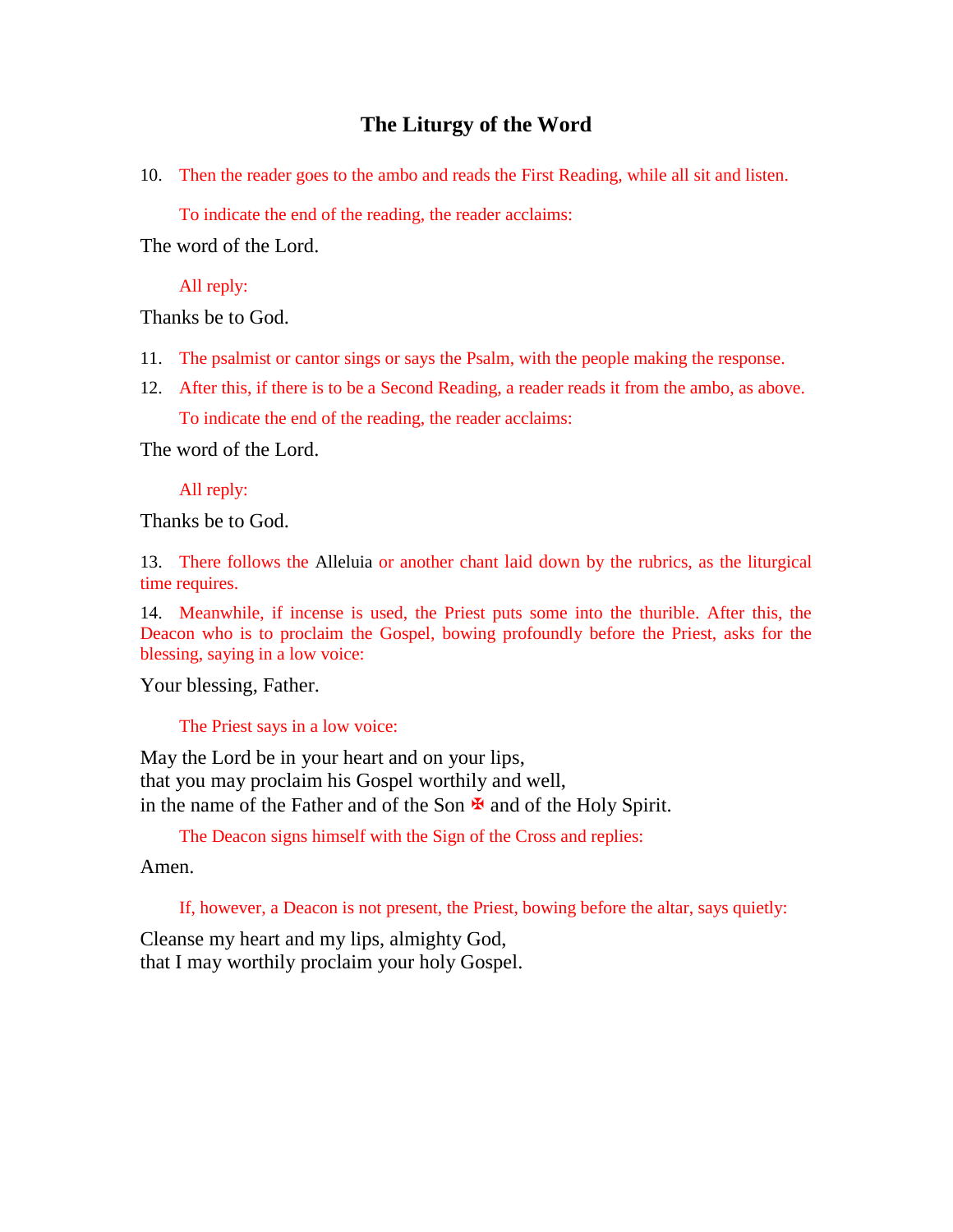15. The Deacon, or the Priest, then proceeds to the ambo, accompanied, if appropriate, by ministers with incense and candles. There he says:

The Lord be with you.

The people reply:

And with your spirit.

The Deacon, or the Priest:

A reading from the holy Gospel according to N*.*

and, at the same time, he makes the Sign of the Cross on the book and on his forehead, lips, and breast.

The people acclaim:

Glory to you, O Lord.

Then the Deacon, or the Priest, incenses the book, if incense is used, and proclaims the Gospel.

16. At the end of the Gospel, the Deacon, or the Priest, acclaims:

The Gospel of the Lord.

All reply:

Praise to you, Lord Jesus Christ.

Then he kisses the book, saying quietly:

Through the words of the Gospel may our sins be wiped away.

17. Then follows the Homily, which is to be preached by a Priest or Deacon on all Sundays and Holydays of Obligation; on other days, it is recommended.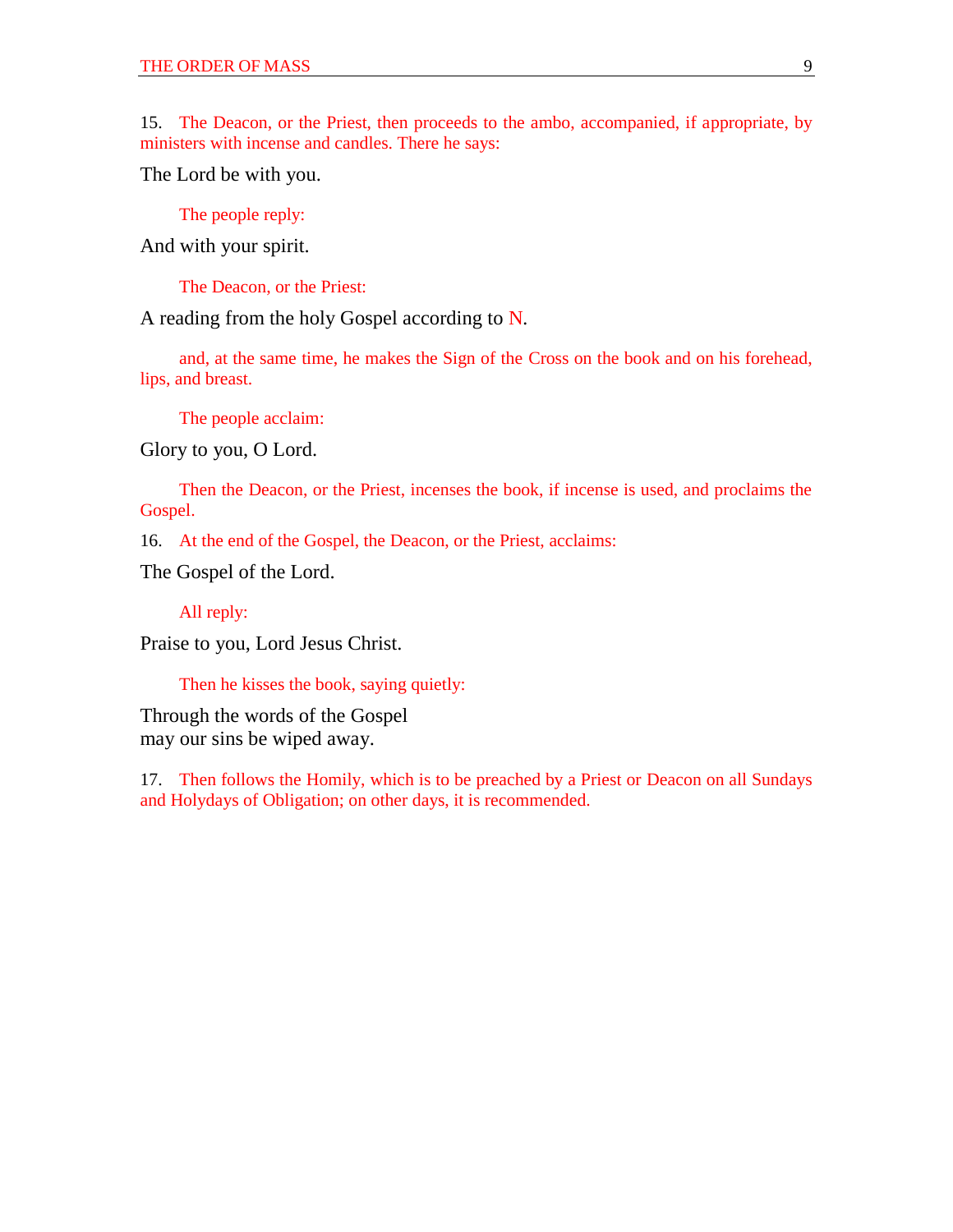18. At the end of the Homily, the Symbol or Profession of Faith or Creed, when prescribed, is either sung or said:

An alternate musical setting of the Creed may be found in Appendix I, pp. 000-000.

I believe in one God, the Father almighty, maker of heaven and earth, of all things visible and invisible.

I believe in one Lord Jesus Christ, the Only Begotten Son of God, born of the Father before all ages. God from God, Light from Light, true God from true God, begotten, not made, consubstantial with the Father; through him all things were made. For us men and for our salvation he came down from heaven,

#### At the words that follow up to and including and became man, all bow.

and by the Holy Spirit was incarnate of the Virgin Mary, and became man.

For our sake he was crucified under Pontius Pilate, he suffered death and was buried, and rose again on the third day in accordance with the Scriptures. He ascended into heaven and is seated at the right hand of the Father. He will come again in glory to judge the living and the dead and his kingdom will have no end.

I believe in the Holy Spirit, the Lord, the giver of life, who proceeds from the Father and the Son, who with the Father and the Son is adored and glorified, who has spoken through the prophets.

I believe in one, holy, catholic and apostolic Church. I confess one Baptism for the forgiveness of sins and I look forward to the resurrection of the dead and the life of the world to come. Amen.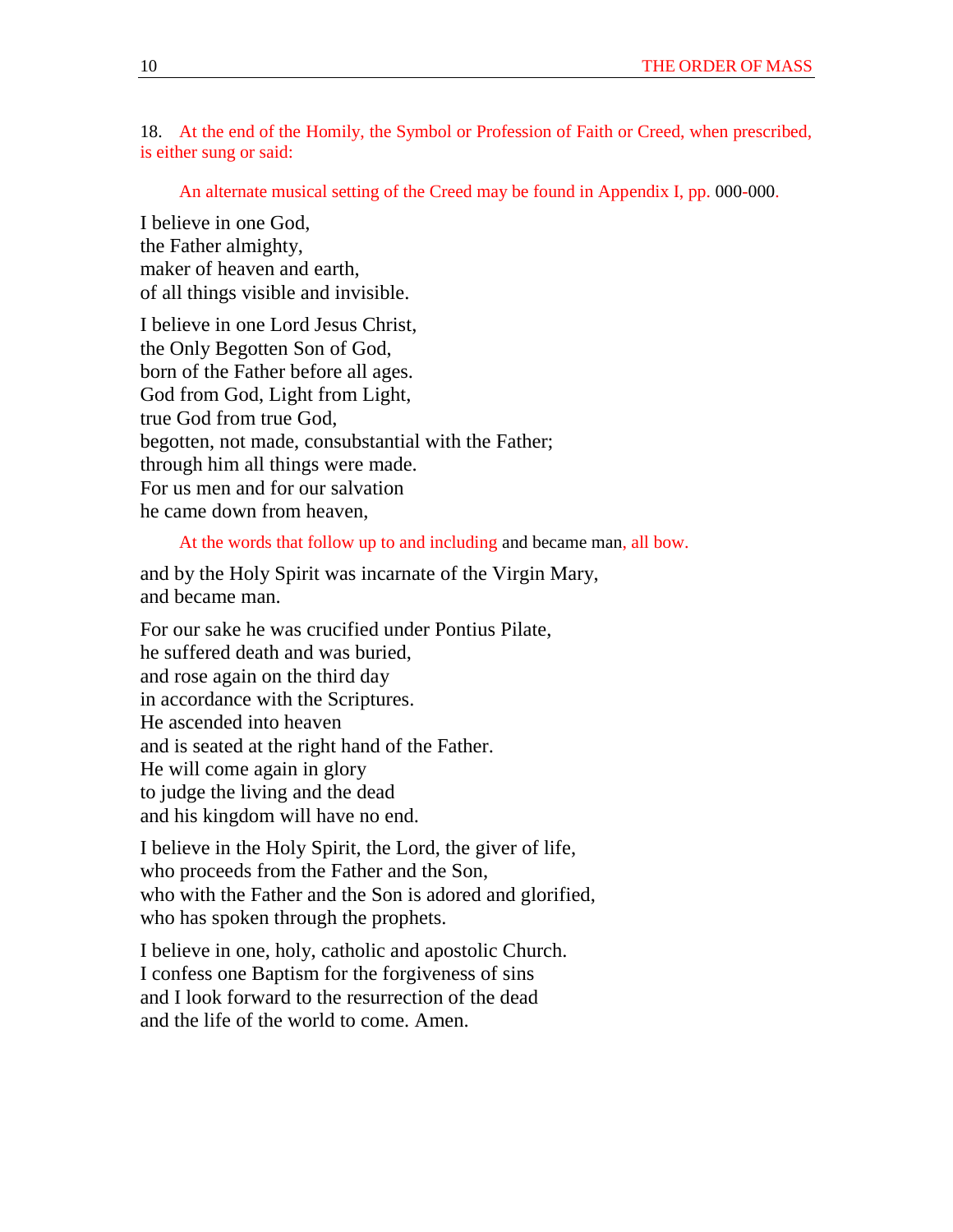19. Instead of the Niceno-Constantinopolitan Creed, especially during Lent and Easter Time, the baptismal Symbol of the Roman Church, known as the Apostles' Creed, may be used.

I believe in God, the Father almighty, Creator of heaven and earth, and in Jesus Christ, his only Son, our Lord,

At the words that follow, up to and including the Virgin Mary, all bow.

who was conceived by the Holy Spirit, born of the Virgin Mary, suffered under Pontius Pilate, was crucified, died and was buried; he descended into hell; on the third day he rose again from the dead; he ascended into heaven, and is seated at the right hand of God the Father almighty; from there he will come to judge the living and the dead.

I believe in the Holy Spirit, the holy catholic Church, the communion of saints, the forgiveness of sins, the resurrection of the body, and life everlasting. Amen.

20. Then follows the Universal Prayer, that is, the Prayer of the Faithful or Bidding Prayers.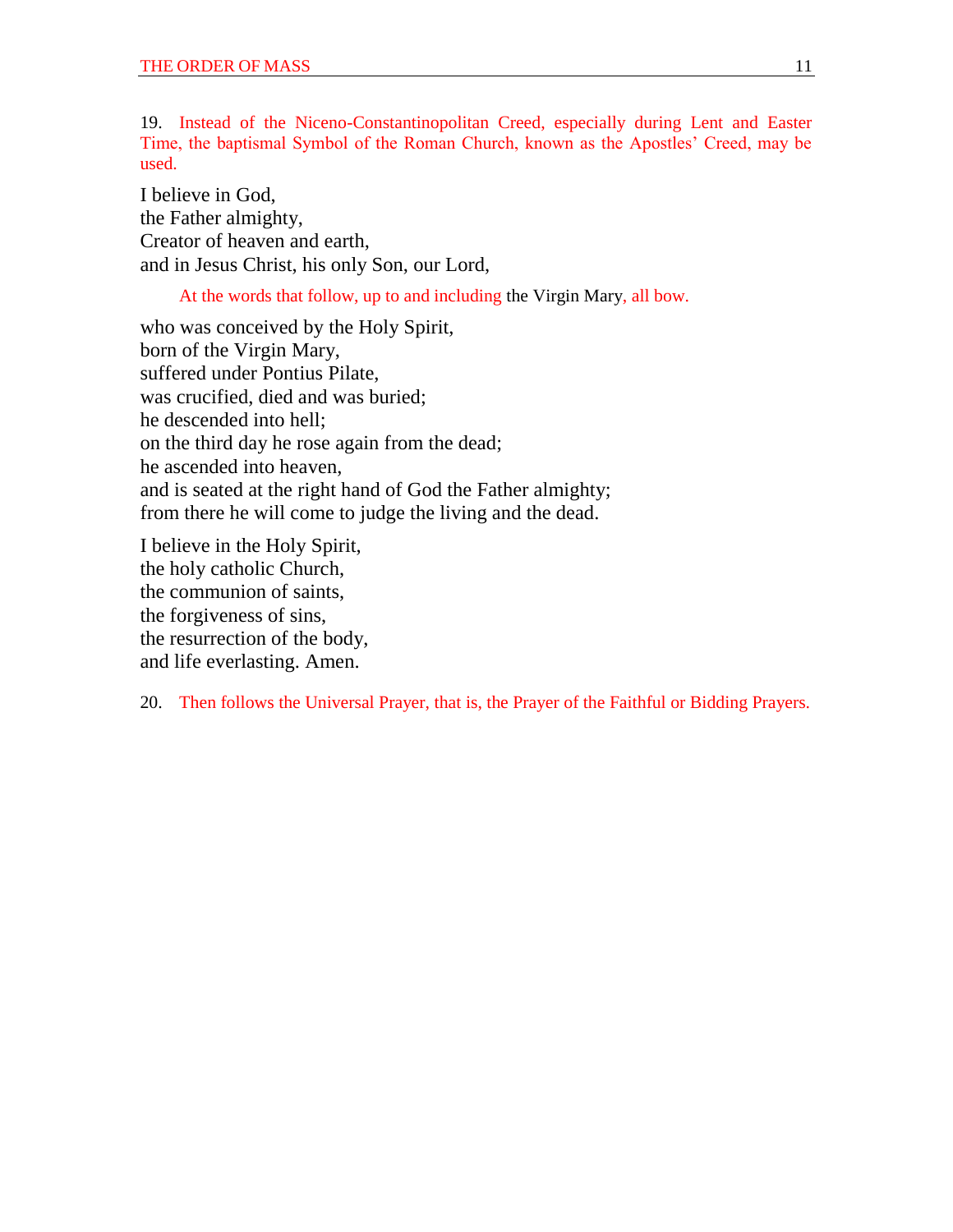# **The Liturgy of the Eucharist**

21. When all this has been done, the Offertory Chant begins. Meanwhile, the ministers place the corporal, the purificator, the chalice, the pall, and the Missal on the altar.

22. It is desirable that the faithful express their participation by making an offering, bringing forward bread and wine for the celebration of the Eucharist and perhaps other gifts to relieve the needs of the Church and of the poor.

23. The Priest, standing at the altar, takes the paten with the bread and holds it slightly raised above the altar with both hands, saying in a low voice:

Blessed are you, Lord God of all creation, for through your goodness we have received the bread we offer you: fruit of the earth and work of human hands, it will become for us the bread of life.

Then he places the paten with the bread on the corporal.

If, however, the Offertory Chant is not sung, the Priest may speak these words aloud; at the end, the people may acclaim:

Blessed be God for ever.

24. The Deacon, or the Priest, pours wine and a little water into the chalice, saying quietly:

By the mystery of this water and wine may we come to share in the divinity of Christ who humbled himself to share in our humanity.

25. The Priest then takes the chalice and holds it slightly raised above the altar with both hands, saying in a low voice:

Blessed are you, Lord God of all creation, for through your goodness we have received the wine we offer you: fruit of the vine and work of human hands, it will become our spiritual drink.

Then he places the chalice on the corporal.

If, however, the Offertory Chant is not sung, the Priest may speak these words aloud; at the end, the people may acclaim:

Blessed be God for ever.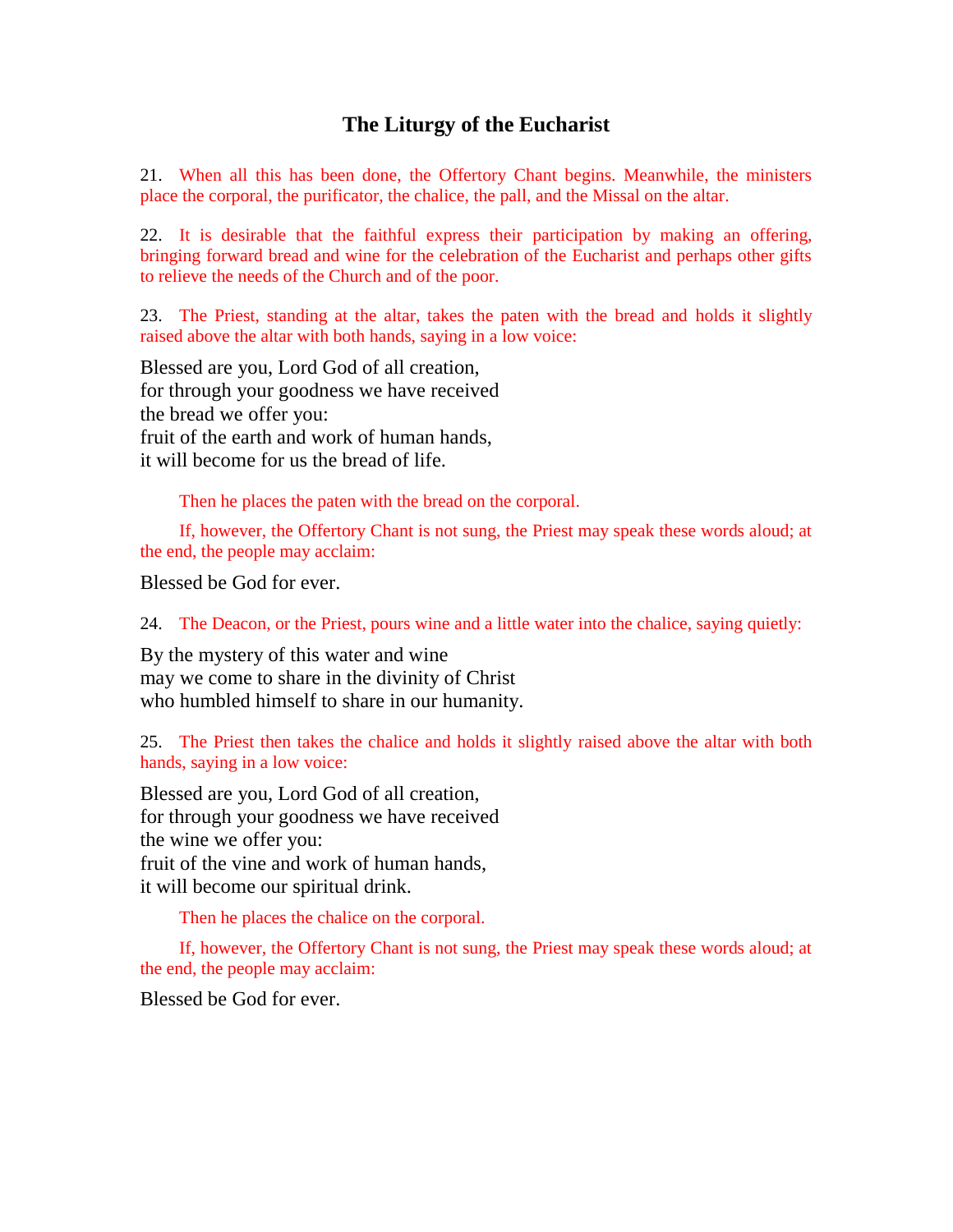26. After this, the Priest, bowing profoundly, says quietly:

With humble spirit and contrite heart may we be accepted by you, O Lord, and may our sacrifice in your sight this day be pleasing to you, Lord God.

27. If appropriate, he also incenses the offerings, the cross, and the altar. A Deacon or other minister then incenses the Priest and the people.

28. Then the Priest, standing at the side of the altar, washes his hands, saying quietly:

Wash me, O Lord, from my iniquity and cleanse me from my sin.

29. Standing at the middle of the altar, facing the people, extending and then joining his hands, he says:

Pray, brethren (brothers and sisters), that my sacrifice and yours may be acceptable to God, the almighty Father.

The people rise and reply:

May the Lord accept the sacrifice at your hands for the praise and glory of his name, for our good and the good of all his holy Church.

30. Then the Priest, with hands extended, says the Prayer over the Offerings, at the end of which the people acclaim:

Amen.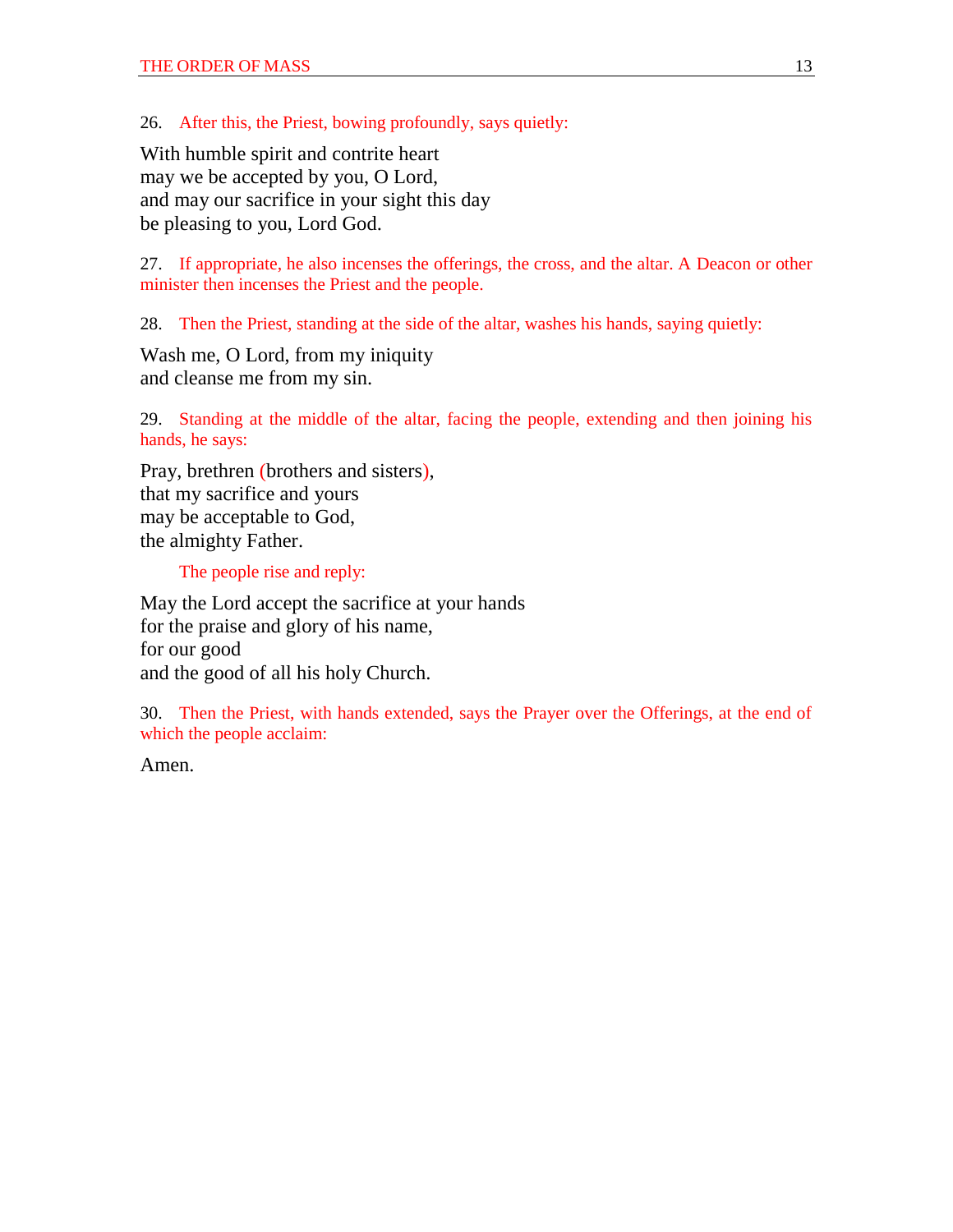## THE EUCHARISTIC PRAYER

31. Then the Priest begins the Eucharistic Prayer.

Extending his hands, he says:

The Lord be with you.

The people reply:

And with your spirit.

The Priest, raising his hands, continues:

Lift up your hearts.

The people:

We lift them up to the Lord.

The Priest, with hands extended, adds:

Let us give thanks to the Lord our God.

The people:

It is right and just.

The Priest, with hands extended, continues the Preface.

At the end of the Preface he joins his hands and concludes the Preface with the people, singing or saying aloud:

Holy, Holy, Holy Lord God of hosts. Heaven and earth are full of your glory. Hosanna in the highest. Blessed is he who comes in the name of the Lord. Hosanna in the highest.

Or:

32. In all Masses, the Priest celebrant is permitted to sing parts of the Eucharistic Prayer provided with musical notation below, pp. 000ff., especially the principal parts.

In Eucharistic Prayer I, the Roman Canon, the words included in brackets may be omitted.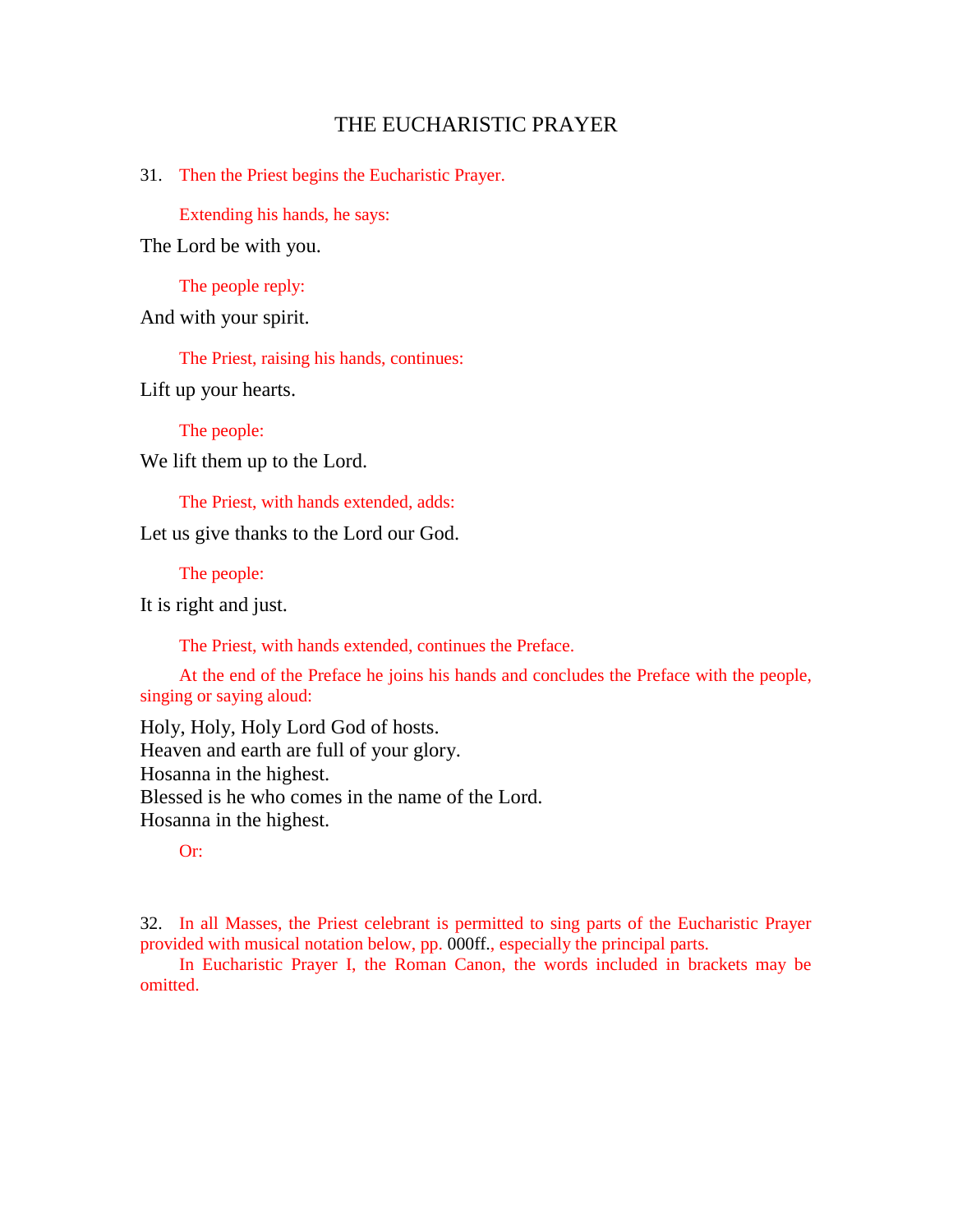# THE EUCHARISTIC PRAYERS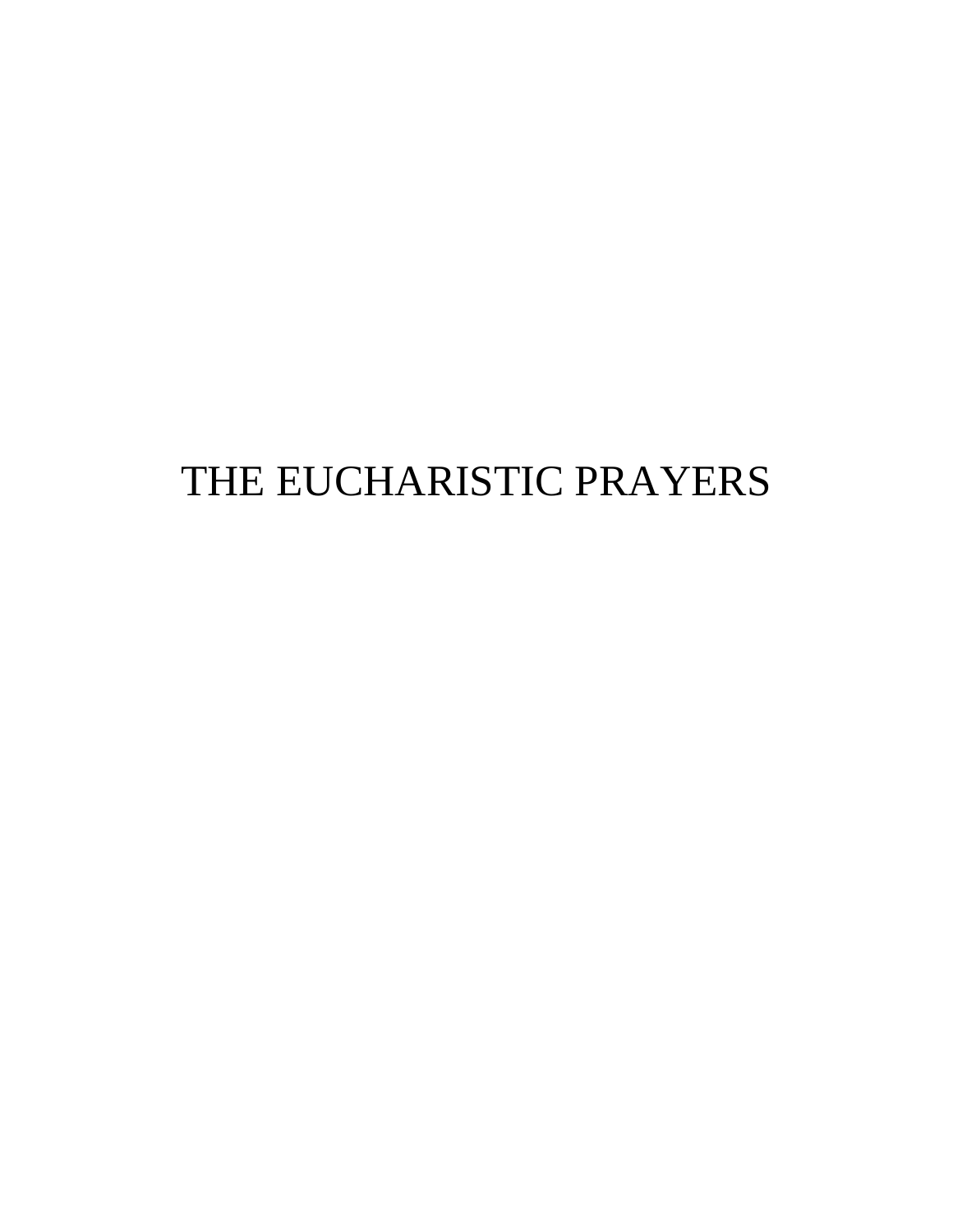# EUCHARISTIC PRAYER I (THE ROMAN CANON)

- 83. V. The Lord be with you.
	- R. And with your spirit.
	- V. Lift up your hearts.
	- R. We lift them up to the Lord.
	- V. Let us give thanks to the Lord our God.
	- R. It is right and just.

Then follows the Preface to be used in accord with the rubrics, which concludes:

Holy, Holy, Holy Lord God of hosts. Heaven and earth are full of your glory. Hosanna in the highest. Blessed is he who comes in the name of the Lord. Hosanna in the highest.

## 84. The Priest, with hands extended, says:

To you, therefore, most merciful Father, we make humble prayer and petition through Jesus Christ, your Son, our Lord:

He joins his hands and says

that you accept

 $\overline{a}$ 

He makes the Sign of the Cross once over the bread and chalice together, saying:

and bless  $\mathbf{\Psi}$  these gifts, these offerings, these holy and unblemished sacrifices,

With hands extended, he continues:

which we offer you firstly for your holy catholic Church. Be pleased to grant her peace, to guard, unite and govern her throughout the whole world, together with your servant N*.* our Pope and N. our Bishop, and all those who, holding to the truth, hand on the catholic and apostolic faith.

<sup>\*</sup> Mention may be made here of the Coadjutor Bishop, or Auxiliary Bishops, as noted in the *General Instruction of the Roman Missal*, no. 149.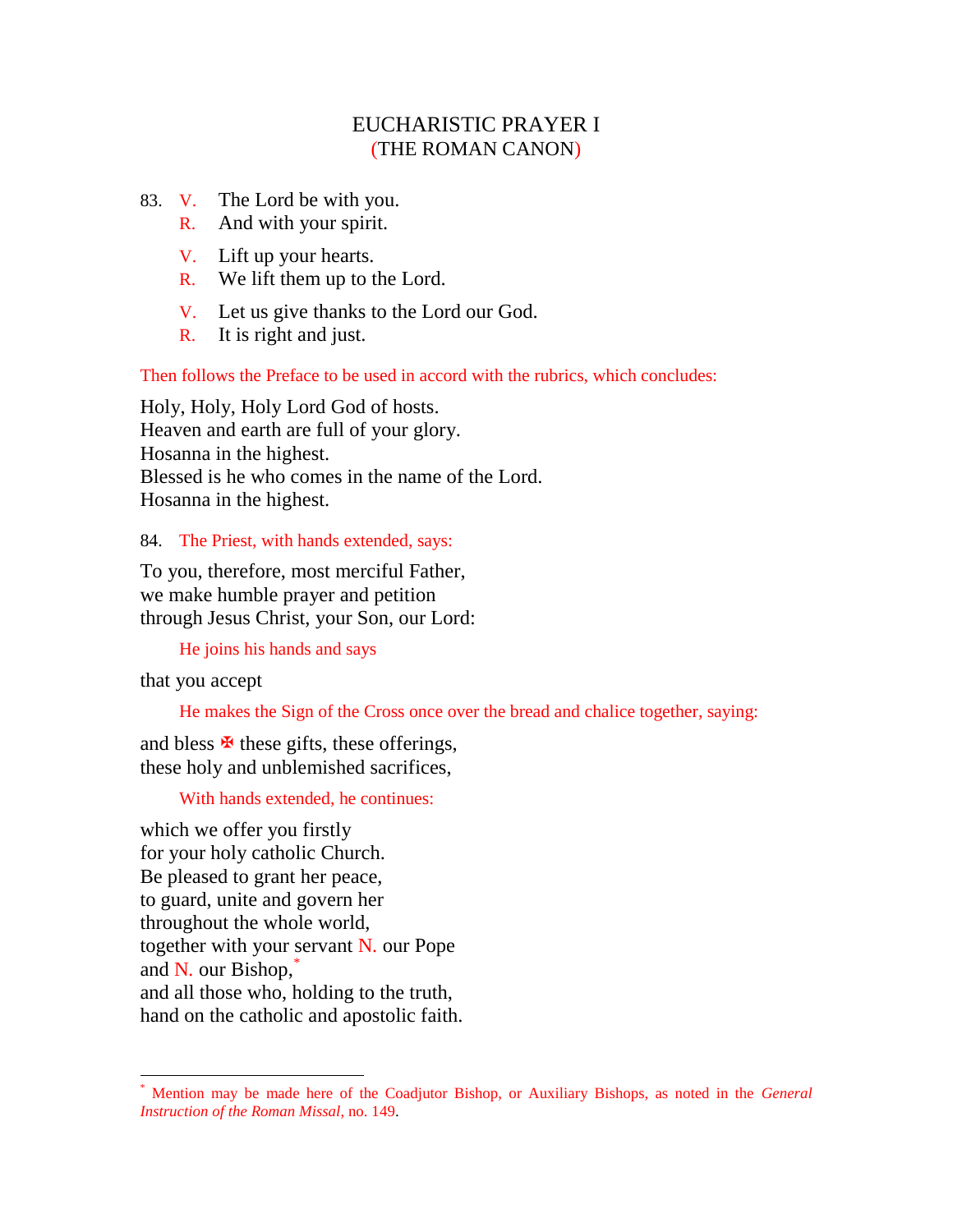85. Commemoration of the Living.

Remember, Lord, your servants N*.* and N*.*

The Priest joins his hands and prays briefly for those for whom he intends to pray.

\_\_\_\_\_\_\_\_\_\_\_\_\_\_\_\_\_\_\_\_

Then, with hands extended, he continues:

and all gathered here,

whose faith and devotion are known to you. For them, we offer you this sacrifice of praise or they offer it for themselves and all who are dear to them: for the redemption of their souls, in hope of health and well-being, and paying their homage to you, the eternal God, living and true.

#### 86. Within the Action.

In communion with those whose memory we venerate, especially the glorious ever-Virgin Mary, Mother of our God and Lord, Jesus Christ, † and blessed Joseph, her Spouse, your blessed Apostles and Martyrs, Peter and Paul, Andrew, (James, John, Thomas, James, Philip, Bartholomew, Matthew, Simon and Jude; Linus, Cletus, Clement, Sixtus, Cornelius, Cyprian, Lawrence, Chrysogonus, John and Paul, Cosmas and Damian) and all your Saints; we ask that through their merits and prayers, in all things we may be defended by your protecting help. (Through Christ our Lord. Amen.)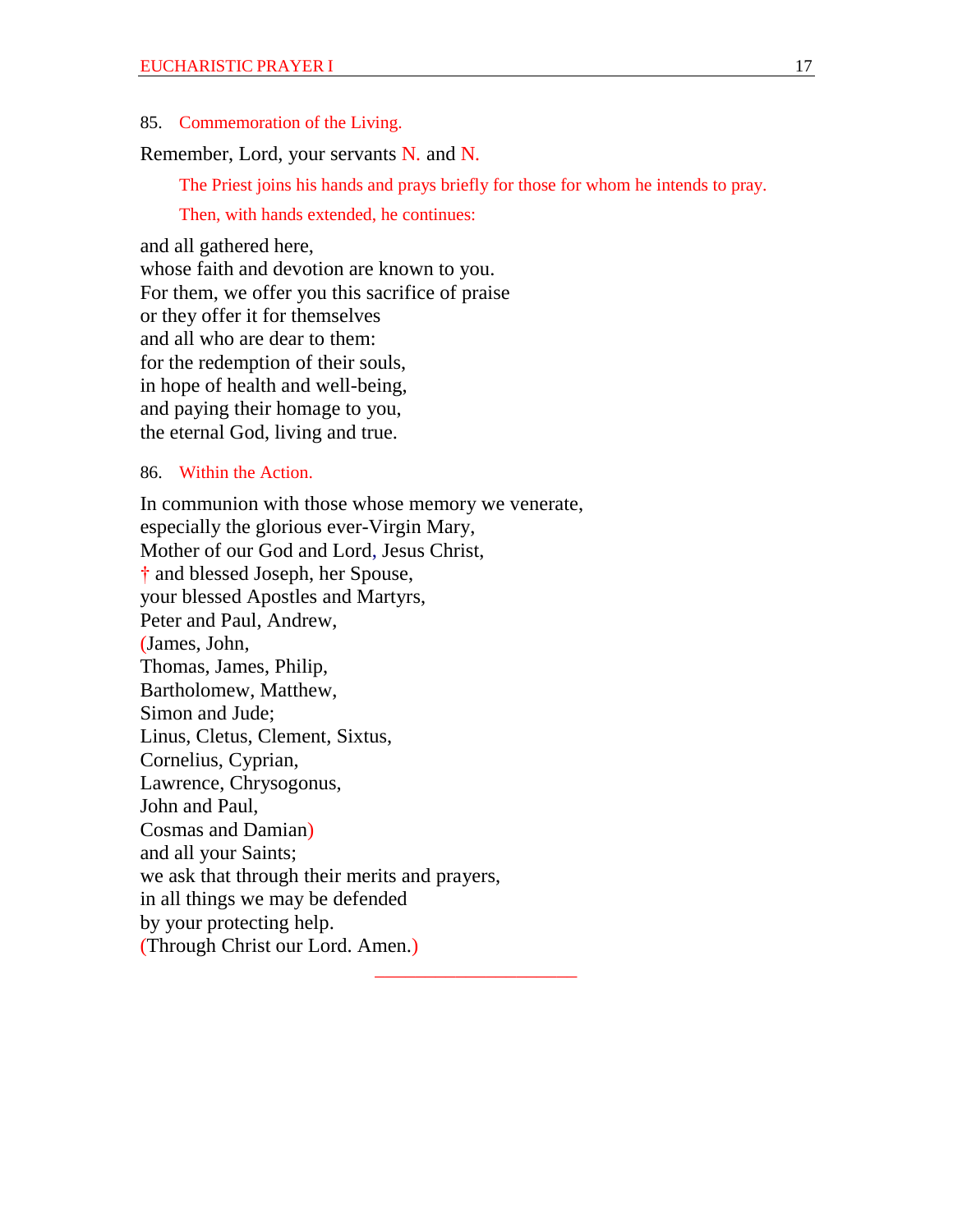## PROPER FORMS OF THE *COMMUNICANTES*

#### **On the Nativity of the Lord and throughout the Octave**

Celebrating the most sacred night (day) on which blessed Mary the immaculate Virgin brought forth the Savior for this world, and in communion with those whose memory we venerate, especially the glorious ever-Virgin Mary, Mother of our God and Lord, Jesus Christ, †

#### **On the Epiphany of the Lord**

Celebrating the most sacred day on which your Only Begotten Son, eternal with you in your glory, appeared in a human body, truly sharing our flesh, and in communion with those whose memory we venerate, especially the glorious ever-Virgin Mary, Mother of our God and Lord, Jesus Christ, †

#### **From the Mass of the Easter Vigil until the Second Sunday of Easter**

Celebrating the most sacred night (day) of the Resurrection of our Lord Jesus Christ in the flesh, and in communion with those whose memory we venerate, especially the glorious ever-Virgin Mary, Mother of our God and Lord, Jesus Christ, †

#### **On the Ascension of the Lord**

Celebrating the most sacred day on which your Only Begotten Son, our Lord, placed at the right hand of your glory our weak human nature, which he had united to himself, and in communion with those whose memory we venerate, especially the glorious ever-Virgin Mary, Mother of our God and Lord, Jesus Christ,  $\dagger$ 

#### **On Pentecost Sunday**

\_\_\_\_\_\_\_\_\_\_\_\_\_\_\_\_\_\_\_\_

Celebrating the most sacred day of Pentecost, on which the Holy Spirit appeared to the Apostles in tongues of fire, and in communion with those whose memory we venerate, especially the glorious ever-Virgin Mary, Mother of our God and Lord, Jesus Christ, †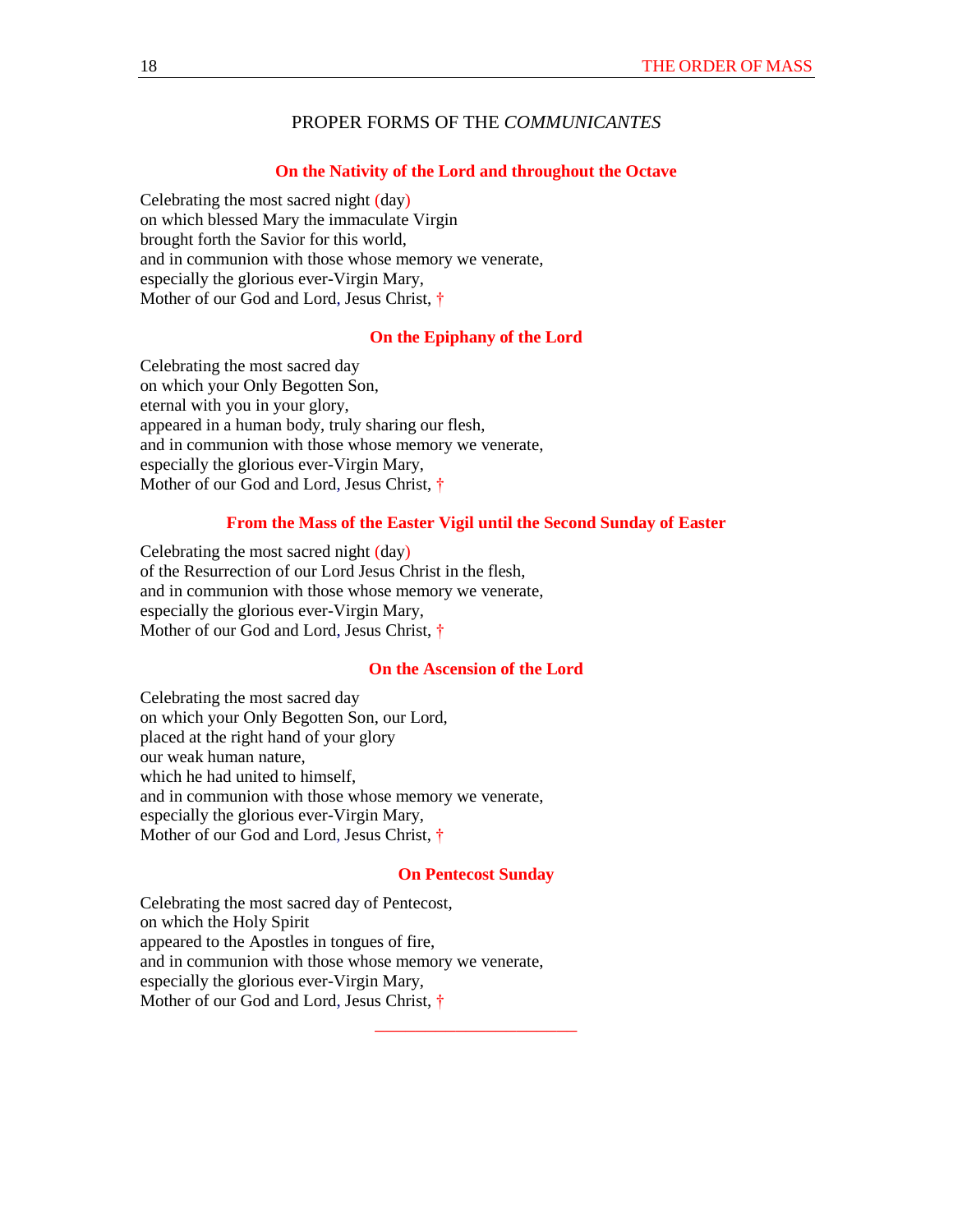#### 87. With hands extended, the Priest continues:

Therefore, Lord, we pray: graciously accept this oblation of our service, that of your whole family; order our days in your peace, and command that we be delivered from eternal damnation and counted among the flock of those you have chosen.

#### He joins his hands.

(Through Christ our Lord. Amen.)

#### **From the Mass of the Easter Vigil until the Second Sunday of Easter**

\_\_\_\_\_\_\_\_\_\_\_\_\_\_\_\_\_\_\_\_

\_\_\_\_\_\_\_\_\_\_\_\_\_\_\_\_\_\_\_\_

Therefore, Lord, we pray: graciously accept this oblation of our service, that of your whole family, which we make to you also for those to whom you have been pleased to give the new birth of water and the Holy Spirit, granting them forgiveness of all their sins; order our days in your peace, and command that we be delivered from eternal damnation and counted among the flock of those you have chosen.

#### He joins his hands.

(Through Christ our Lord. Amen.)

88. Holding his hands extended over the offerings, he says:

Be pleased, O God, we pray, to bless, acknowledge, and approve this offering in every respect; make it spiritual and acceptable, so that it may become for us the Body and Blood of your most beloved Son, our Lord Jesus Christ.

He joins his hands.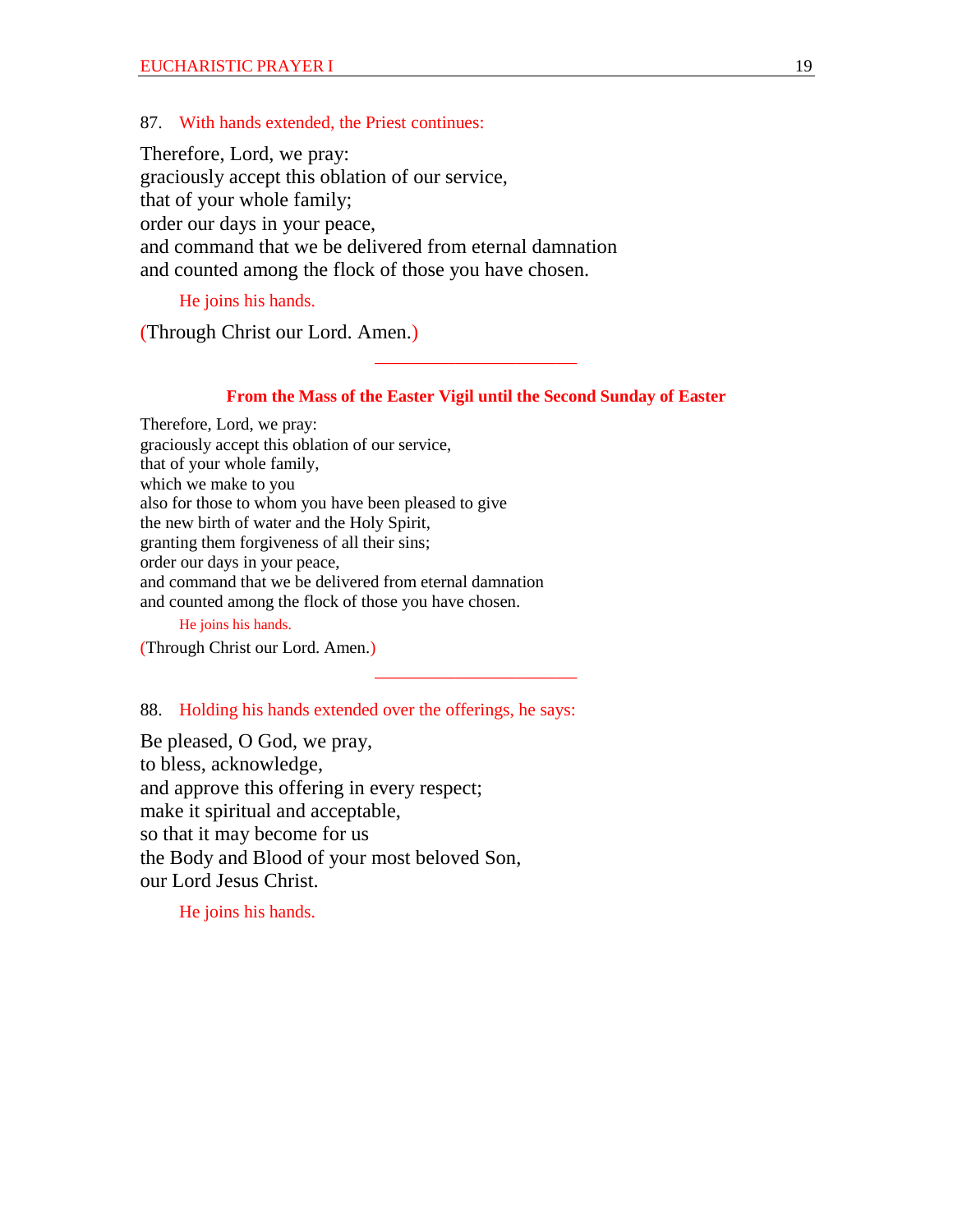89. In the formulas that follow, the words of the Lord should be pronounced clearly and distinctly, as the nature of these words requires.

On the day before he was to suffer,

He takes the bread and, holding it slightly raised above the altar, continues:

he took bread in his holy and venerable hands,

He raises his eyes.

and with eyes raised to heaven to you, O God, his almighty Father, giving you thanks, he said the blessing, broke the bread and gave it to his disciples, saying:

He bows slightly.

TAKE THIS, ALL OF YOU, AND EAT OF IT, FOR THIS IS MY BODY, WHICH WILL BE GIVEN UP FOR YOU.

He shows the consecrated host to the people, places it again on the paten, and genuflects in adoration.

90. After this, the Priest continues:

In a similar way, when supper was ended,

He takes the chalice and, holding it slightly raised above the altar, continues:

he took this precious chalice in his holy and venerable hands, and once more giving you thanks, he said the blessing and gave the chalice to his disciples, saying:

He bows slightly.

TAKE THIS, ALL OF YOU, AND DRINK FROM IT, FOR THIS IS THE CHALICE OF MY BLOOD, THE BLOOD OF THE NEW AND ETERNAL COVENANT, WHICH WILL BE POURED OUT FOR YOU AND FOR MANY FOR THE FORGIVENESS OF SINS.

## DO THIS IN MEMORY OF ME.

He shows the chalice to the people, places it on the corporal, and genuflects in adoration.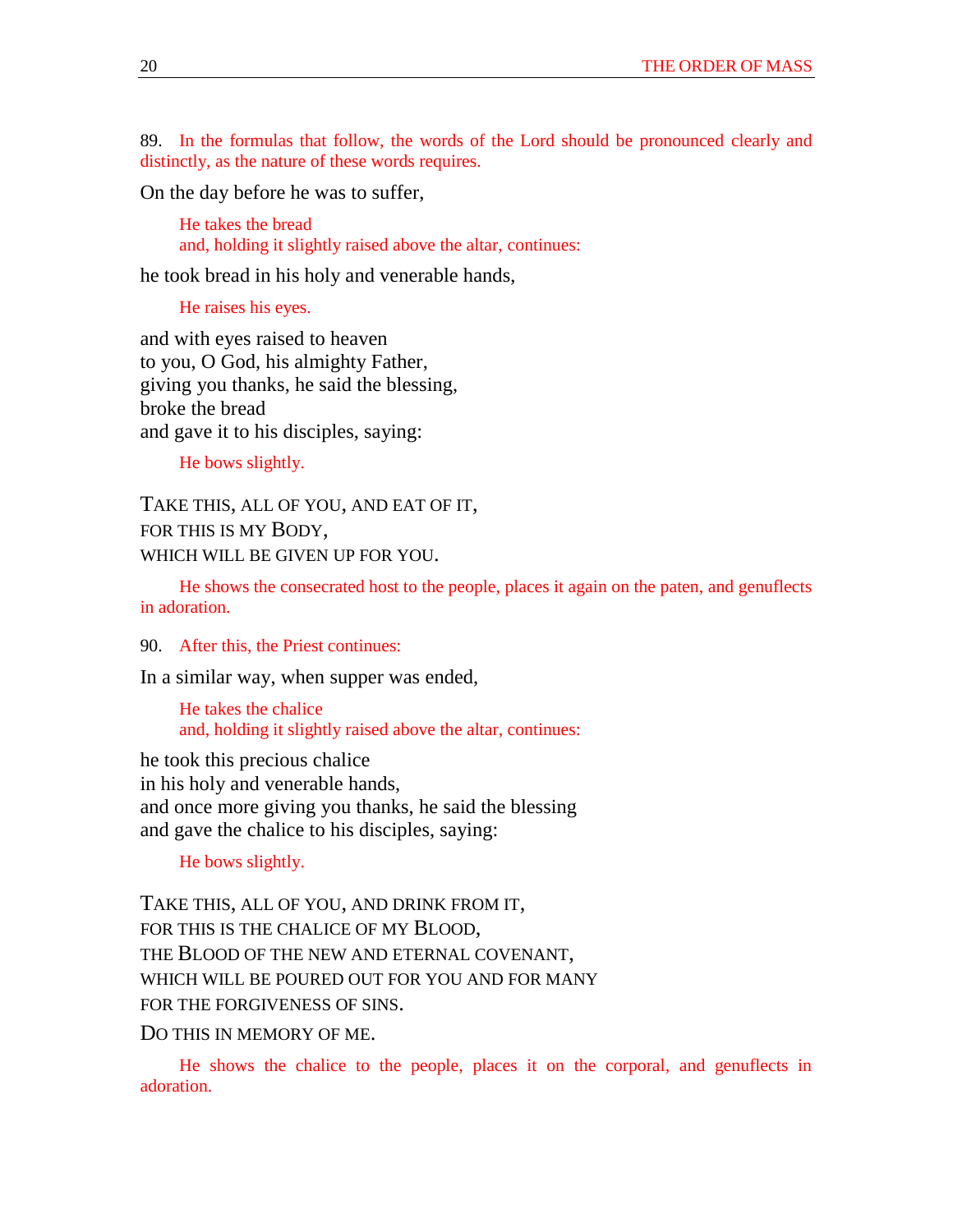#### 91. Then he says:

The mystery of faith.

#### And the people continue, acclaiming:

We proclaim your Death, O Lord, and profess your Resurrection until you come again.

### Or:

When we eat this Bread and drink this Cup, we proclaim your Death, O Lord, until you come again.

Or:

Save us, Savior of the world, for by your Cross and Resurrection you have set us free.

#### 92. Then the Priest, with hands extended, says:

Therefore, O Lord, as we celebrate the memorial of the blessed Passion, the Resurrection from the dead, and the glorious Ascension into heaven of Christ, your Son, our Lord, we, your servants and your holy people, offer to your glorious majesty from the gifts that you have given us, this pure victim, this holy victim, this spotless victim, the holy Bread of eternal life and the Chalice of everlasting salvation.

93. Be pleased to look upon these offerings with a serene and kindly countenance, and to accept them, as once you were pleased to accept the gifts of your servant Abel the just, the sacrifice of Abraham, our father in faith, and the offering of your high priest Melchizedek, a holy sacrifice, a spotless victim.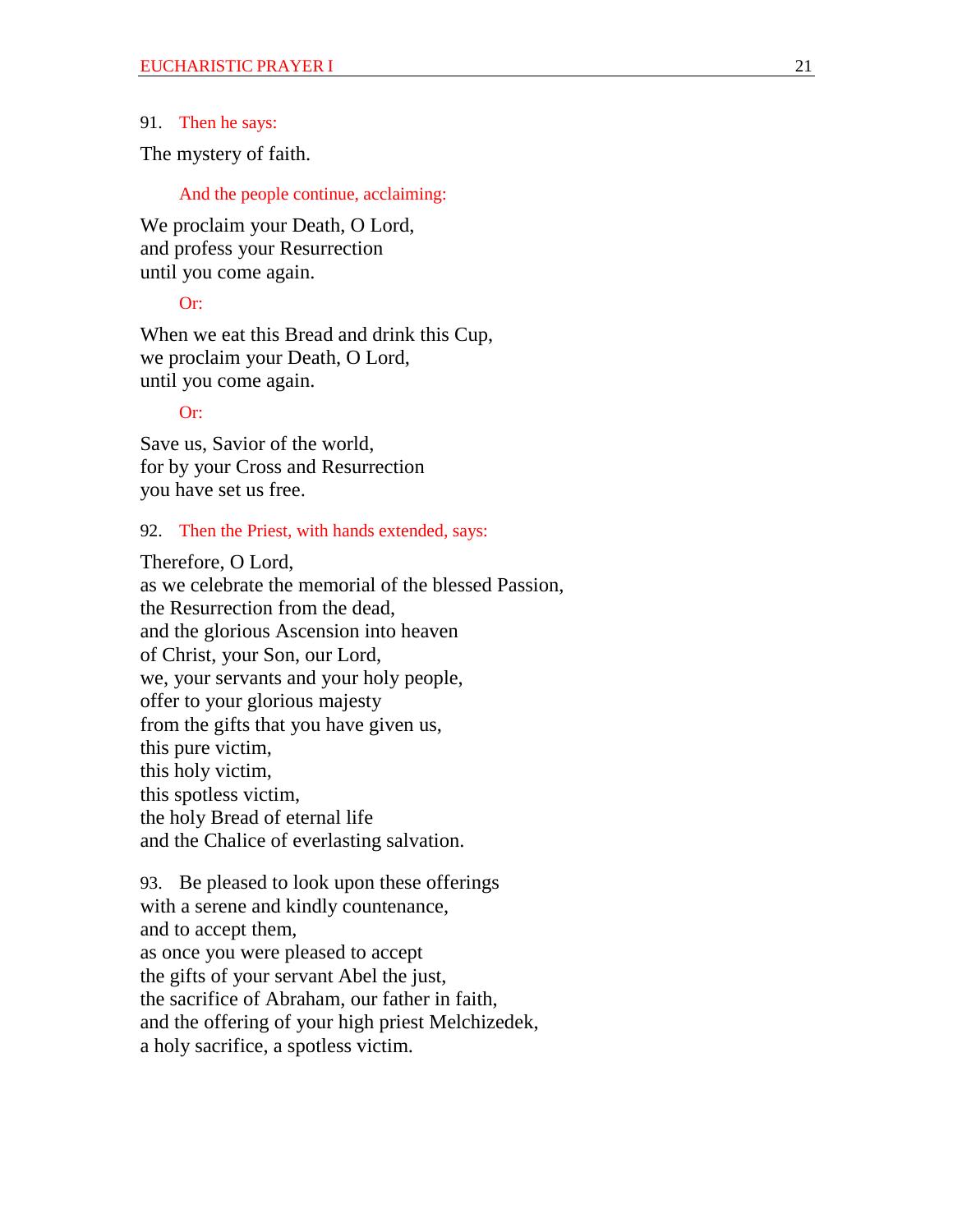94. Bowing, with hands joined, he continues:

In humble prayer we ask you, almighty God: command that these gifts be borne by the hands of your holy Angel to your altar on high in the sight of your divine majesty, so that all of us, who through this participation at the altar receive the most holy Body and Blood of your Son,

He stands upright again and signs himself with the Sign of the Cross, saying:

may be filled with every grace and heavenly blessing.

He joins his hands.

(Through Christ our Lord. Amen.)

95. Commemoration of the Dead

With hands extended, the Priest says:

Remember also, Lord, your servants N*.* and N*.*, who have gone before us with the sign of faith and rest in the sleep of peace.

He joins his hands and prays briefly for those who have died and for whom he intends to pray.

Then, with hands extended, he continues:

Grant them, O Lord, we pray, and all who sleep in Christ, a place of refreshment, light and peace.

He joins his hands.

(Through Christ our Lord. Amen.)

96. He strikes his breast with his right hand, saying:

To us, also, your servants, who, though sinners,

And, with hands extended, he continues:

hope in your abundant mercies, graciously grant some share and fellowship with your holy Apostles and Martyrs: with John the Baptist, Stephen, Matthias, Barnabas, (Ignatius, Alexander, Marcellinus, Peter, Felicity, Perpetua,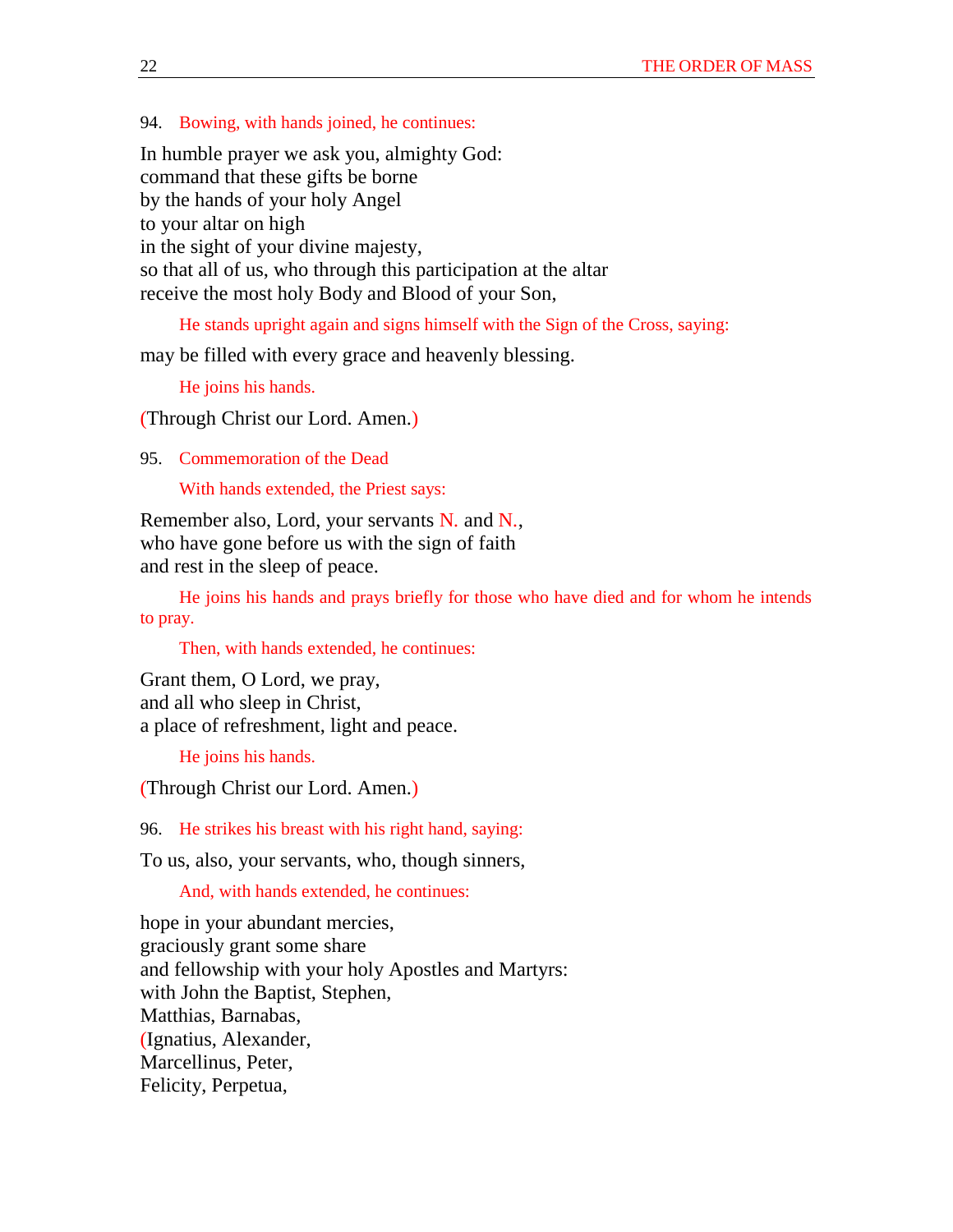Agatha, Lucy, Agnes, Cecilia, Anastasia) and all your Saints; admit us, we beseech you, into their company, not weighing our merits, but granting us your pardon,

He joins his hands.

through Christ our Lord.

97. And he continues:

Through whom you continue to make all these good things, O Lord; you sanctify them, fill them with life, bless them, and bestow them upon us.

98. He takes the chalice and the paten with the host and, raising both, he says:

Through him, and with him, and in him, O God, almighty Father, in the unity of the Holy Spirit, all glory and honor is yours, for ever and ever.

The people acclaim:

Amen.

Then follows the Communion Rite, p. 000.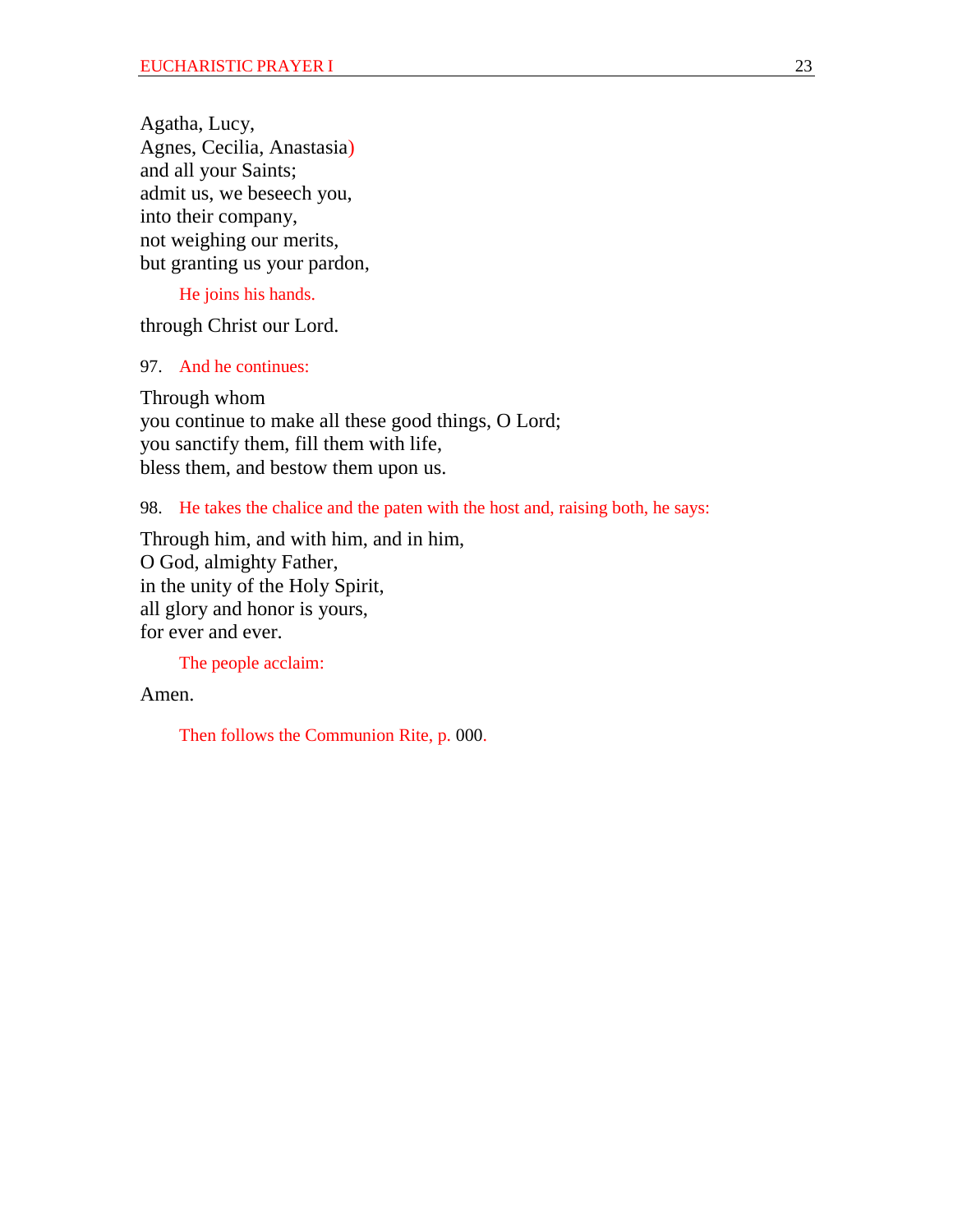# EUCHARISTIC PRAYER II

99. Although it is provided with its own Preface, this Eucharistic Prayer may also be used with other Prefaces, especially those that present an overall view of the mystery of salvation, such as the Common Prefaces.

- V. The Lord be with you.
- R. And with your spirit.
- V. Lift up your hearts.
- R. We lift them up to the Lord.
- V. Let us give thanks to the Lord our God.
- R. It is right and just.

It is truly right and just, our duty and our salvation, always and everywhere to give you thanks, Father most holy, through your beloved Son, Jesus Christ, your Word through whom you made all things, whom you sent as our Savior and Redeemer, incarnate by the Holy Spirit and born of the Virgin.

Fulfilling your will and gaining for you a holy people, he stretched out his hands as he endured his Passion, so as to break the bonds of death and manifest the resurrection.

And so, with the Angels and all the Saints we declare your glory, as with one voice we acclaim:

Holy, Holy, Holy Lord God of hosts. Heaven and earth are full of your glory. Hosanna in the highest. Blessed is he who comes in the name of the Lord. Hosanna in the highest.

100. The Priest, with hands extended, says:

You are indeed Holy, O Lord, the fount of all holiness.

101. He joins his hands and, holding them extended over the offerings, says:

Make holy, therefore, these gifts, we pray, by sending down your Spirit upon them like the dewfall,

He joins his hands and makes the Sign of the Cross once over the bread and the chalice together, saying: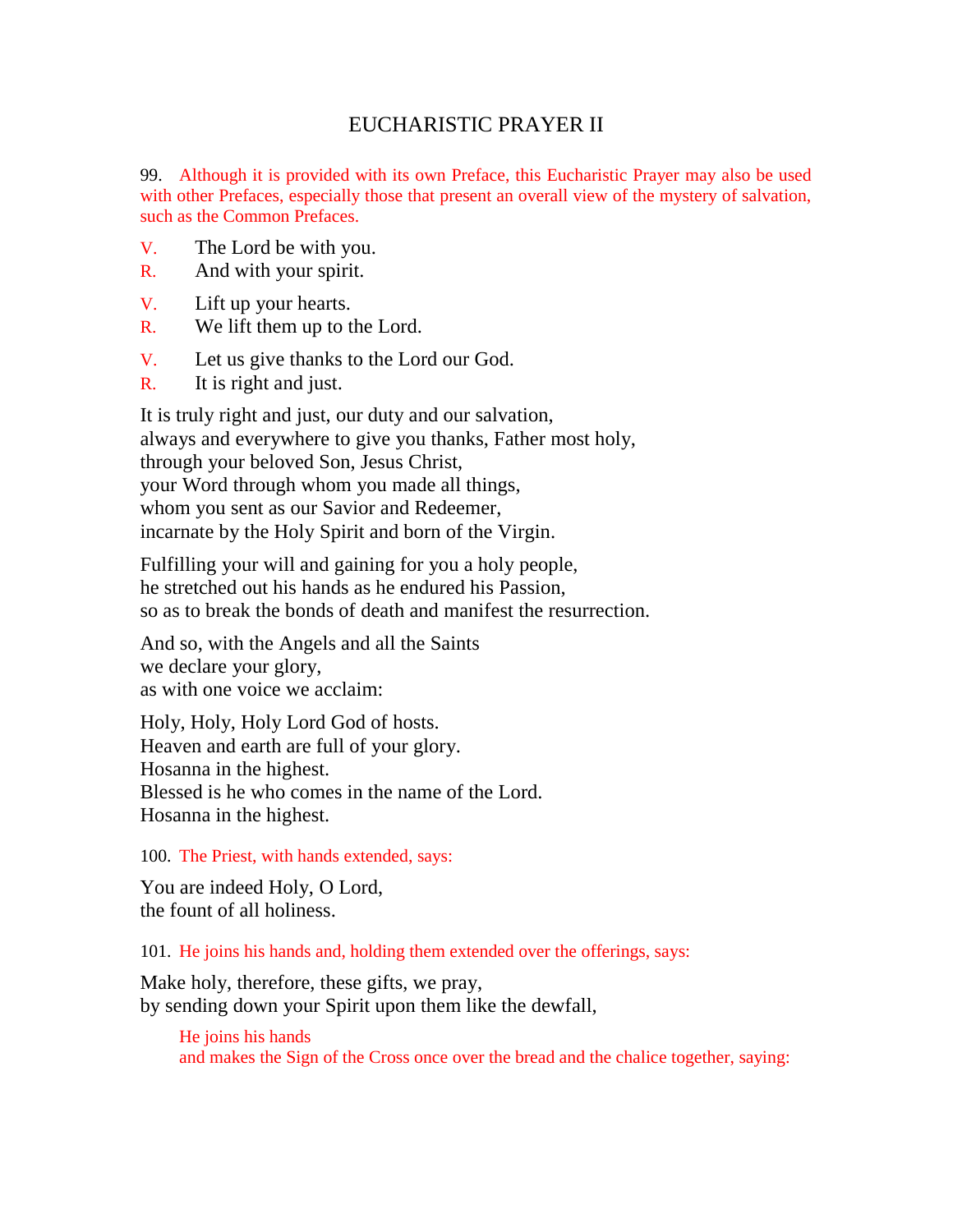so that they may become for us the Body and  $\overline{\mathbb{F}}$  Blood of our Lord Jesus Christ.

He joins his hands.

102. In the formulas that follow, the words of the Lord should be pronounced clearly and distinctly, as the nature of these words requires.

At the time he was betrayed and entered willingly into his Passion,

> He takes the bread and, holding it slightly raised above the altar, continues:

he took bread and, giving thanks, broke it, and gave it to his disciples, saying:

He bows slightly.

TAKE THIS, ALL OF YOU, AND EAT OF IT, FOR THIS IS MY BODY, WHICH WILL BE GIVEN UP FOR YOU.

He shows the consecrated host to the people, places it again on the paten, and genuflects in adoration.

103. After this, he continues:

In a similar way, when supper was ended,

He takes the chalice and, holding it slightly raised above the altar, continues:

he took the chalice and, once more giving thanks, he gave it to his disciples, saying:

He bows slightly.

TAKE THIS, ALL OF YOU, AND DRINK FROM IT, FOR THIS IS THE CHALICE OF MY BLOOD, THE BLOOD OF THE NEW AND ETERNAL COVENANT, WHICH WILL BE POURED OUT FOR YOU AND FOR MANY FOR THE FORGIVENESS OF SINS.

DO THIS IN MEMORY OF ME.

He shows the chalice to the people, places it on the corporal, and genuflects in adoration.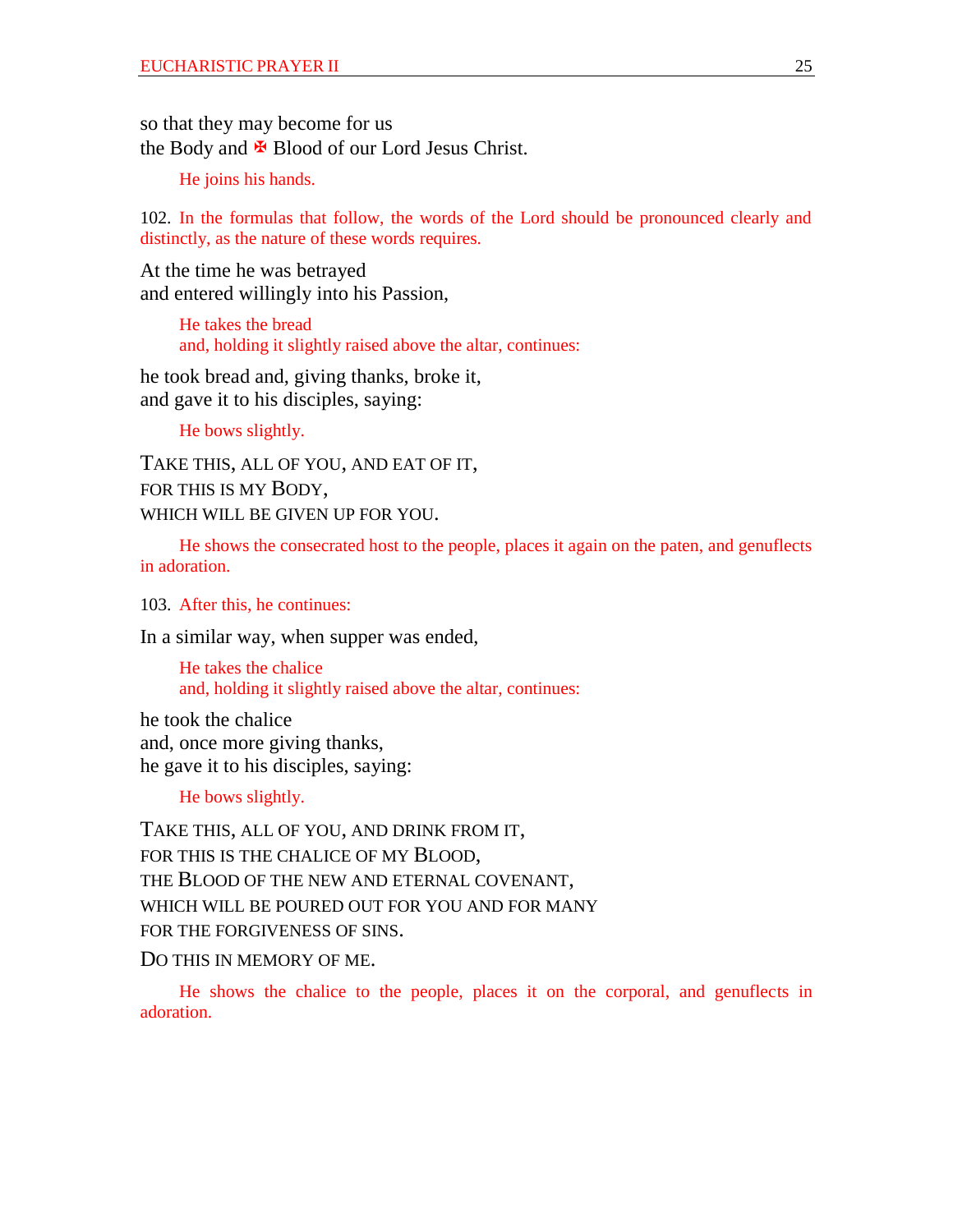104. Then he says:

The mystery of faith.

And the people continue, acclaiming:

We proclaim your Death, O Lord, and profess your Resurrection until you come again.

## Or:

When we eat this Bread and drink this Cup, we proclaim your Death, O Lord, until you come again.

## Or:

 $\overline{a}$ 

Save us, Savior of the world, for by your Cross and Resurrection you have set us free.

## 105. Then the Priest, with hands extended, says:

Therefore, as we celebrate the memorial of his Death and Resurrection, we offer you, Lord, the Bread of life and the Chalice of salvation, giving thanks that you have held us worthy to be in your presence and minister to you.

Humbly we pray that, partaking of the Body and Blood of Christ, we may be gathered into one by the Holy Spirit.

Remember, Lord, your Church, spread throughout the world, and bring her to the fullness of charity, together with N*.* our Pope and N*.* our Bishop\* and all the clergy.

<sup>\*</sup> Mention may be made here of the Coadjutor Bishop, or Auxiliary Bishops, as noted in the *General Instruction of the Roman Missal*, no. 149.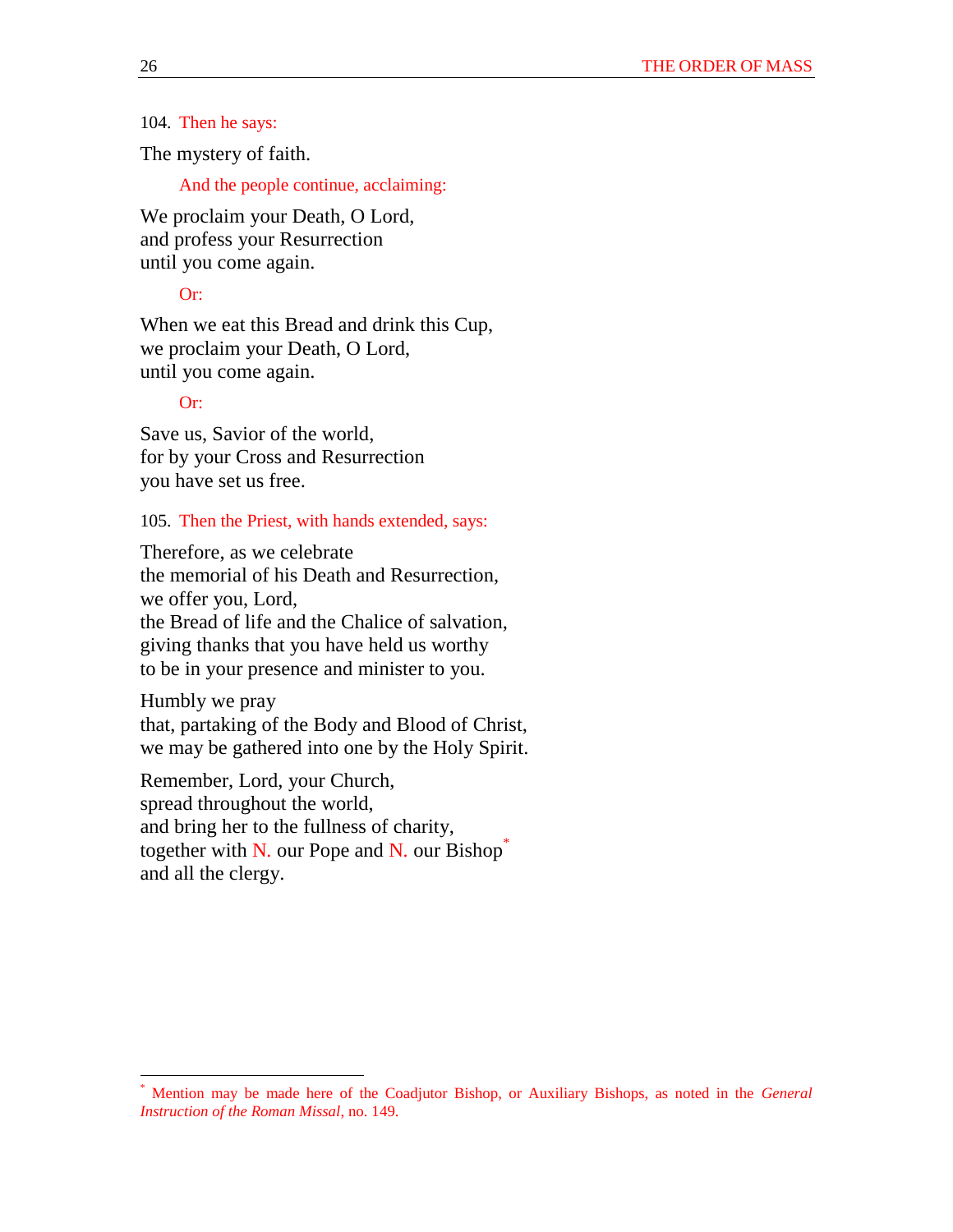In Masses for the Dead, the following may be added:

Remember your servant N., whom you have called (today) from this world to yourself. Grant that he (she) who was united with your Son in a death like his, may also be one with him in his Resurrection.

\_\_\_\_\_\_\_\_\_\_\_\_\_\_\_\_\_\_\_\_

\_\_\_\_\_\_\_\_\_\_\_\_\_\_\_\_\_\_\_\_

Remember also our brothers and sisters who have fallen asleep in the hope of the resurrection, and all who have died in your mercy: welcome them into the light of your face. Have mercy on us all, we pray, that with the Blessed Virgin Mary, Mother of God, with the blessed Apostles, and all the Saints who have pleased you throughout the ages, we may merit to be coheirs to eternal life, and may praise and glorify you

He joins his hands.

through your Son, Jesus Christ.

106. He takes the chalice and the paten with the host and, raising both, he says:

Through him, and with him, and in him, O God, almighty Father, in the unity of the Holy Spirit, all glory and honor is yours, for ever and ever.

The people acclaim:

Amen.

Then follows the Communion Rite, p. 000.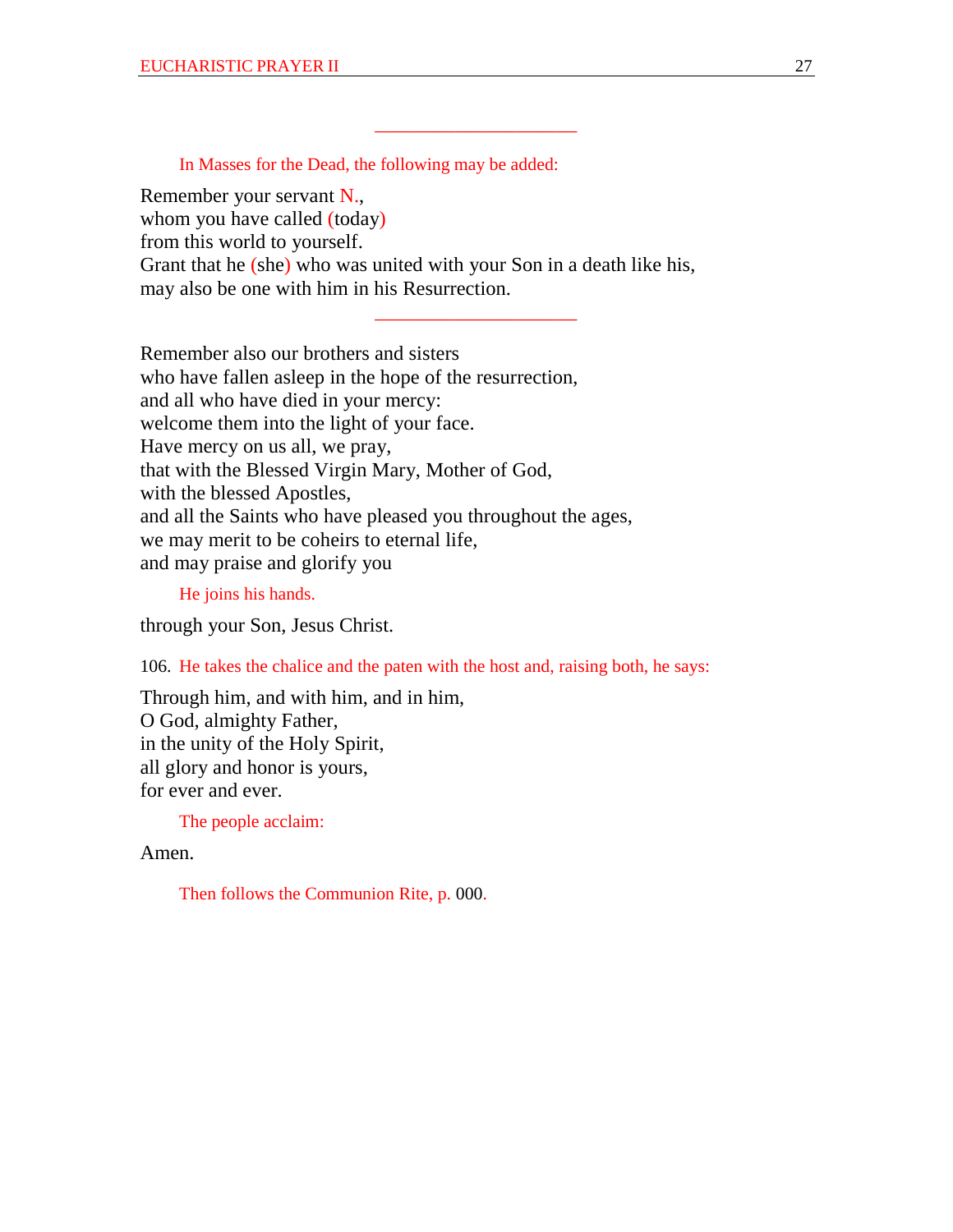# EUCHARISTIC PRAYER III

- 107. V. The Lord be with you.
	- R. And with your spirit.
	- V. Lift up your hearts.
	- R. We lift them up to the Lord.
	- V. Let us give thanks to the Lord our God.
	- R. It is right and just.

Then follows the Preface to be used in accord with the rubrics, which concludes:

Holy, Holy, Holy Lord God of hosts. Heaven and earth are full of your glory. Hosanna in the highest. Blessed is he who comes in the name of the Lord. Hosanna in the highest.

## 108. The Priest, with hands extended, says:

You are indeed Holy, O Lord, and all you have created rightly gives you praise, for through your Son our Lord Jesus Christ, by the power and working of the Holy Spirit, you give life to all things and make them holy, and you never cease to gather a people to yourself, so that from the rising of the sun to its setting a pure sacrifice may be offered to your name.

109. He joins his hands and, holding them extended over the offerings, says:

Therefore, O Lord, we humbly implore you: by the same Spirit graciously make holy these gifts we have brought to you for consecration,

He joins his hands and makes the Sign of the Cross once over the bread and chalice together, saying:

that they may become the Body and  $\mathbb F$  Blood of your Son our Lord Jesus Christ,

He joins his hands.

at whose command we celebrate these mysteries.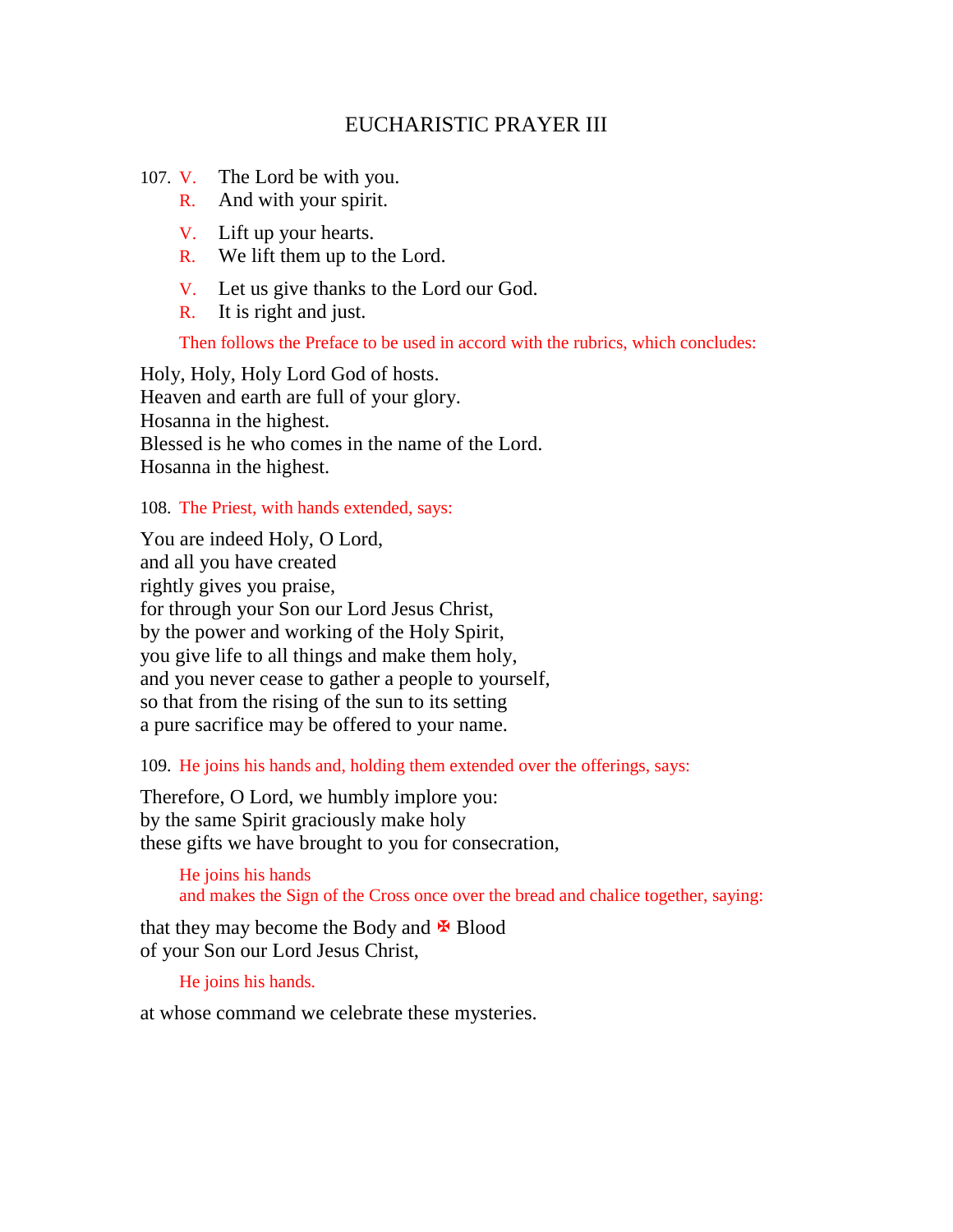110. In the formulas that follow, the words of the Lord should be pronounced clearly and distinctly, as the nature of these words requires.

For on the night he was betrayed

He takes the bread and, holding it slightly raised above the altar, continues:

he himself took bread, and, giving you thanks, he said the blessing, broke the bread and gave it to his disciples, saying:

He bows slightly.

TAKE THIS, ALL OF YOU, AND EAT OF IT, FOR THIS IS MY BODY, WHICH WILL BE GIVEN UP FOR YOU.

He shows the consecrated host to the people, places it again on the paten, and genuflects in adoration.

111. After this, he continues:

In a similar way, when supper was ended,

He takes the chalice and, holding it slightly raised above the altar, continues:

he took the chalice, and, giving you thanks, he said the blessing, and gave the chalice to his disciples, saying:

He bows slightly.

TAKE THIS, ALL OF YOU, AND DRINK FROM IT, FOR THIS IS THE CHALICE OF MY BLOOD, THE BLOOD OF THE NEW AND ETERNAL COVENANT, WHICH WILL BE POURED OUT FOR YOU AND FOR MANY FOR THE FORGIVENESS OF SINS.

DO THIS IN MEMORY OF ME.

He shows the chalice to the people, places it on the corporal, and genuflects in adoration.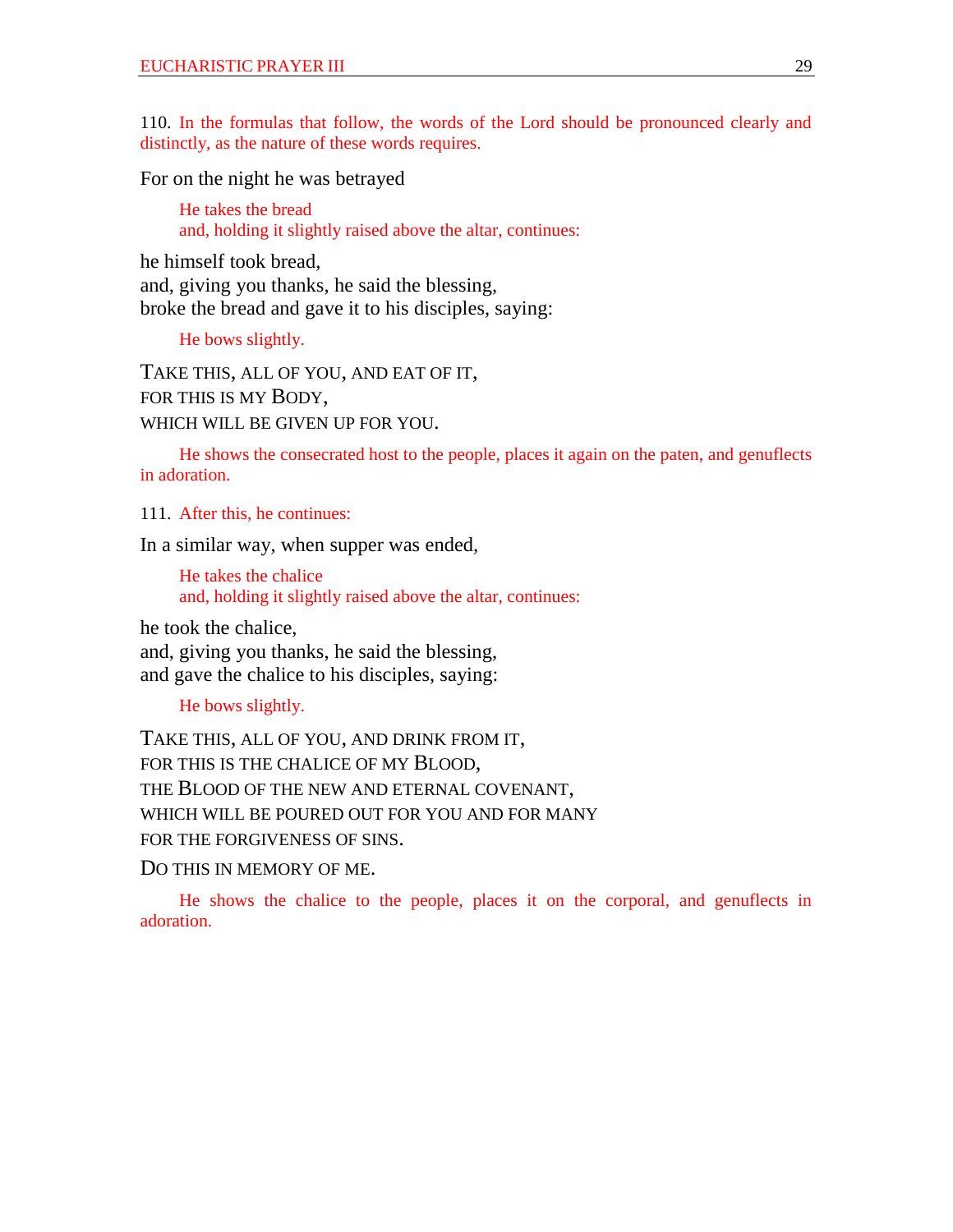112. Then he says:

The mystery of faith.

And the people continue, acclaiming:

We proclaim your Death, O Lord, and profess your Resurrection until you come again.

## Or:

When we eat this Bread and drink this Cup, we proclaim your Death, O Lord, until you come again.

Or:

Save us, Savior of the world, for by your Cross and Resurrection you have set us free.

113. Then the Priest, with hands extended, says:

Therefore, O Lord, as we celebrate the memorial of the saving Passion of your Son, his wondrous Resurrection and Ascension into heaven, and as we look forward to his second coming, we offer you in thanksgiving this holy and living sacrifice.

Look, we pray, upon the oblation of your Church and, recognizing the sacrificial Victim by whose death you willed to reconcile us to yourself, grant that we, who are nourished by the Body and Blood of your Son and filled with his Holy Spirit, may become one body, one spirit in Christ.

May he make of us an eternal offering to you, so that we may obtain an inheritance with your elect, especially with the most Blessed Virgin Mary, Mother of God, with your blessed Apostles and glorious Martyrs (with Saint N*.*: the Saint of the day or Patron Saint) and with all the Saints, on whose constant intercession in your presence we rely for unfailing help.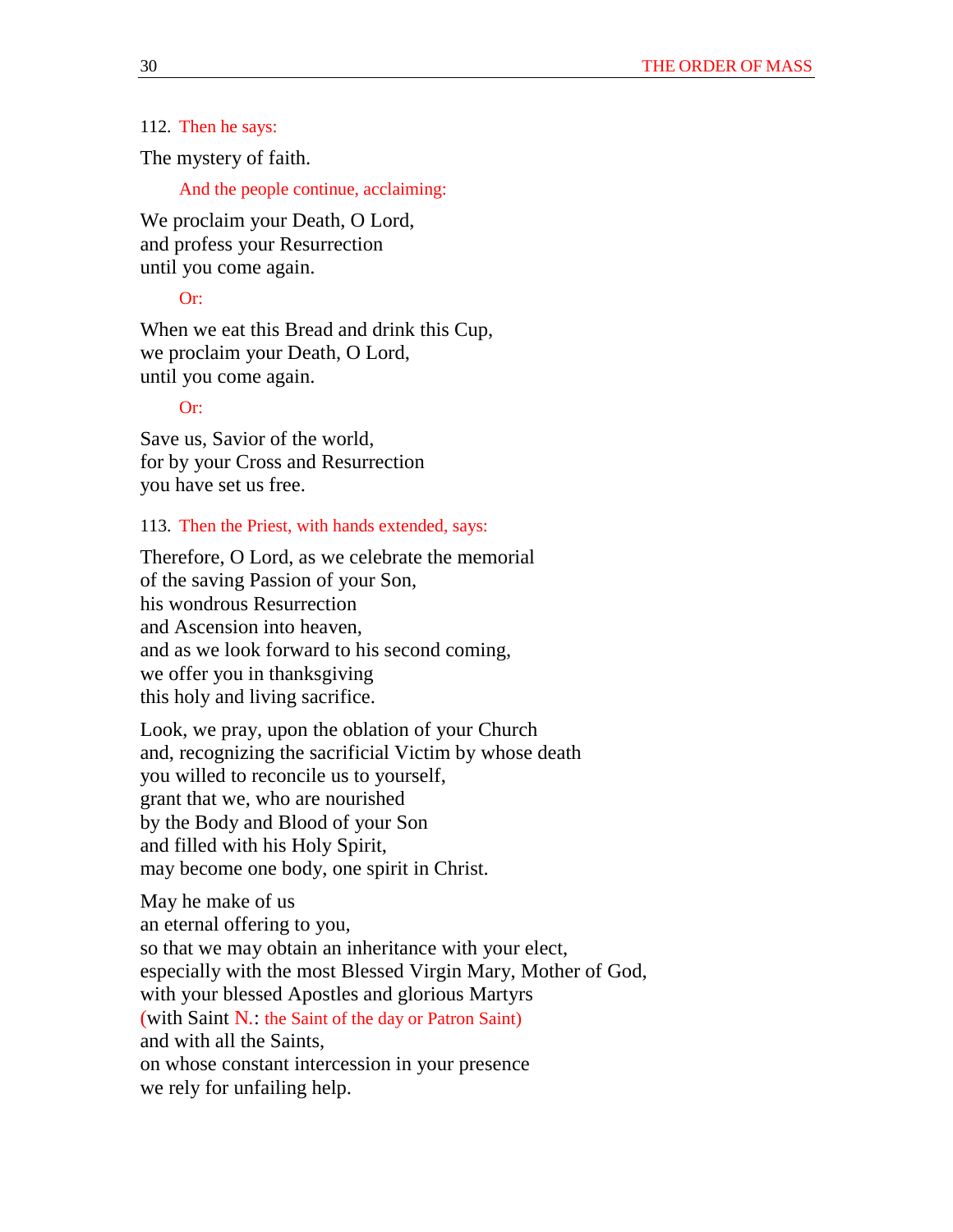May this Sacrifice of our reconciliation, we pray, O Lord, advance the peace and salvation of all the world. Be pleased to confirm in faith and charity your pilgrim Church on earth, with your servant  $N$ . our Pope and  $N$ . our Bishop, the Order of Bishops, all the clergy, and the entire people you have gained for your own.

Listen graciously to the prayers of this family, whom you have summoned before you: in your compassion, O merciful Father, gather to yourself all your children scattered throughout the world. † To our departed brothers and sisters and to all who were pleasing to you at their passing from this life, give kind admittance to your kingdom. There we hope to enjoy for ever the fullness of your glory

#### He joins his hands.

through Christ our Lord, through whom you bestow on the world all that is good.  $\dagger$ 

114. He takes the chalice and the paten with the host and, raising both, he says:

Through him, and with him, and in him, O God, almighty Father, in the unity of the Holy Spirit, all glory and honor is yours, for ever and ever.

The people acclaim:

Amen.

 $\overline{a}$ 

Then follows the Communion Rite, p. 000.

<sup>\*</sup> Mention may be made here of the Coadjutor Bishop, or Auxiliary Bishops, as noted in the *General Instruction of the Roman Missal*, no. 149.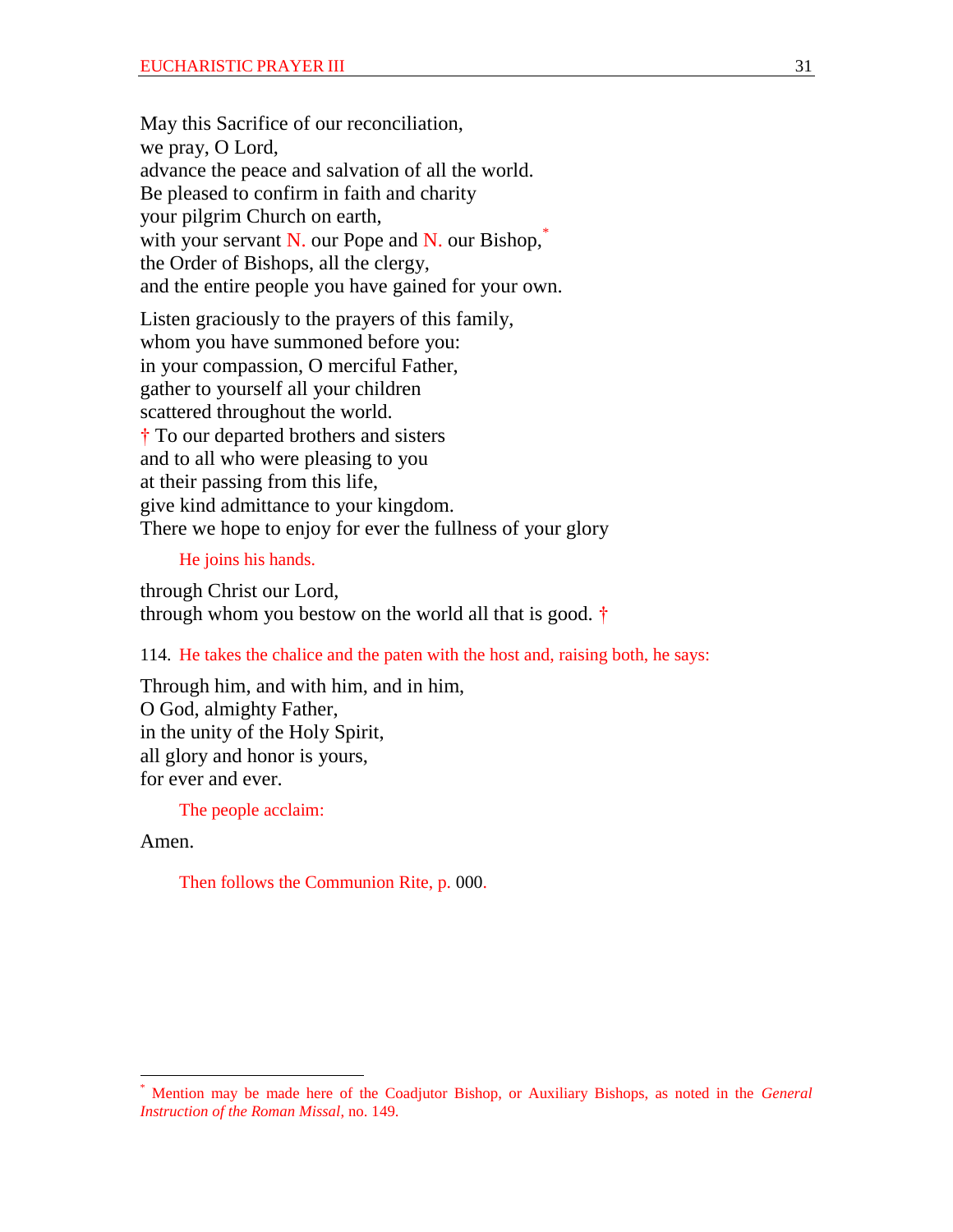115. When this Eucharistic Prayer is used in Masses for the Dead, the following may be said:

\_\_\_\_\_\_\_\_\_\_\_\_\_\_\_\_\_\_\_\_\_\_\_\_\_\_\_\_\_\_\_\_\_\_\_\_\_\_\_\_\_\_\_\_\_\_\_\_\_\_\_\_\_\_\_\_\_\_\_\_

† Remember your servant N*.* whom you have called (today) from this world to yourself. Grant that he (she) who was united with your Son in a death like his, may also be one with him in his Resurrection, when from the earth he will raise up in the flesh those who have died, and transform our lowly body after the pattern of his own glorious body. To our departed brothers and sisters, too, and to all who were pleasing to you at their passing from this life, give kind admittance to your kingdom. There we hope to enjoy for ever the fullness of your glory, when you will wipe away every tear from our eyes. For seeing you, our God, as you are, we shall be like you for all the ages and praise you without end,

## He joins his hands.

through Christ our Lord, through whom you bestow on the world all that is good.  $\dagger$ 

\_\_\_\_\_\_\_\_\_\_\_\_\_\_\_\_\_\_\_\_\_\_\_\_\_\_\_\_\_\_\_\_\_\_\_\_\_\_\_\_\_\_\_\_\_\_\_\_\_\_\_\_\_\_\_\_\_\_\_\_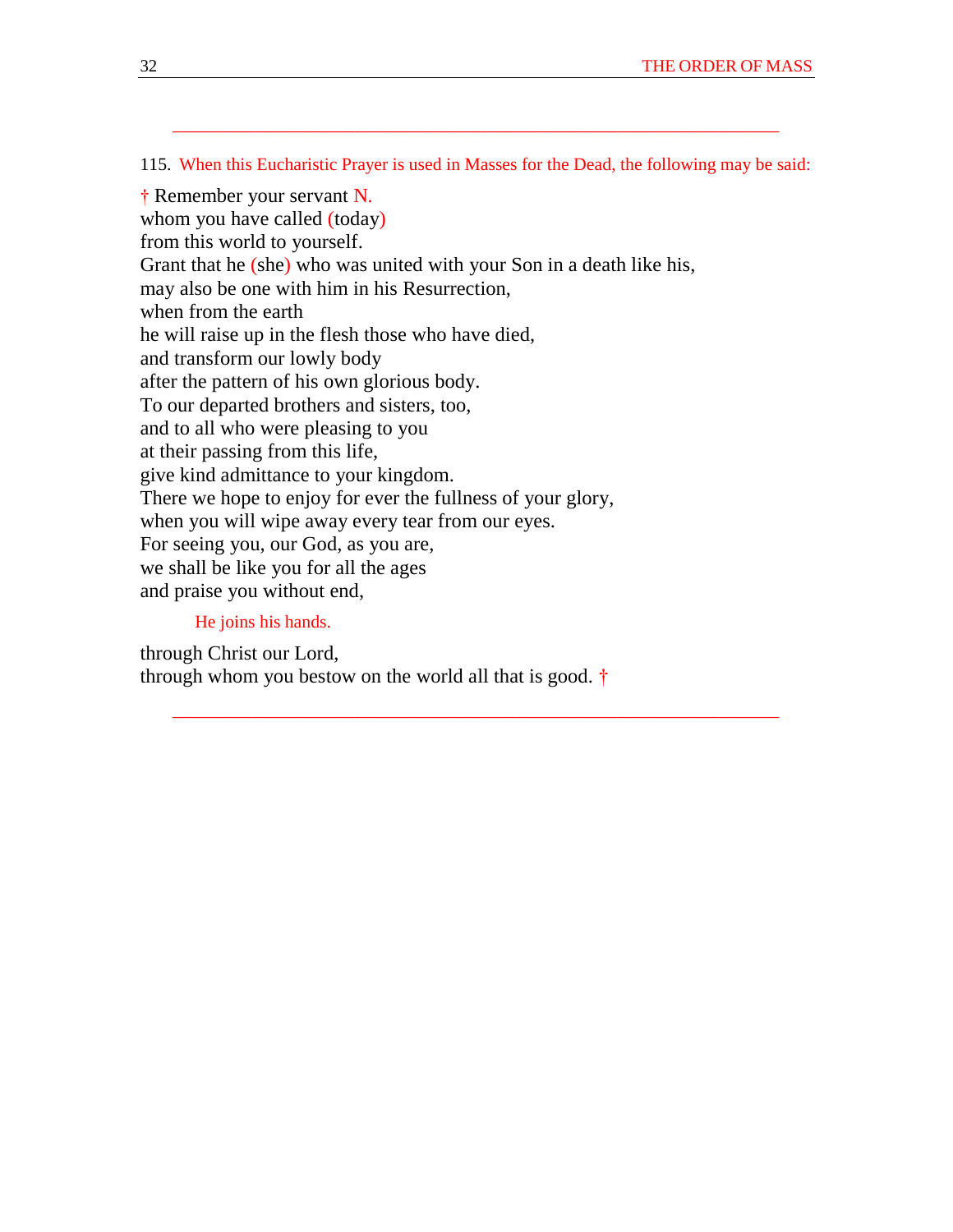# EUCHARISTIC PRAYER IV

116. It is not permitted to change the Preface of this Eucharistic Prayer because of the structure of the Prayer itself, which presents a summary of the history of salvation.

- V. The Lord be with you.
- R. And with your spirit.
- V. Lift up your hearts.
- R. We lift them up to the Lord.
- V. Let us give thanks to the Lord our God.
- R. It is right and just.

It is truly right to give you thanks, truly just to give you glory, Father most holy, for you are the one God living and true, existing before all ages and abiding for all eternity, dwelling in unapproachable light; yet you, who alone are good, the source of life, have made all that is, so that you might fill your creatures with blessings and bring joy to many of them by the glory of your light.

And so, in your presence are countless hosts of Angels, who serve you day and night and, gazing upon the glory of your face, glorify you without ceasing.

With them we, too, confess your name in exultation, giving voice to every creature under heaven, as we acclaim:

Holy, Holy, Holy Lord God of hosts. Heaven and earth are full of your glory. Hosanna in the highest. Blessed is he who comes in the name of the Lord. Hosanna in the highest.

117. The Priest, with hands extended, says:

We give you praise, Father most holy, for you are great and you have fashioned all your works in wisdom and in love. You formed man in your own image and entrusted the whole world to his care,

so that in serving you alone, the Creator,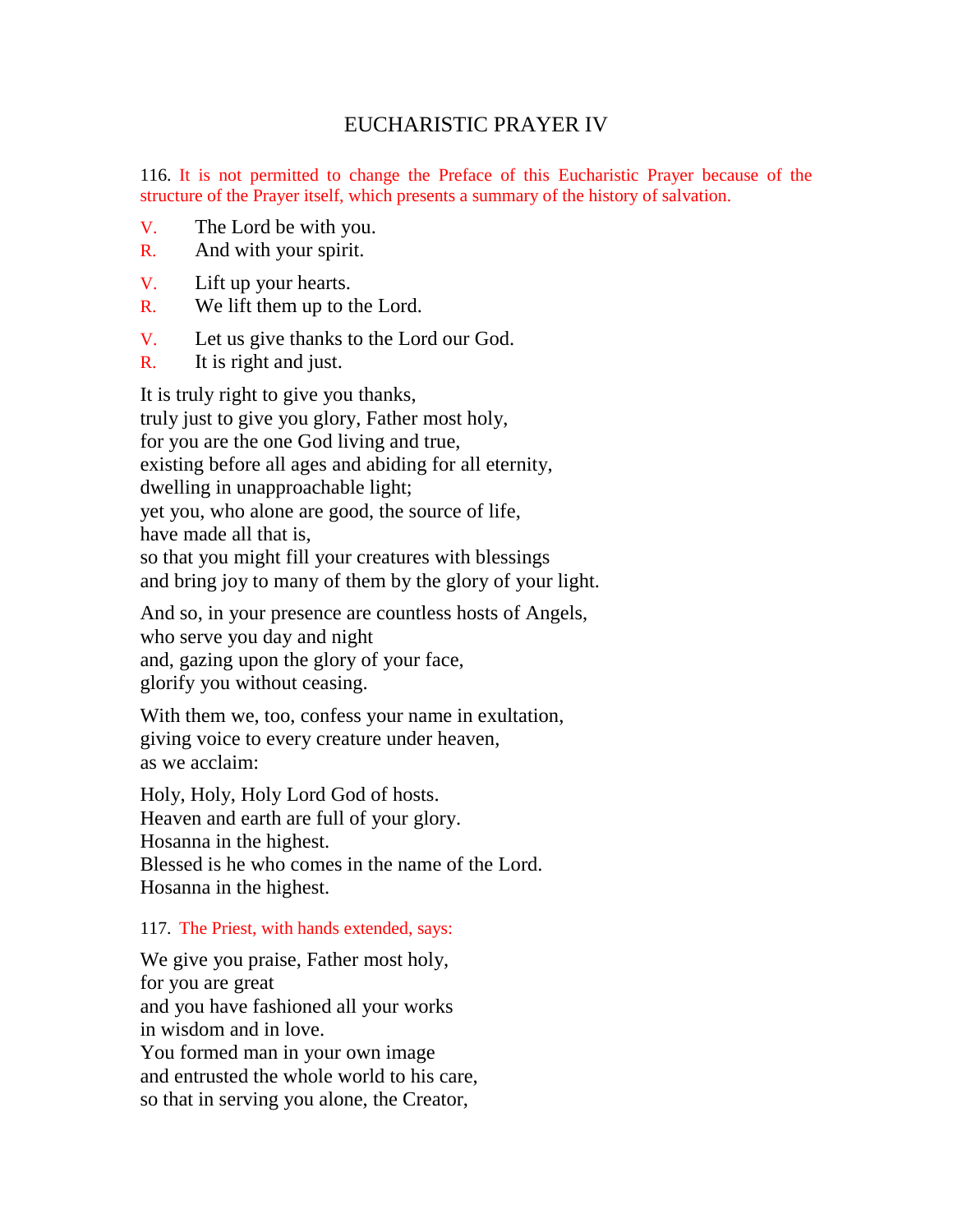he might have dominion over all creatures. And when through disobedience he had lost your friendship, you did not abandon him to the domain of death. For you came in mercy to the aid of all, so that those who seek might find you. Time and again you offered them covenants and through the prophets taught them to look forward to salvation. And you so loved the world, Father most holy, that in the fullness of time you sent your Only Begotten Son to be our Savior. Made incarnate by the Holy Spirit and born of the Virgin Mary, he shared our human nature in all things but sin. To the poor he proclaimed the good news of salvation, to prisoners, freedom, and to the sorrowful of heart, joy.

To accomplish your plan,

he gave himself up to death,

and, rising from the dead,

he destroyed death and restored life.

And that we might live no longer for ourselves but for him who died and rose again for us, he sent the Holy Spirit from you, Father, as the first fruits for those who believe, so that, bringing to perfection his work in the world, he might sanctify creation to the full.

118. He joins his hands and, holding them extended over the offerings, says:

Therefore, O Lord, we pray: may this same Holy Spirit graciously sanctify these offerings,

> He joins his hands and makes the Sign of the Cross once over the bread and chalice together, saying:

that they may become the Body and  $\overline{\mathbf{A}}$  Blood of our Lord Jesus Christ

He joins his hands.

for the celebration of this great mystery, which he himself left us as an eternal covenant.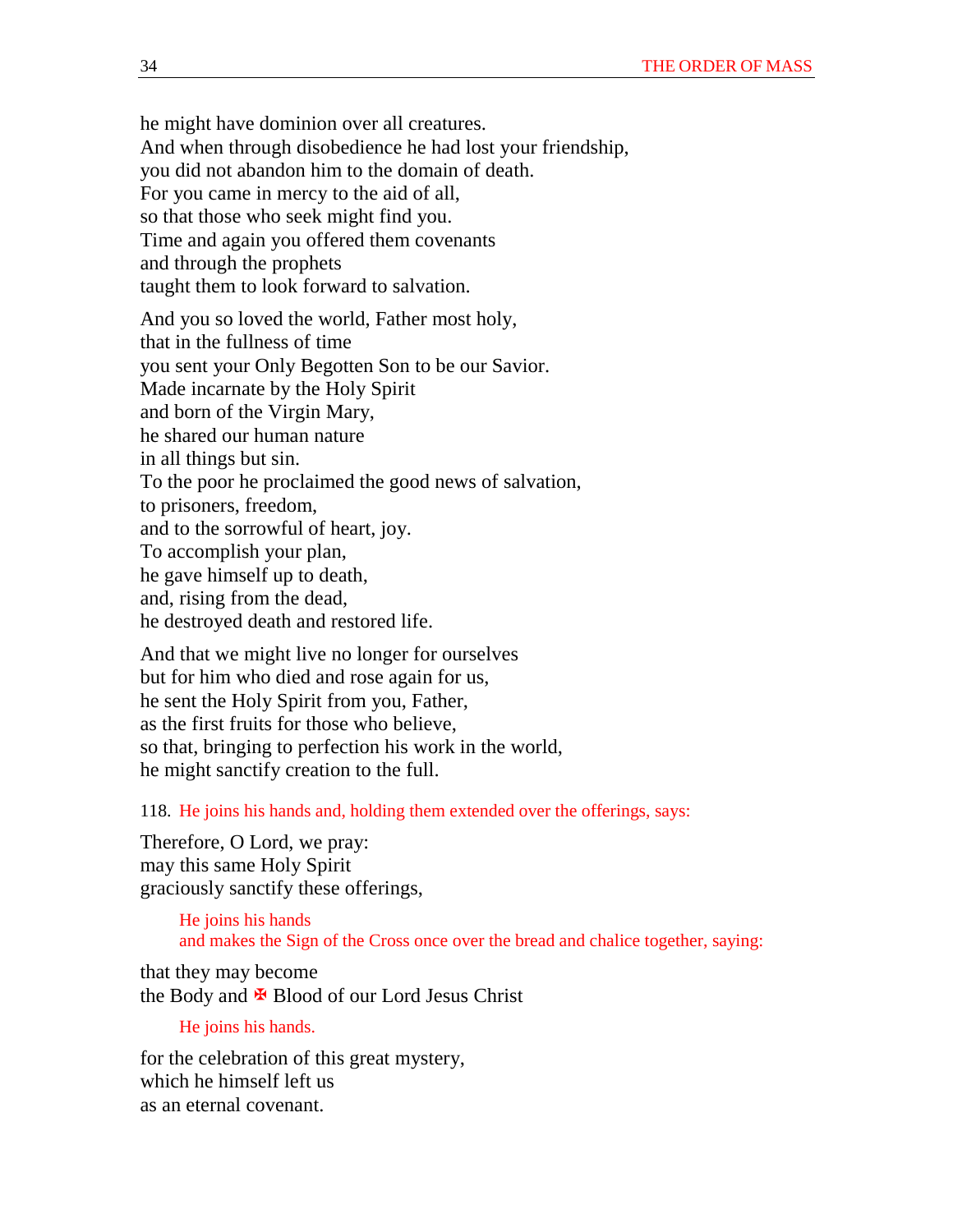119. In the formulas that follow, the words of the Lord should be pronounced clearly and distinctly, as the nature of these words requires.

For when the hour had come for him to be glorified by you, Father most holy, having loved his own who were in the world, he loved them to the end: and while they were at supper,

He takes the bread and, holding it slightly raised above the altar, continues:

he took bread, blessed and broke it, and gave it to his disciples, saying,

He bows slightly.

TAKE THIS, ALL OF YOU, AND EAT OF IT, FOR THIS IS MY BODY, WHICH WILL BE GIVEN UP FOR YOU.

He shows the consecrated host to the people, places it again on the paten, and genuflects in adoration.

120. After this, he continues:

In a similar way,

He takes the chalice and, holding it slightly raised above the altar, continues:

taking the chalice filled with the fruit of the vine, he gave thanks, and gave the chalice to his disciples, saying:

He bows slightly.

TAKE THIS, ALL OF YOU, AND DRINK FROM IT, FOR THIS IS THE CHALICE OF MY BLOOD, THE BLOOD OF THE NEW AND ETERNAL COVENANT, WHICH WILL BE POURED OUT FOR YOU AND FOR MANY FOR THE FORGIVENESS OF SINS.

DO THIS IN MEMORY OF ME.

He shows the chalice to the people, places it on the corporal, and genuflects in adoration.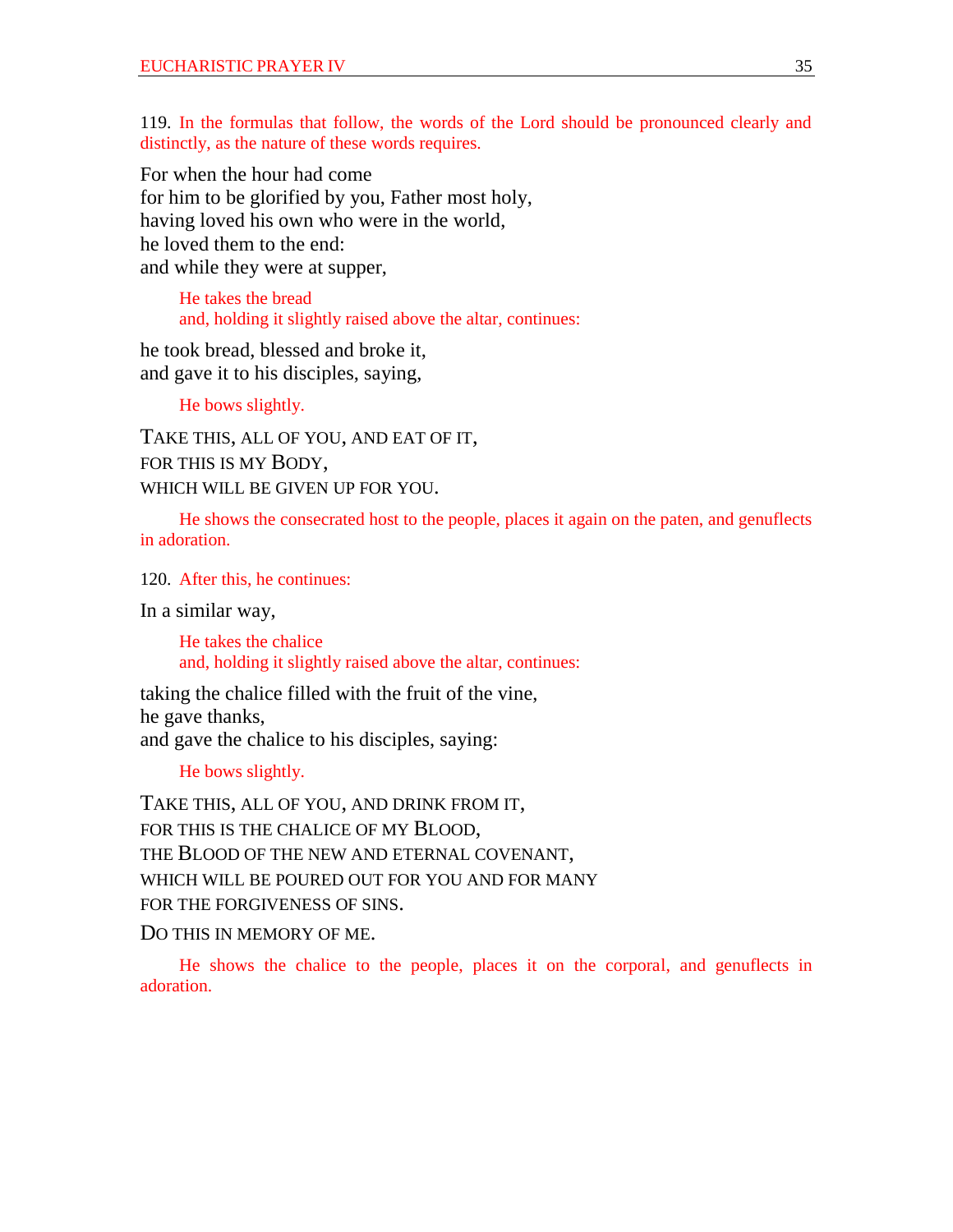## 121. Then he says:

The mystery of faith.

And the people continue, acclaiming:

We proclaim your Death, O Lord, and profess your Resurrection until you come again.

## Or:

When we eat this Bread and drink this Cup, we proclaim your Death, O Lord, until you come again.

## Or:

Save us, Savior of the world, for by your Cross and Resurrection you have set us free.

## 122. Then, with hands extended, the Priest says:

Therefore, O Lord, as we now celebrate the memorial of our redemption, we remember Christ's Death and his descent to the realm of the dead, we proclaim his Resurrection and his Ascension to your right hand, and, as we await his coming in glory, we offer you his Body and Blood, the sacrifice acceptable to you which brings salvation to the whole world.

Look, O Lord, upon the Sacrifice which you yourself have provided for your Church, and grant in your loving kindness to all who partake of this one Bread and one Chalice that, gathered into one body by the Holy Spirit, they may truly become a living sacrifice in Christ to the praise of your glory.

Therefore, Lord, remember now all for whom we offer this sacrifice: especially your servant N*.* our Pope,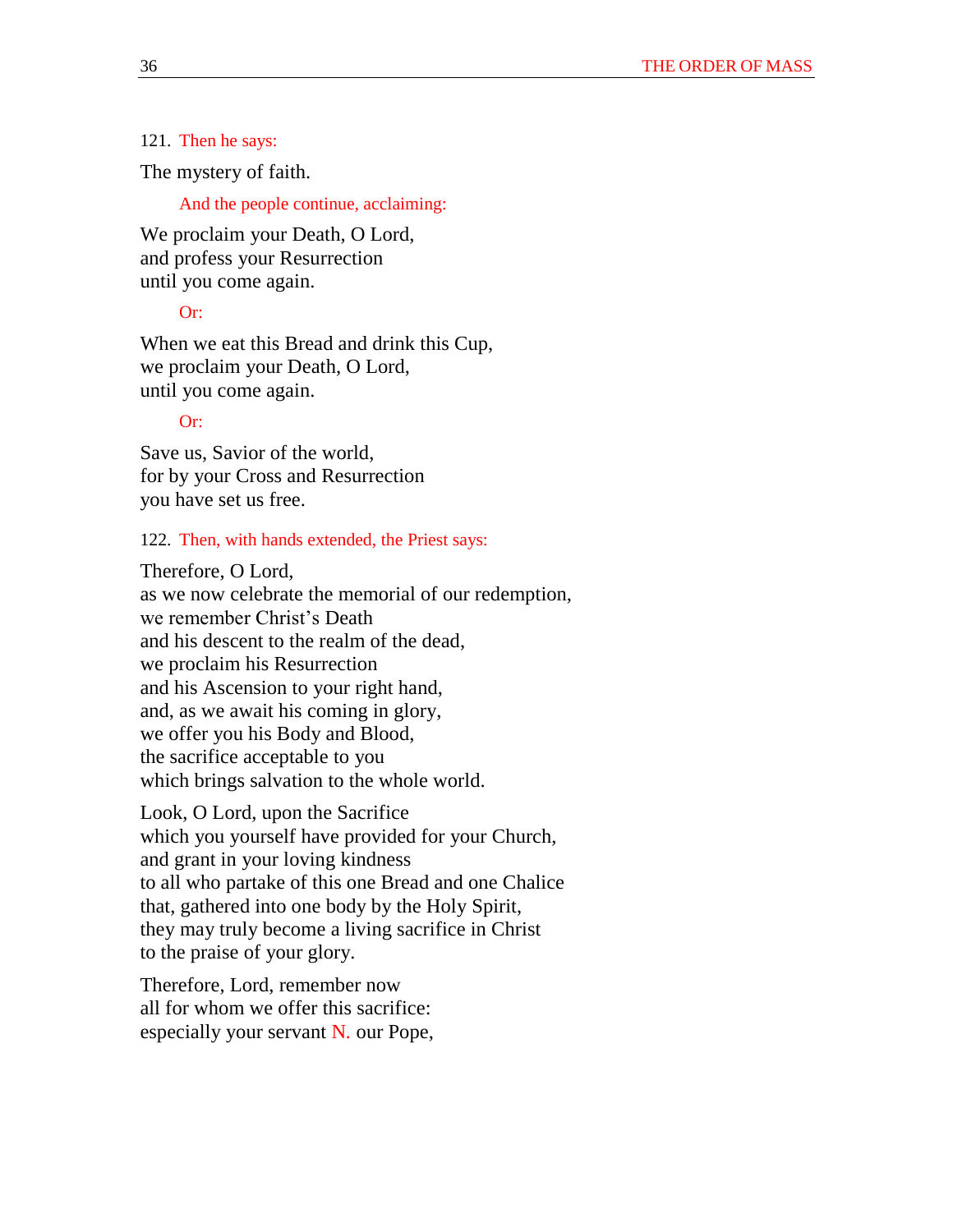N. our Bishop,<sup>\*</sup> and the whole Order of Bishops, all the clergy, those who take part in this offering, those gathered here before you, your entire people, and all who seek you with a sincere heart.

Remember also those who have died in the peace of your Christ and all the dead, whose faith you alone have known.

To all of us, your children, grant, O merciful Father, that we may enter into a heavenly inheritance with the Blessed Virgin Mary, Mother of God, and with your Apostles and Saints in your kingdom. There, with the whole of creation, freed from the corruption of sin and death, may we glorify you through Christ our Lord,

He joins his hands.

through whom you bestow on the world all that is good.

123. He takes the chalice and the paten with the host and, raising both, he says:

Through him, and with him, and in him, O God, almighty Father, in the unity of the Holy Spirit, all glory and honor is yours, for ever and ever.

The people acclaim:

Amen.

 $\overline{a}$ 

Then follows the Communion Rite, p. 000.

<sup>\*</sup> Mention may be made here of the Coadjutor Bishop, or Auxiliary Bishops, as noted in the *General Instruction of the Roman Missal*, no. 149.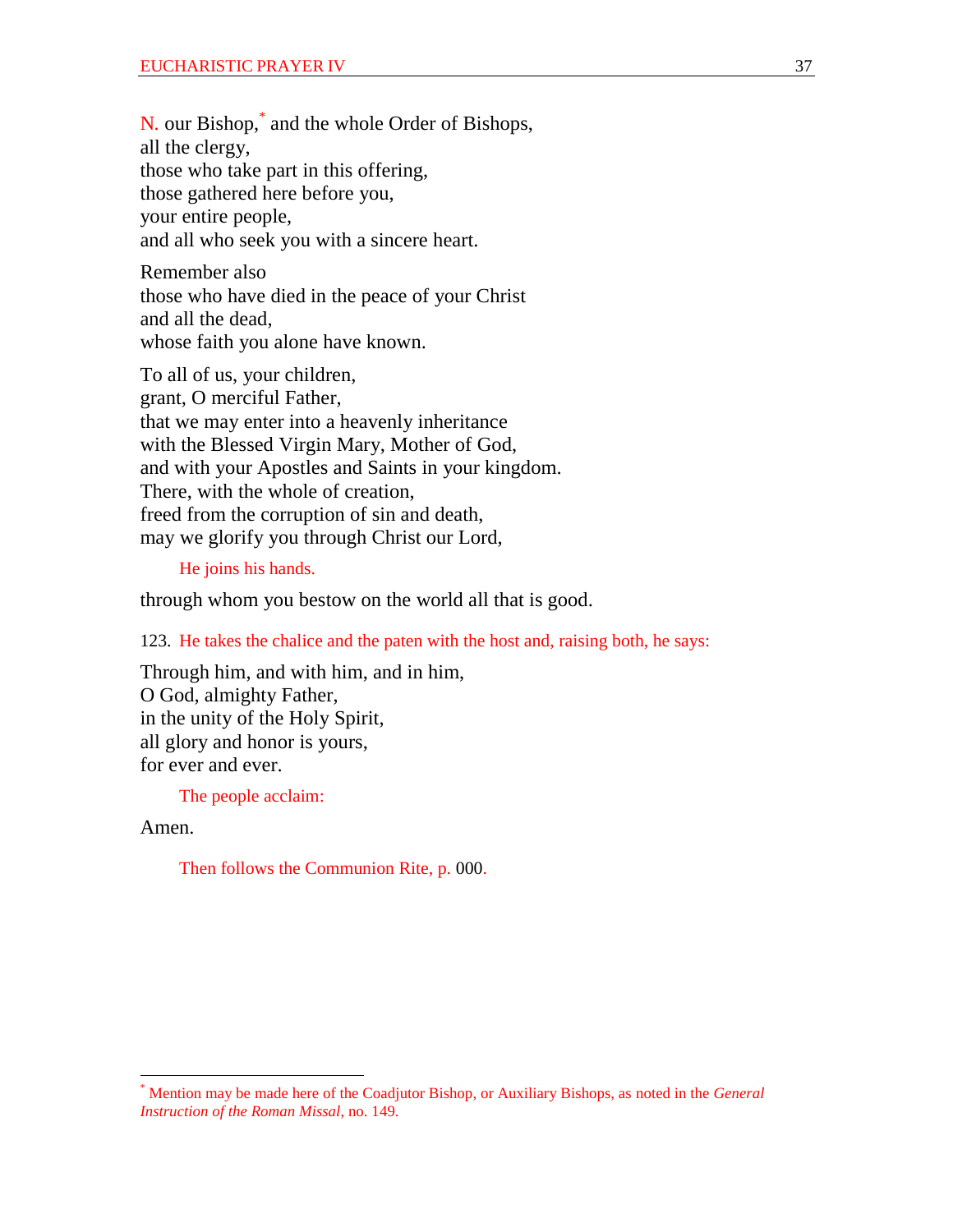# **The Communion Rite**

124. After the chalice and paten have been set down, the Priest, with hands joined, says:

At the Savior's command and formed by divine teaching, we dare to say:

He extends his hands and, together with the people, continues:

Our Father, who art in heaven, hallowed be thy name; thy kingdom come, thy will be done on earth as it is in heaven. Give us this day our daily bread, and forgive us our trespasses, as we forgive those who trespass against us; and lead us not into temptation, but deliver us from evil.

# Or:

Alternate musical settings of the Lord's Prayer may be found in Appendix I, pp. 000- 000.

125. With hands extended, the Priest alone continues, saying:

Deliver us, Lord, we pray, from every evil, graciously grant peace in our days, that, by the help of your mercy, we may be always free from sin and safe from all distress, as we await the blessed hope and the coming of our Savior, Jesus Christ.

He joins his hands.

The people conclude the prayer, acclaiming:

For the kingdom, the power and the glory are yours now and for ever.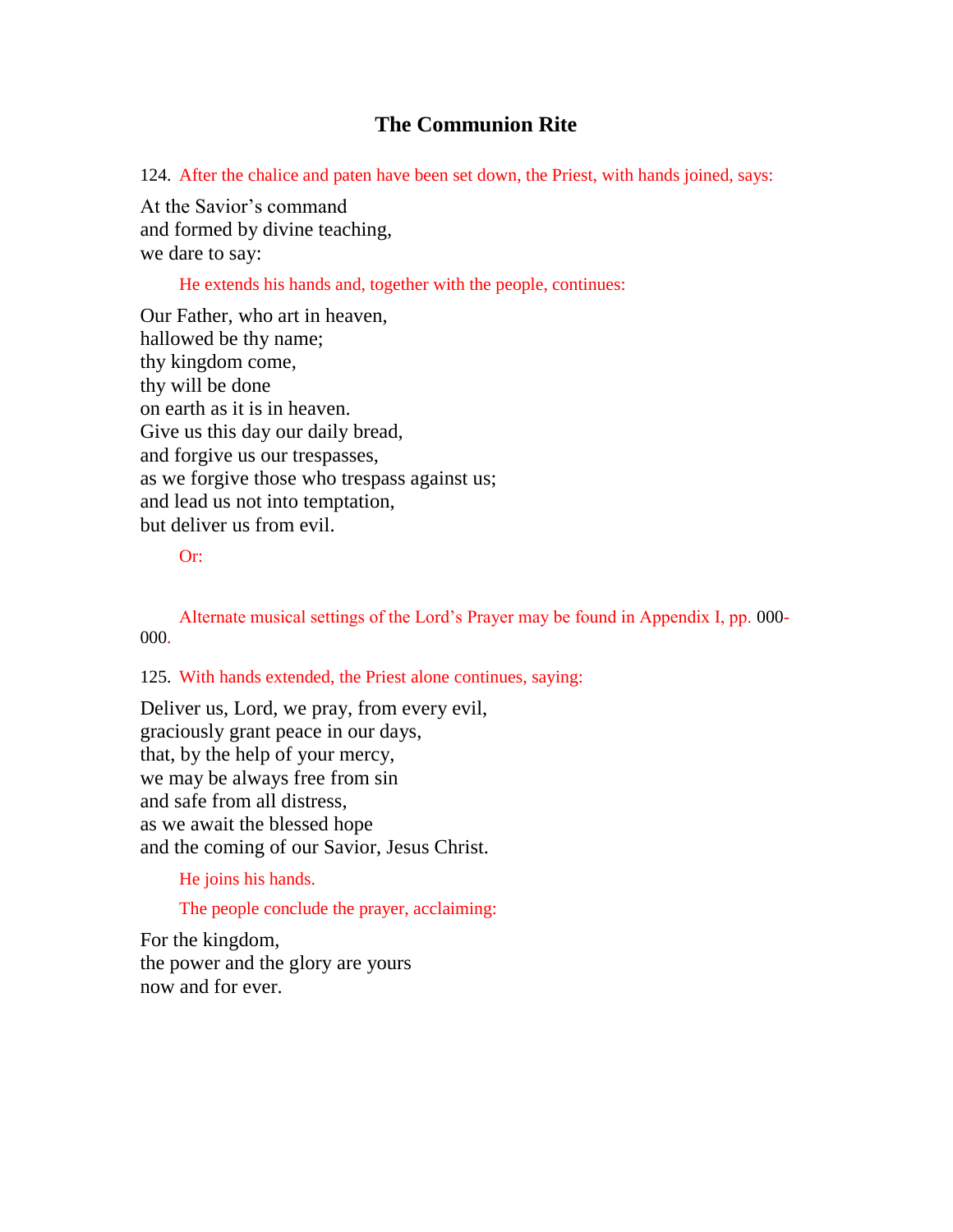126. Then the Priest, with hands extended, says aloud:

Lord Jesus Christ, who said to your Apostles: Peace I leave you, my peace I give you; look not on our sins, but on the faith of your Church, and graciously grant her peace and unity in accordance with your will.

He joins his hands.

Who live and reign for ever and ever.

The people reply:

Amen.

127. The Priest, turned towards the people, extending and then joining his hands, adds:

The peace of the Lord be with you always.

The people reply:

And with your spirit.

128. Then, if appropriate, the Deacon, or the Priest, adds:

Let us offer each other the sign of peace.

And all offer one another a sign, in keeping with local customs, that expresses peace, communion, and charity. The Priest gives the sign of peace to a Deacon or minister.

129. Then he takes the host, breaks it over the paten, and places a small piece in the chalice, saying quietly:

May this mingling of the Body and Blood of our Lord Jesus Christ bring eternal life to us who receive it.

130. Meanwhile the following is sung or said:

Lamb of God, you take away the sins of the world, have mercy on us.

Lamb of God, you take away the sins of the world, have mercy on us.

Lamb of God, you take away the sins of the world, grant us peace.

Or:

The invocation may even be repeated several times if the fraction is prolonged. Only the final time, however, is grant us peace said.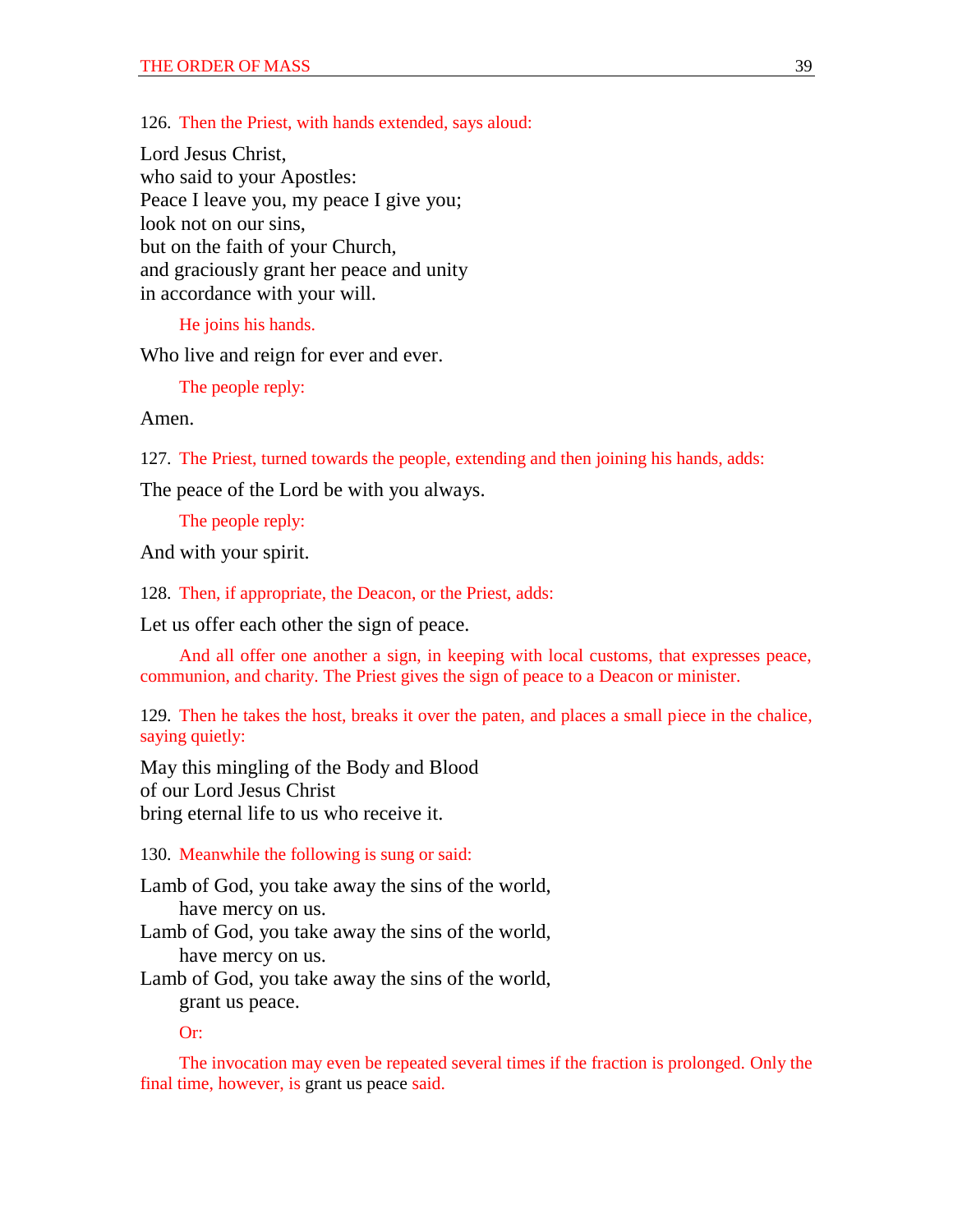# 131. Then the Priest, with hands joined, says quietly:

Lord Jesus Christ, Son of the living God, who, by the will of the Father and the work of the Holy Spirit, through your Death gave life to the world, free me by this, your most holy Body and Blood, from all my sins and from every evil; keep me always faithful to your commandments, and never let me be parted from you.

# Or:

May the receiving of your Body and Blood, Lord Jesus Christ, not bring me to judgment and condemnation, but through your loving mercy be for me protection in mind and body and a healing remedy.

132. The Priest genuflects, takes the host and, holding it slightly raised above the paten or above the chalice, while facing the people, says aloud:

Behold the Lamb of God,

behold him who takes away the sins of the world. Blessed are those called to the supper of the Lamb.

And together with the people he adds once:

Lord, I am not worthy that you should enter under my roof, but only say the word and my soul shall be healed.

133. The Priest, facing the altar, says quietly:

May the Body of Christ keep me safe for eternal life.

And he reverently consumes the Body of Christ.

Then he takes the chalice and says quietly:

May the Blood of Christ keep me safe for eternal life.

And he reverently consumes the Blood of Christ.

134. After this, he takes the paten or ciborium and approaches the communicants. The Priest raises a host slightly and shows it to each of the communicants, saying:

The Body of Christ.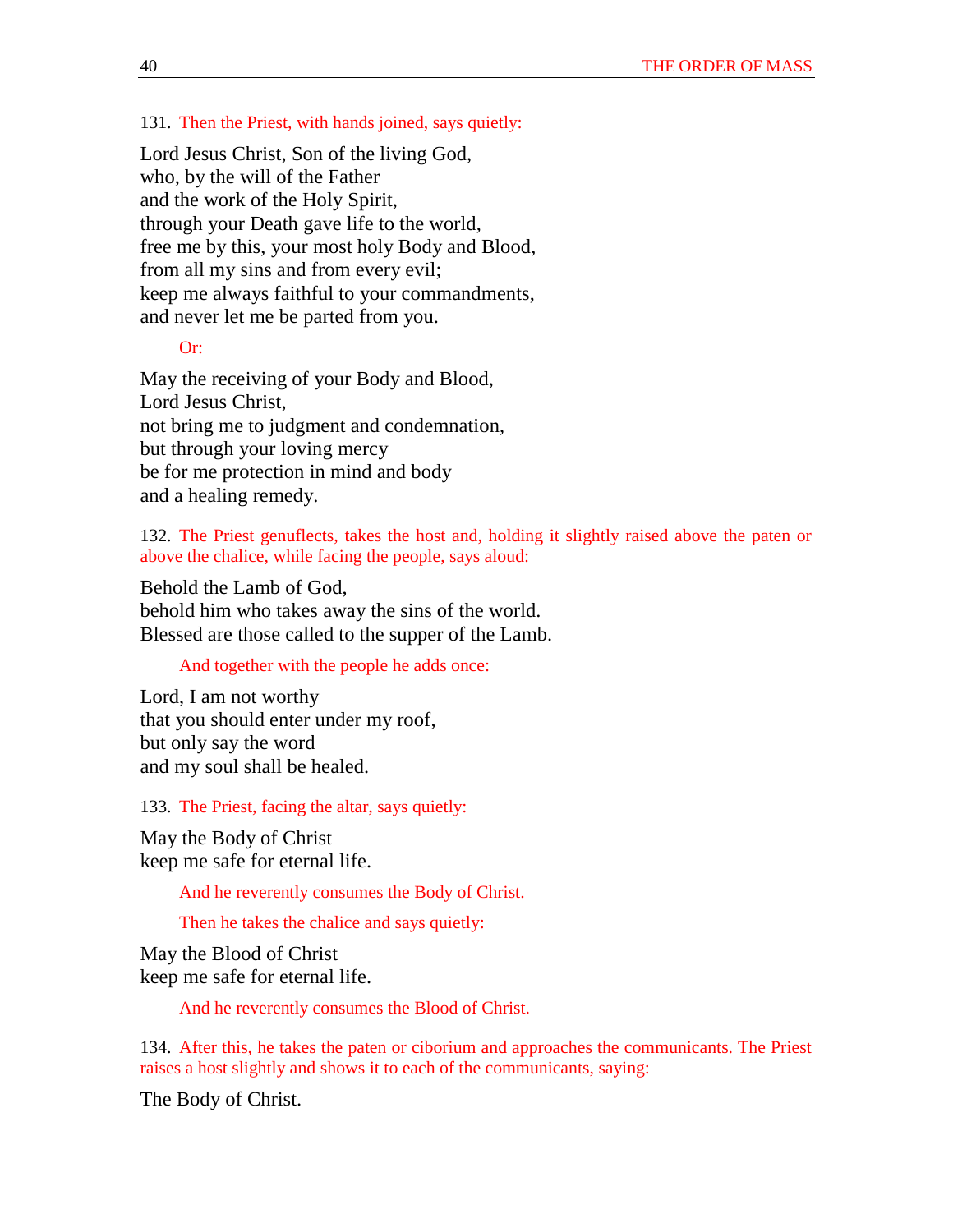The communicant replies:

Amen.

And receives Holy Communion.

If a Deacon also distributes Holy Communion, he does so in the same manner.

135. If any are present who are to receive Holy Communion under both kinds, the rite described in the proper place is to be followed.

136. While the Priest is receiving the Body of Christ, the Communion Chant begins.

137. When the distribution of Communion is over, the Priest or a Deacon or an acolyte purifies the paten over the chalice and also the chalice itself.

While he carries out the purification, the Priest says quietly:

What has passed our lips as food, O Lord, may we possess in purity of heart, that what has been given to us in time may be our healing for eternity.

138. Then the Priest may return to the chair. If appropriate, a sacred silence may be observed for a while, or a psalm or other canticle of praise or a hymn may be sung.

139. Then, standing at the altar or at the chair and facing the people, with hands joined, the Priest says:

Let us pray.

All pray in silence with the Priest for a while, unless silence has just been observed. Then the Priest, with hands extended, says the Prayer after Communion, at the end of which the people acclaim:

Amen.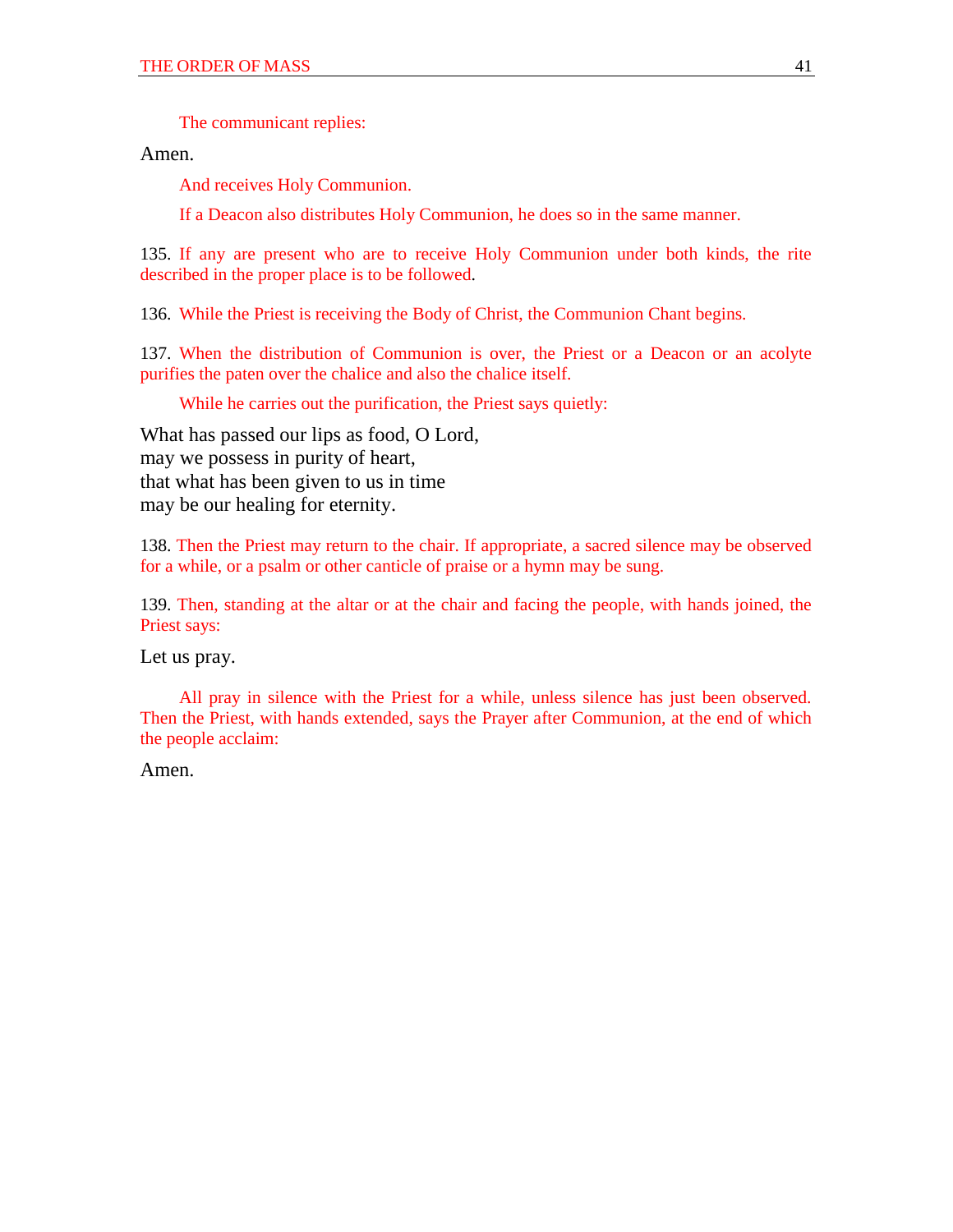# **The Concluding Rites**

140. If they are necessary, any brief announcements to the people follow here.

141. Then the dismissal takes place. The Priest, facing the people and extending his hands, says:

The Lord be with you.

The people reply:

And with your spirit.

The Priest blesses the people, saying:

May almighty God bless you, the Father, and the Son,  $\mathbf{\nabla}$  and the Holy Spirit.

The people reply:

Amen.

142. On certain days or occasions, this formula of blessing is preceded, in accordance with the rubrics, by another more solemn formula of blessing or by a prayer over the people (cf. pp. 000ff.).

\_\_\_\_\_\_\_\_\_\_\_\_\_\_\_\_\_\_\_\_\_\_\_\_\_\_\_\_\_\_\_\_\_\_\_\_\_\_\_\_\_\_\_\_\_\_\_\_\_\_\_\_\_\_\_\_\_\_\_\_

\_\_\_\_\_\_\_\_\_\_\_\_\_\_\_\_\_\_\_\_\_\_\_\_\_\_\_\_\_\_\_\_\_\_\_\_\_\_\_\_\_\_\_\_\_\_\_\_\_\_\_\_\_\_\_\_\_\_\_\_

143. In a Pontifical Mass, the celebrant receives the miter and, extending his hands, says:

The Lord be with you.

All reply:

And with your spirit.

The celebrant says:

Blessed be the name of the Lord.

All reply:

Now and for ever.

The celebrant says:

Our help is in the name of the Lord.

All reply:

Who made heaven and earth.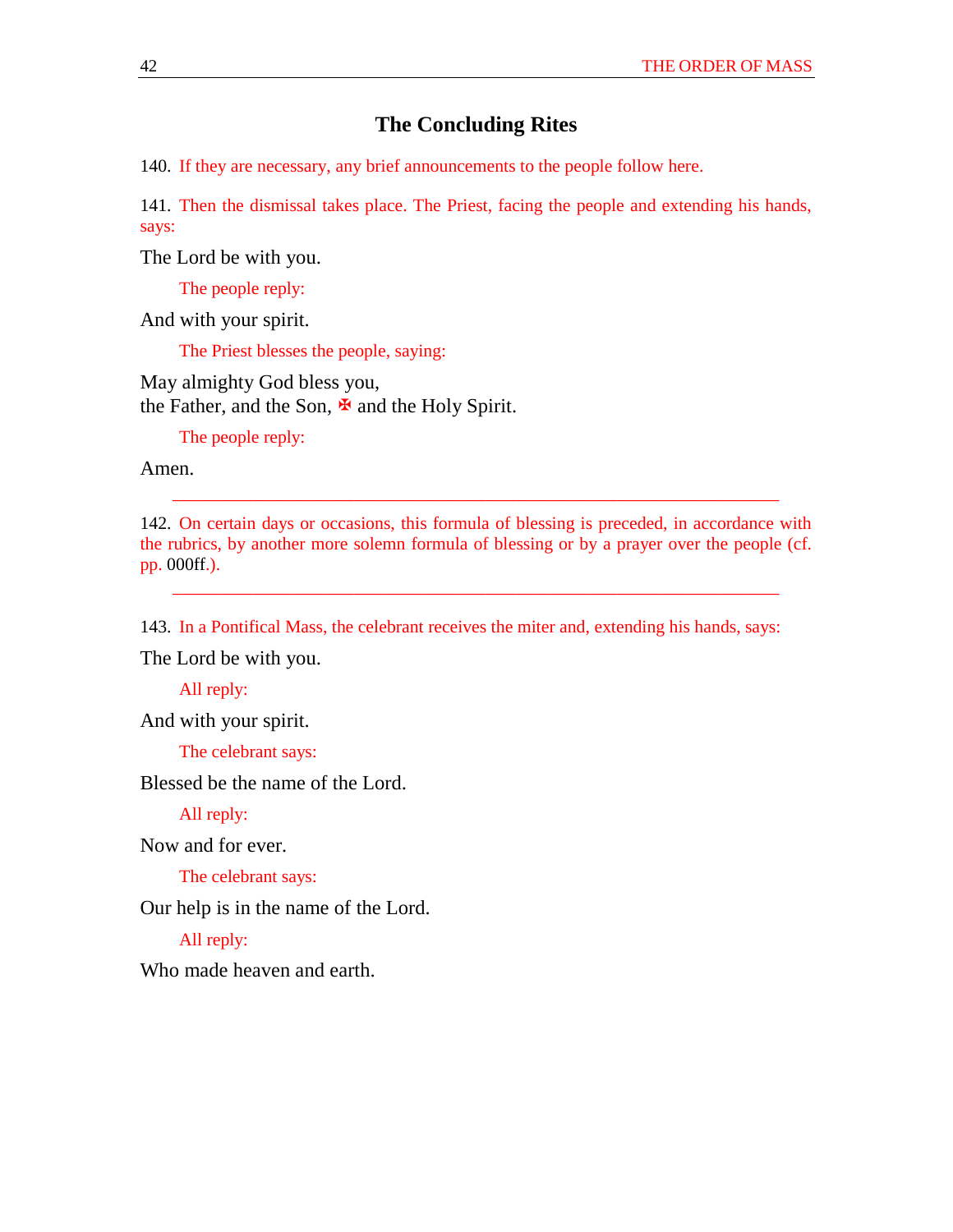Then the celebrant receives the pastoral staff, if he uses it, and says:

May almighty God bless you,

making the Sign of the Cross over the people three times, he adds:

the Father,  $\mathbf{\mathbb{F}}$  and the Son,  $\mathbf{\mathbb{F}}$  and the Holy  $\mathbf{\mathbb{F}}$  Spirit.

All:

Amen.

144. Then the Deacon, or the Priest himself, with hands joined and facing the people, says:

\_\_\_\_\_\_\_\_\_\_\_\_\_\_\_\_\_\_\_\_\_\_\_\_\_\_\_\_\_\_\_\_\_\_\_\_\_\_\_\_\_\_\_\_\_\_\_\_\_\_\_\_\_\_\_\_\_\_\_\_

Go forth, the Mass is ended.

Or:

Go and announce the Gospel of the Lord.

Or:

Go in peace, glorifying the Lord by your life.

Or:

Go in peace.

The people reply:

Thanks be to God.

145. Then the Priest venerates the altar as usual with a kiss, as at the beginning. After making a profound bow with the ministers, he withdraws.

146. If any liturgical action follows immediately, the rites of dismissal are omitted.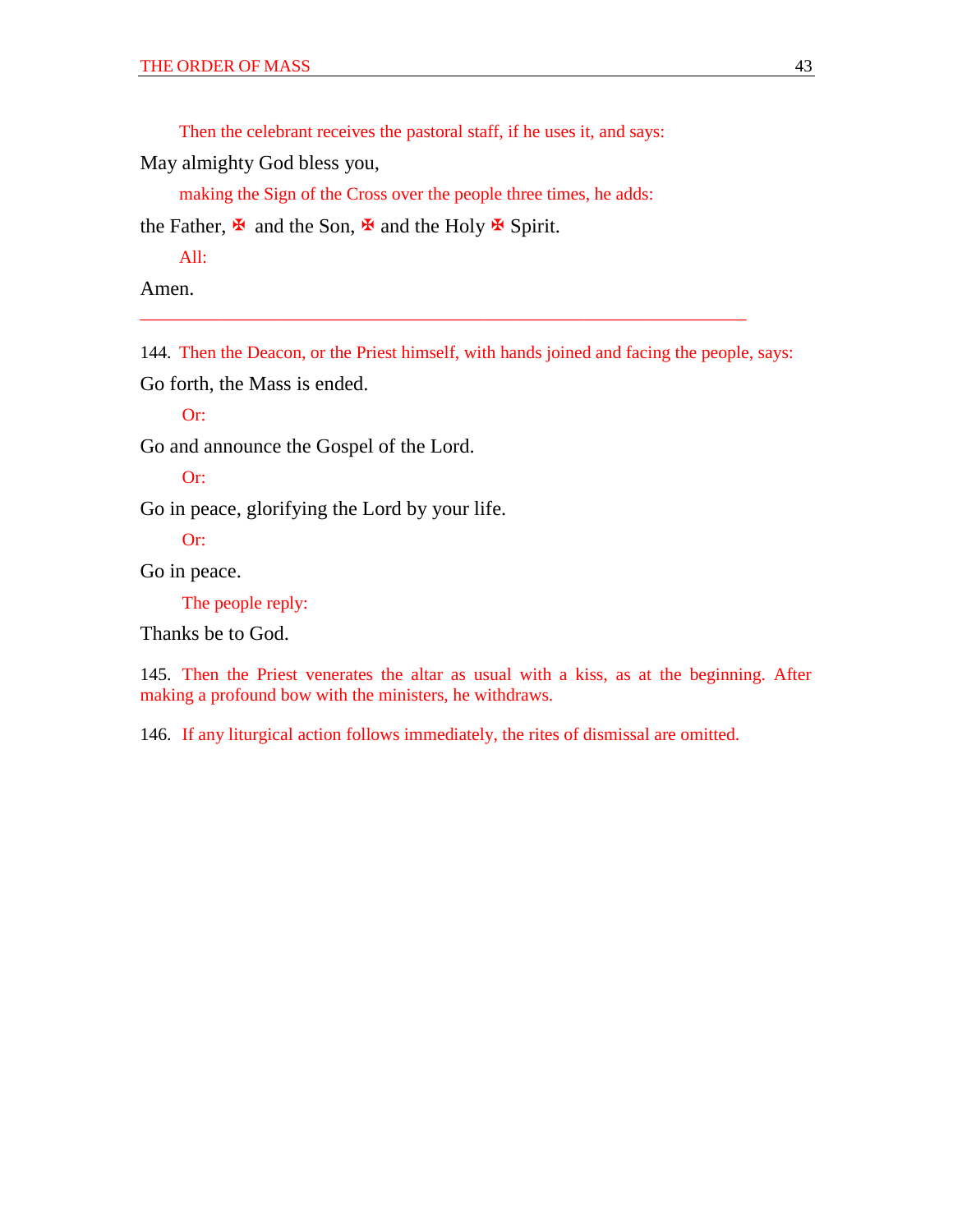# APPENDIX TO THE ORDER OF MASS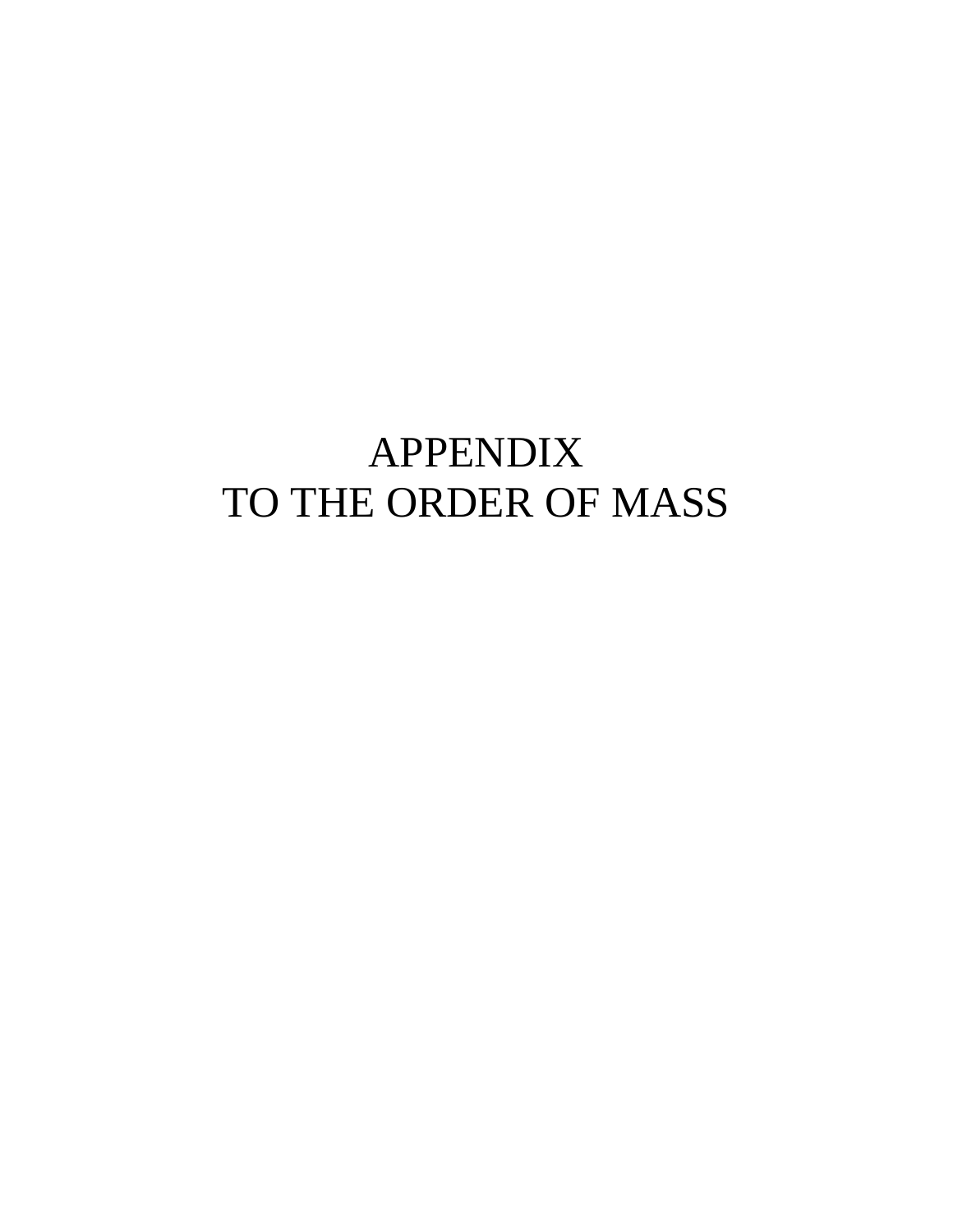# Eucharistic Prayer for Reconciliation I in a concelebration

The Preface and You are indeed Holy, O Lord to just as you yourself are holy inclusive are said by the principal celebrant alone, with hands extended.

From Look, we pray to we, too, are your sons and daughters inclusive is said together by all the concelebrants, with hands extended toward the offerings.

From But before to who heals every division inclusive, all the concelebrants together speak in this manner:

a) The part But before, with hands joined.

b) While speaking the words of the Lord, each extends his right hand toward the bread and toward the chalice, if this seems appropriate; as the host and the chalice are elevated at the Consecration, however, the concelebrants look toward them and then bow profoundly.

c) The parts Therefore, as we celebrate the memorial and Look kindly, most compassionate Father, with hands extended.

It is appropriate that the intercession Be pleased to keep us always in communion of mind and heart be assigned to one or other of the concelebrants, who pronounces this prayer alone, with hands extended.

The following parts especially may be sung: But before; As he ate with them; In a similar way; Therefore, as we celebrate the memorial; Look kindly, most compassionate Father, as well as the concluding doxology.

The concluding doxology of the Eucharistic Prayer is pronounced by the principal celebrant alone, or by all the concelebrants together with the principal celebrant.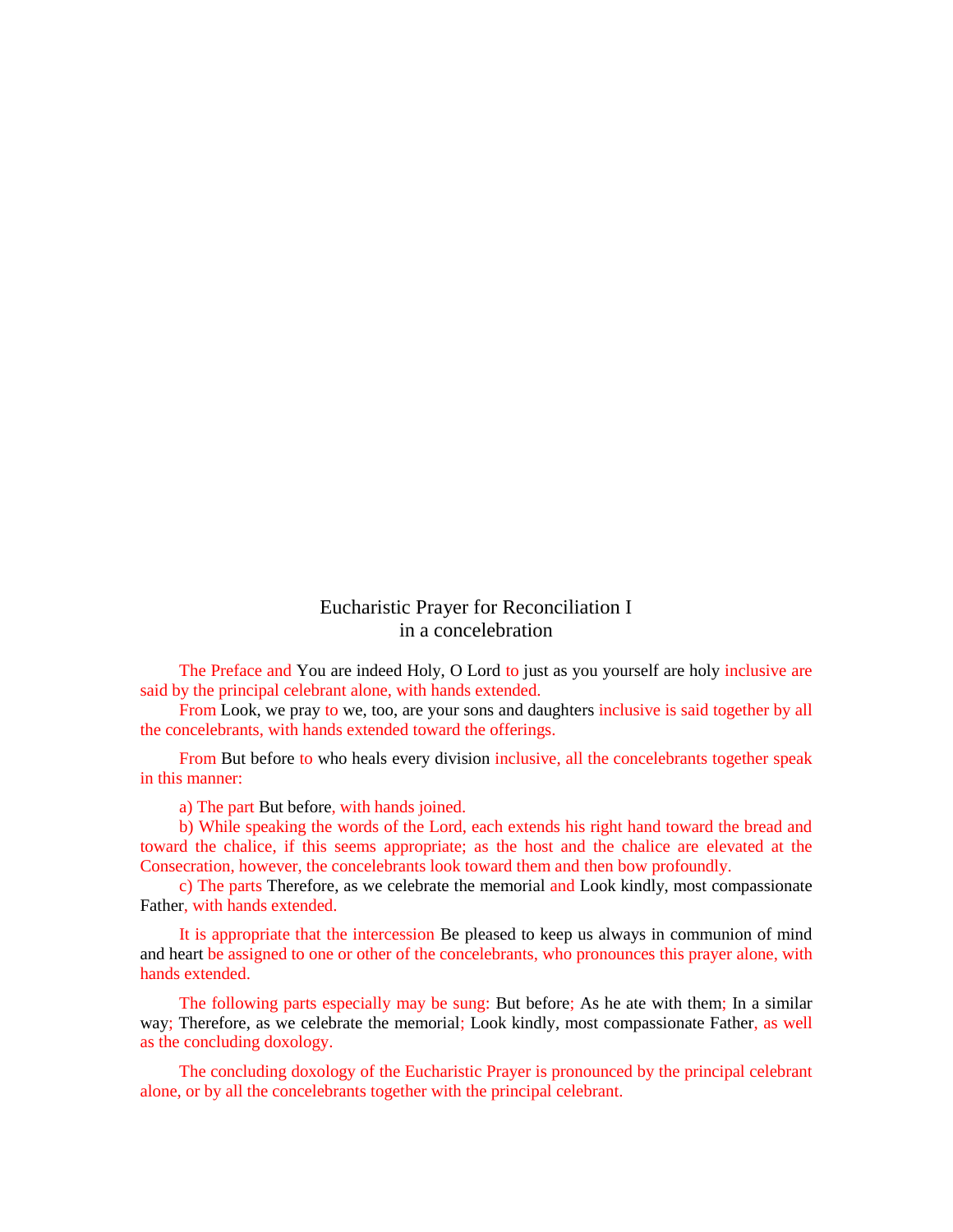# EUCHARISTIC PRAYERS FOR RECONCILIATION

The Eucharistic Prayers for Reconciliation may be used in Masses in which the mystery of reconciliation is conveyed to the faithful in a special way, as, for example, in the Masses for Promoting Harmony, For Reconciliation, For the Preservation of Peace and Justice, In Time of War or Civil Disturbance, For the Forgiveness of Sins, For Charity, of the Mystery of the Holy Cross, of the Most Holy Eucharist, of the Most Precious Blood of our Lord Jesus Christ, as well as in Masses during Lent. Although these Eucharistic Prayers have been provided with a proper Preface, they may also be used with other Prefaces that refer to penance and conversion, as, for example, the Prefaces of Lent.

I

Text without music:

- 1. V. The Lord be with you.
	- R. And with your spirit.
	- V. Lift up your hearts.
	- R. We lift them up to the Lord.
	- V. Let us give thanks to the Lord our God.
	- R. It is right and just.

It is truly right and just that we should always give you thanks, Lord, holy Father, almighty and eternal God.

For you do not cease to spur us on to possess a more abundant life and, being rich in mercy, you constantly offer pardon and call on sinners to trust in your forgiveness alone.

Never did you turn away from us, and, though time and again we have broken your covenant, you have bound the human family to yourself through Jesus your Son, our Redeemer, with a new bond of love so tight that it can never be undone.

Even now you set before your people a time of grace and reconciliation, and, as they turn back to you in spirit, you grant them hope in Christ Jesus and a desire to be of service to all,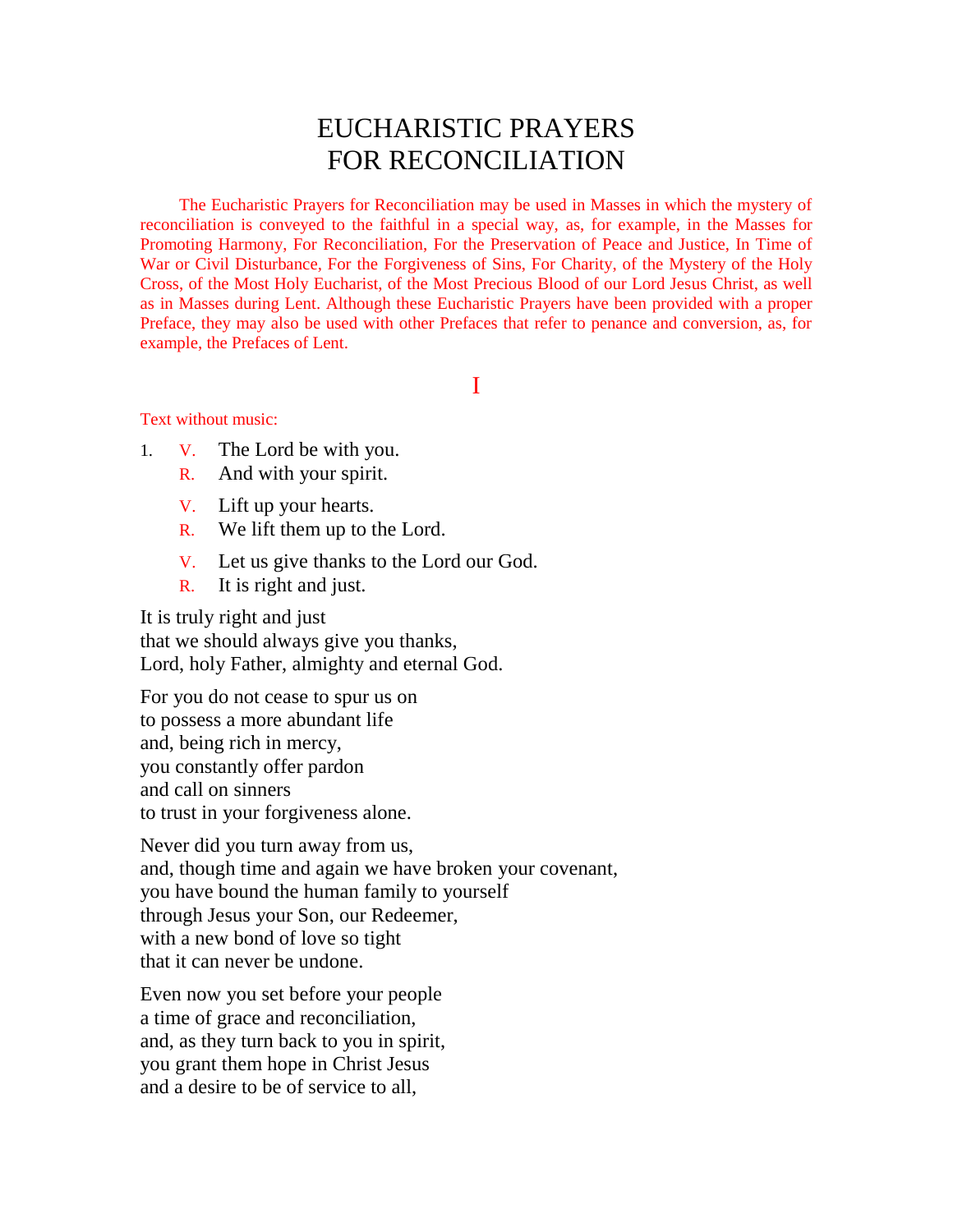while they entrust themselves more fully to the Holy Spirit.

And so, filled with wonder, we extol the power of your love, and, proclaiming our joy at the salvation that comes from you, we join in the heavenly hymn of countless hosts, as without end we acclaim:

Holy, Holy, Holy Lord God of hosts. Heaven and earth are full of your glory. Hosanna in the highest. Blessed is he who comes in the name of the Lord. Hosanna in the highest.

2. The Priest, with hands extended, says:

You are indeed Holy, O Lord, and from the world's beginning are ceaselessly at work, so that the human race may become holy, just as you yourself are holy.

3. He joins his hands and, holding them extended over the offerings, says:

Look, we pray, upon your people's offerings and pour out on them the power of your Spirit,

He joins his hands and makes the Sign of the Cross once over the bread and chalice together, saying:

that they may become the Body and  $\blacktriangleright$  Blood

He joins his hands.

of your beloved Son, Jesus Christ, in whom we, too, are your sons and daughters. Indeed, though we once were lost and could not approach you, you loved us with the greatest love: for your Son, who alone is just, handed himself over to death, and did not disdain to be nailed for our sake to the wood of the Cross.

But before his arms were outstretched between heaven and earth, to become the lasting sign of your covenant, he desired to celebrate the Passover with his disciples.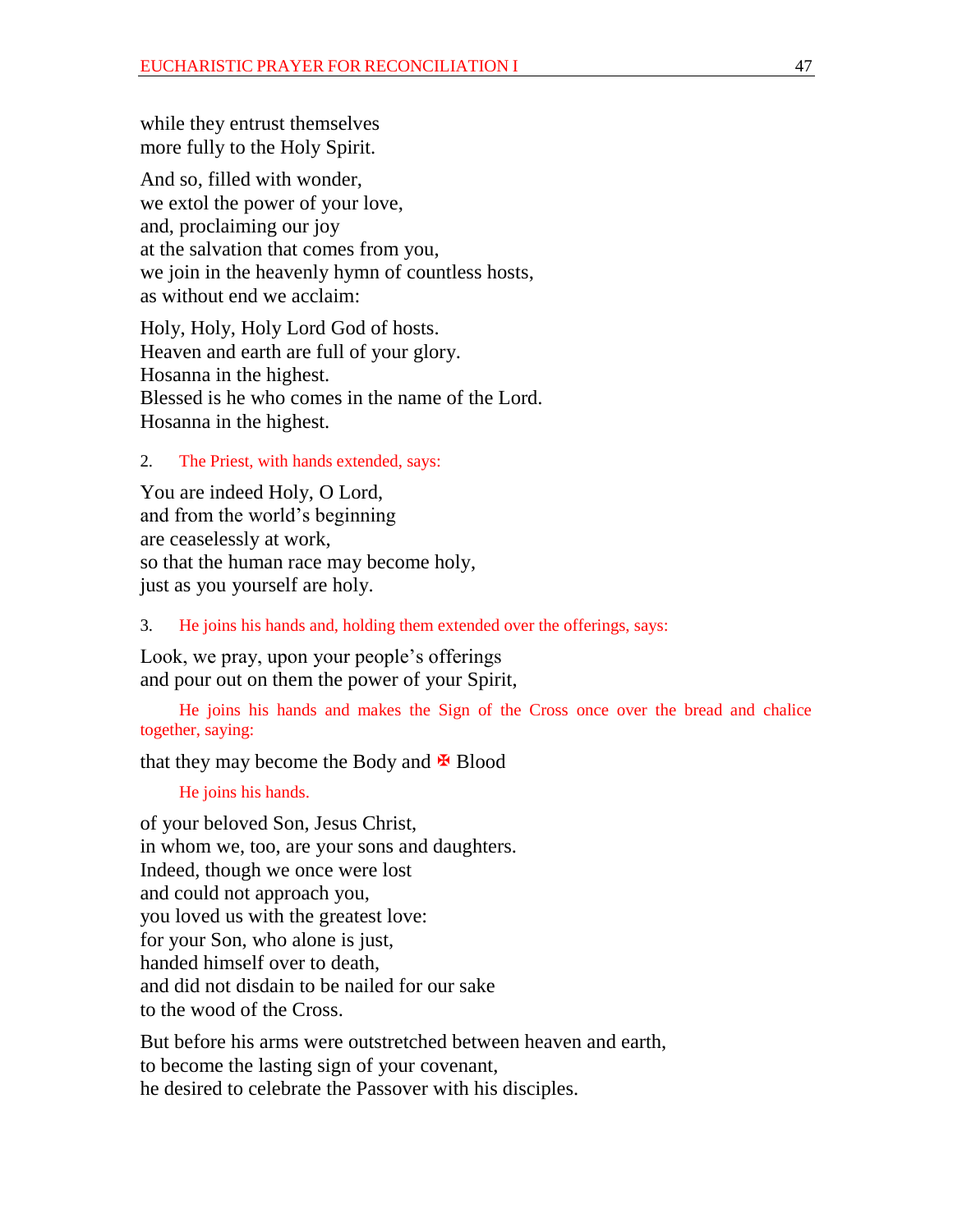4. In the formulas that follow, the words of the Lord should be pronounced clearly and distinctly, as the nature of these words requires.

As he ate with them,

He takes the bread and, holding it slightly raised above the altar, continues:

he took bread and, giving you thanks, he said the blessing, broke the bread and gave it to them, saying:

He bows slightly.

TAKE THIS, ALL OF YOU, AND EAT OF IT, FOR THIS IS MY BODY, WHICH WILL BE GIVEN UP FOR YOU.

He shows the consecrated host to the people, places it again on the paten, and genuflects in adoration.

5. After this, he continues:

In a similar way, when supper was ended, knowing that he was about to reconcile all things in himself through his Blood to be shed on the Cross,

He takes the chalice and, holding it slightly raised above the altar, continues:

he took the chalice, filled with the fruit of the vine, and once more giving you thanks, handed the chalice to his disciples, saying:

He bows slightly.

TAKE THIS, ALL OF YOU, AND DRINK FROM IT, FOR THIS IS THE CHALICE OF MY BLOOD, THE BLOOD OF THE NEW AND ETERNAL COVENANT, WHICH WILL BE POURED OUT FOR YOU AND FOR MANY FOR THE FORGIVENESS OF SINS.

DO THIS IN MEMORY OF ME.

He shows the chalice to the people, places it on the corporal, and genuflects in adoration.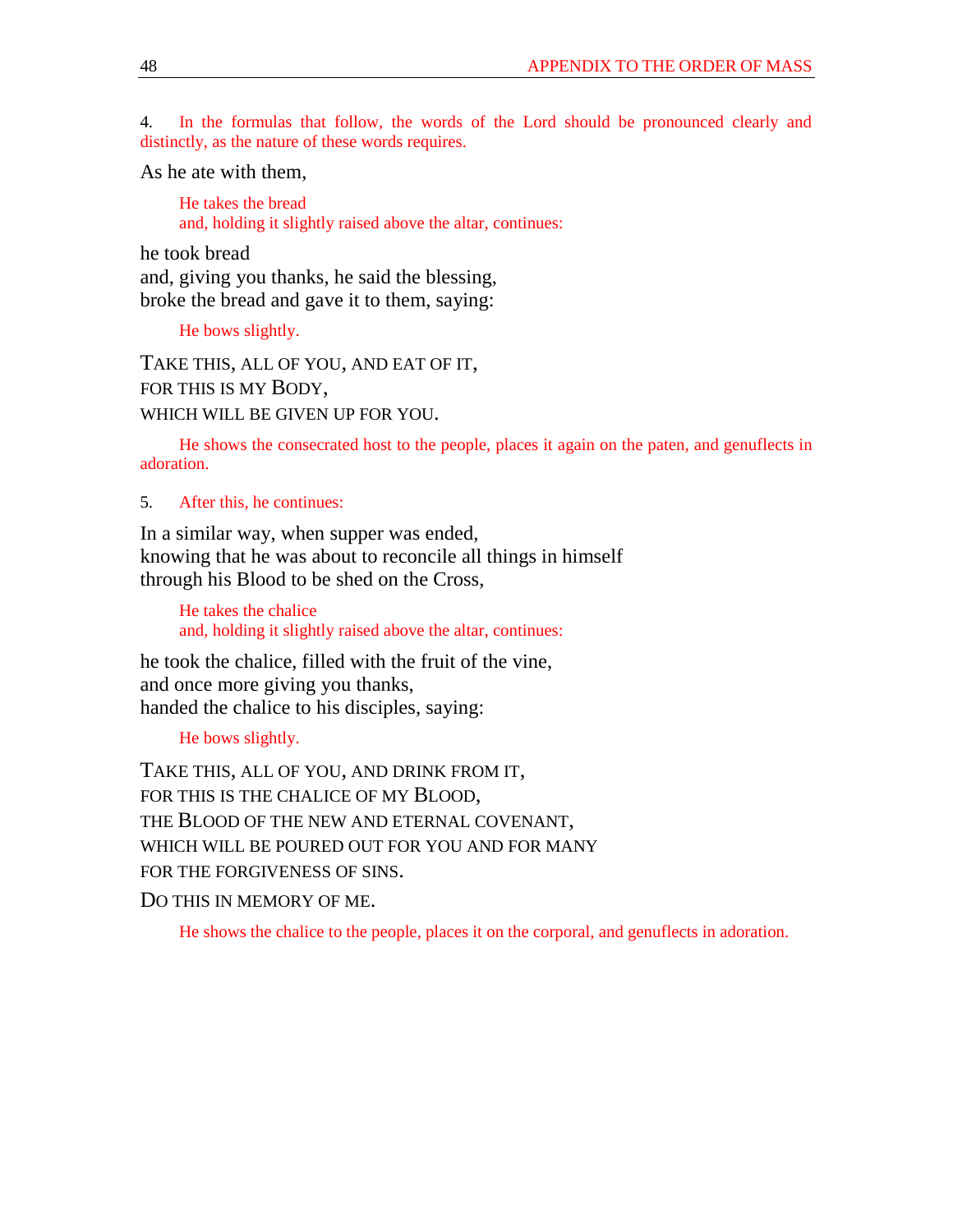#### 6. Then he says:

The mystery of faith.

And the people continue, acclaiming:

We proclaim your Death, O Lord, and profess your Resurrection until you come again.

#### Or:

When we eat this Bread and drink this Cup, we proclaim your Death, O Lord, until you come again.

### Or:

 $\overline{a}$ 

Save us, Savior of the world, for by your Cross and Resurrection you have set us free.

#### 7. Then the Priest, with hands extended, says:

Therefore, as we celebrate the memorial of your Son Jesus Christ, who is our Passover and our surest peace, we celebrate his Death and Resurrection from the dead, and looking forward to his blessed Coming, we offer you, who are our faithful and merciful God, this sacrificial Victim who reconciles to you the human race.

Look kindly, most compassionate Father, on those you unite to yourself by the Sacrifice of your Son, and grant that, by the power of the Holy Spirit, as they partake of this one Bread and one Chalice, they may be gathered into one Body in Christ, who heals every division.

Be pleased to keep us always in communion of mind and heart, together with  $N$ . our Pope and  $N$ . our Bishop. Help us to work together for the coming of your Kingdom, until the hour when we stand before you,

<sup>\*</sup> Mention may be made here of the Coadjutor Bishop or of Auxiliary Bishops, as noted in the *General Instruction of the Roman Missal*, no. 149.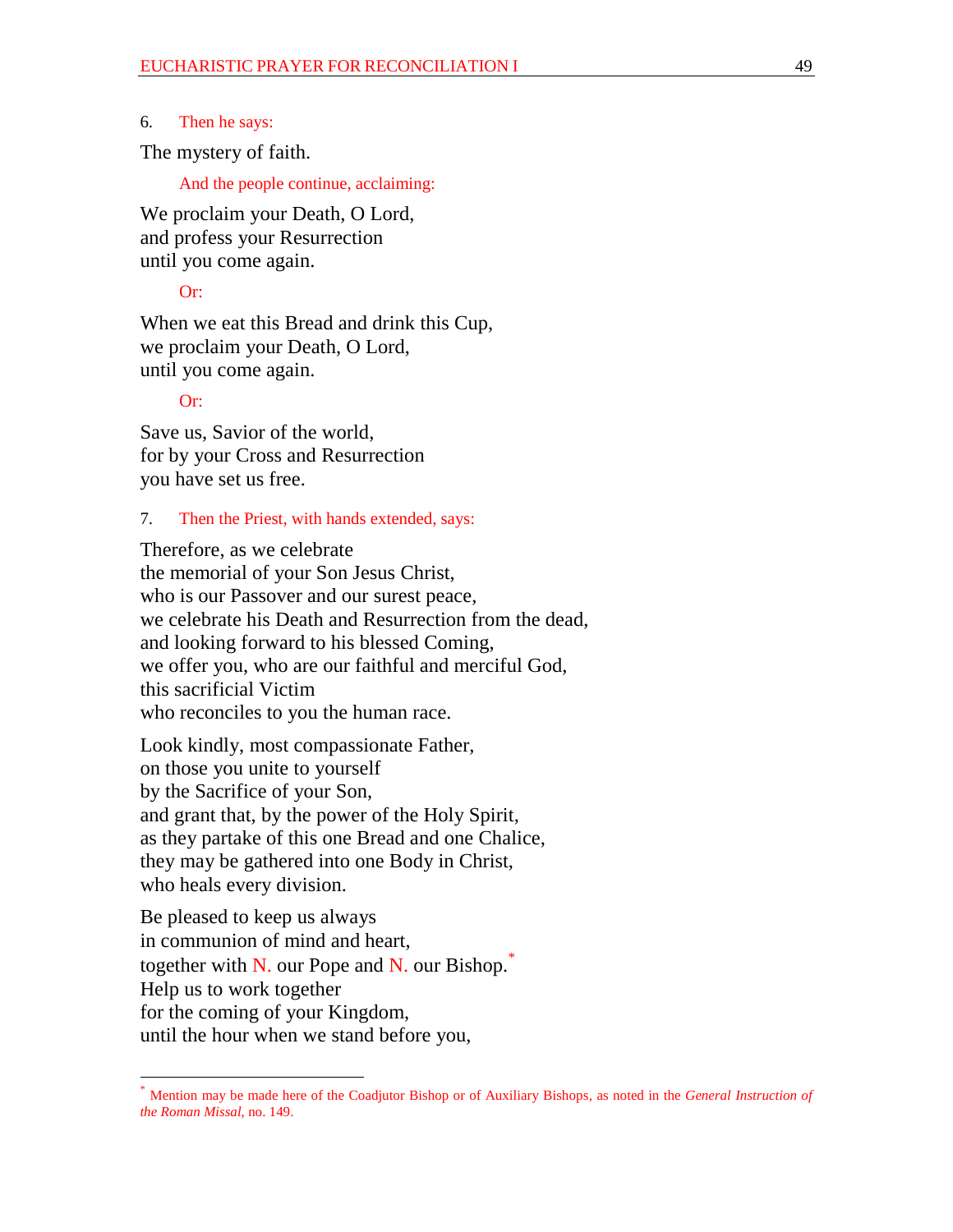Saints among the Saints in the halls of heaven, with the Blessed Virgin Mary, Mother of God, the blessed Apostles and all the Saints, and with our deceased brothers and sisters, whom we humbly commend to your mercy.

Then, freed at last from the wound of corruption and made fully into a new creation, we shall sing to you with gladness

He joins his hands.

the thanksgiving of Christ, who lives for all eternity.

8. He takes the chalice and the paten with the host and, raising both, he says:

Through him, and with him, and in him, O God, almighty Father, in the unity of the Holy Spirit, all glory and honor is yours, for ever and ever.

The people acclaim:

Amen.

Then follows the Communion Rite, p. 000.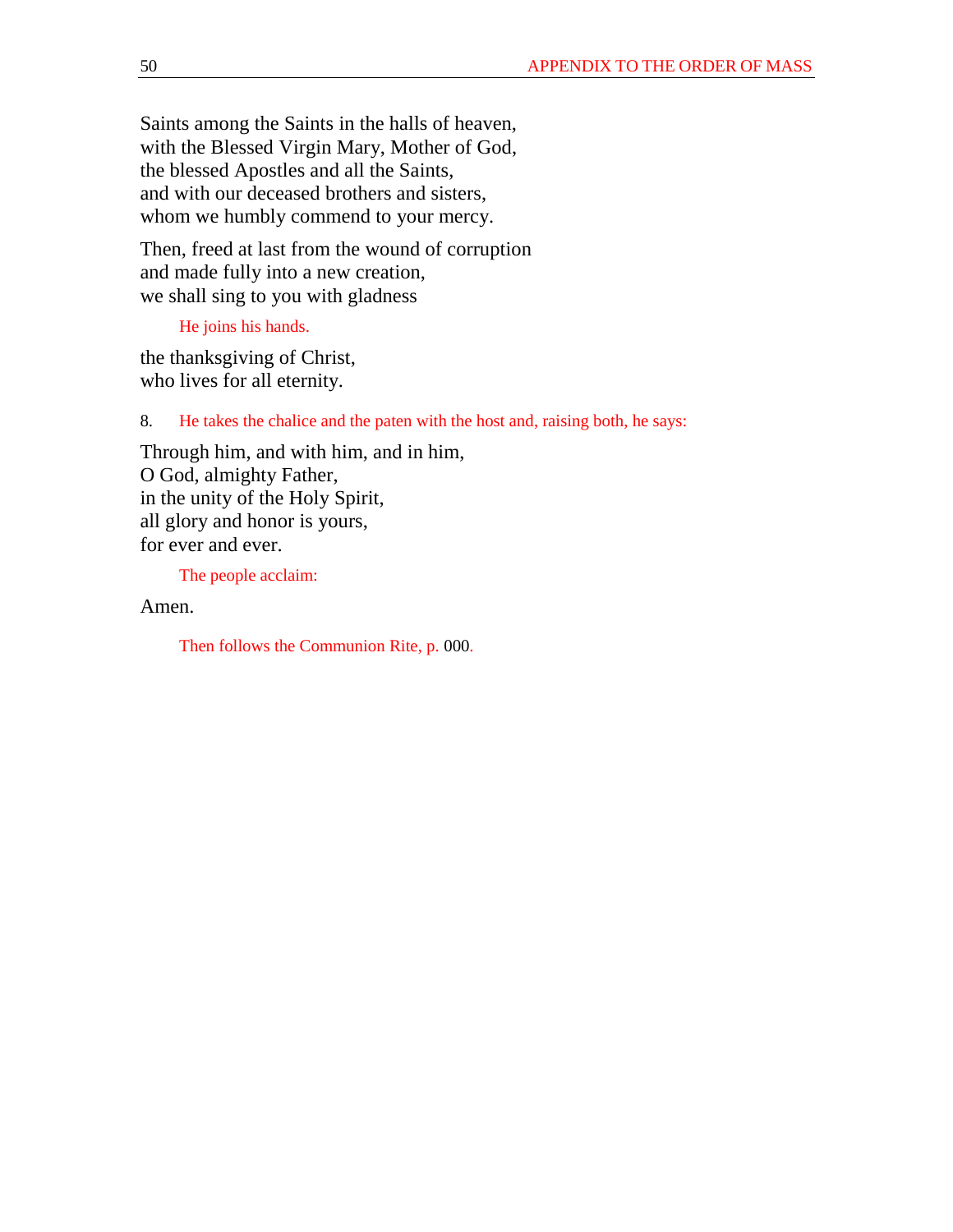# Eucharistic Prayer for Reconciliation II in a concelebration

The Preface and You, therefore, almighty Father to handed over to death inclusive are said by the principal celebrant alone, with hands extended.

From And now, celebrating the reconciliation to when we celebrate these mysteries inclusive is spoken together by all the concelebrants, with hands extended toward the offerings.

From he himself to the sacrifice of perfect reconciliation inclusive, all the concelebrants together speak in this manner:

a) The part he himself, with hands joined.

b) While speaking the words of the Lord, each extends his right hand toward the bread and toward the chalice, if this seems appropriate; as the host and the chalice are elevated at the Consecration, however, the concelebrants look toward them and then bow profoundly.

c) The parts Celebrating therefore the memorial, with hands extended.

It is appropriate that the intercessions Holy Father, we humbly beseech you and Just as you have gathered us now be assigned to one or other of the concelebrants, who pronounces this prayer alone, with hands extended.

The following parts especially may be sung: And now, celebrating the reconciliation; he himself; In a similar way on that same evening; Celebrating therefore the memorial, as well as the concluding doxology.

The concluding doxology of the Eucharistic Prayer is pronounced by the principal celebrant alone, or by all the concelebrants together with the principal celebrant.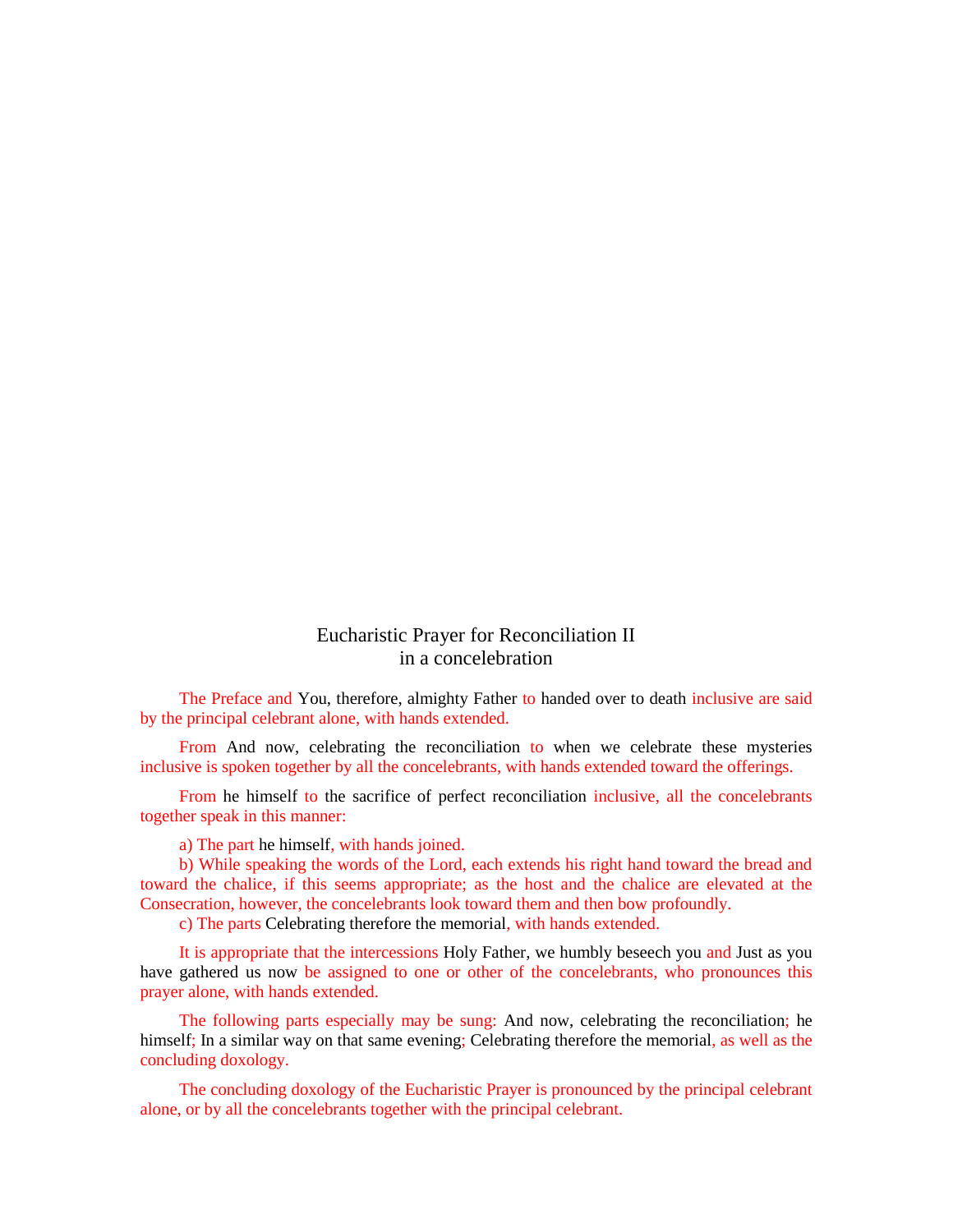# EUCHARISTIC PRAYER FOR RECONCILIATION

# II

### Text without music:

- 1. V. The Lord be with you.
	- R. And with your spirit.
	- V. Lift up your hearts.
	- R. We lift them up to the Lord.
	- V. Let us give thanks to the Lord our God.
	- R. It is right and just.

It is truly right and just that we should give you thanks and praise, O God, almighty Father, for all you do in this world, through our Lord Jesus Christ.

For though the human race is divided by dissension and discord, yet we know that by testing us you change our hearts to prepare them for reconciliation.

Even more, by your Spirit you move human hearts that enemies may speak to each other again, adversaries may join hands, and peoples seek to meet together.

By the working of your power it comes about, O Lord, that hatred is overcome by love, revenge gives way to forgiveness, and discord is changed to mutual respect.

Therefore, as we give you ceaseless thanks with the choirs of heaven, we cry out to your majesty on earth, and without end we acclaim:

Holy, Holy, Holy Lord God of hosts. Heaven and earth are full of your glory. Hosanna in the highest. Blessed is he who comes in the name of the Lord. Hosanna in the highest.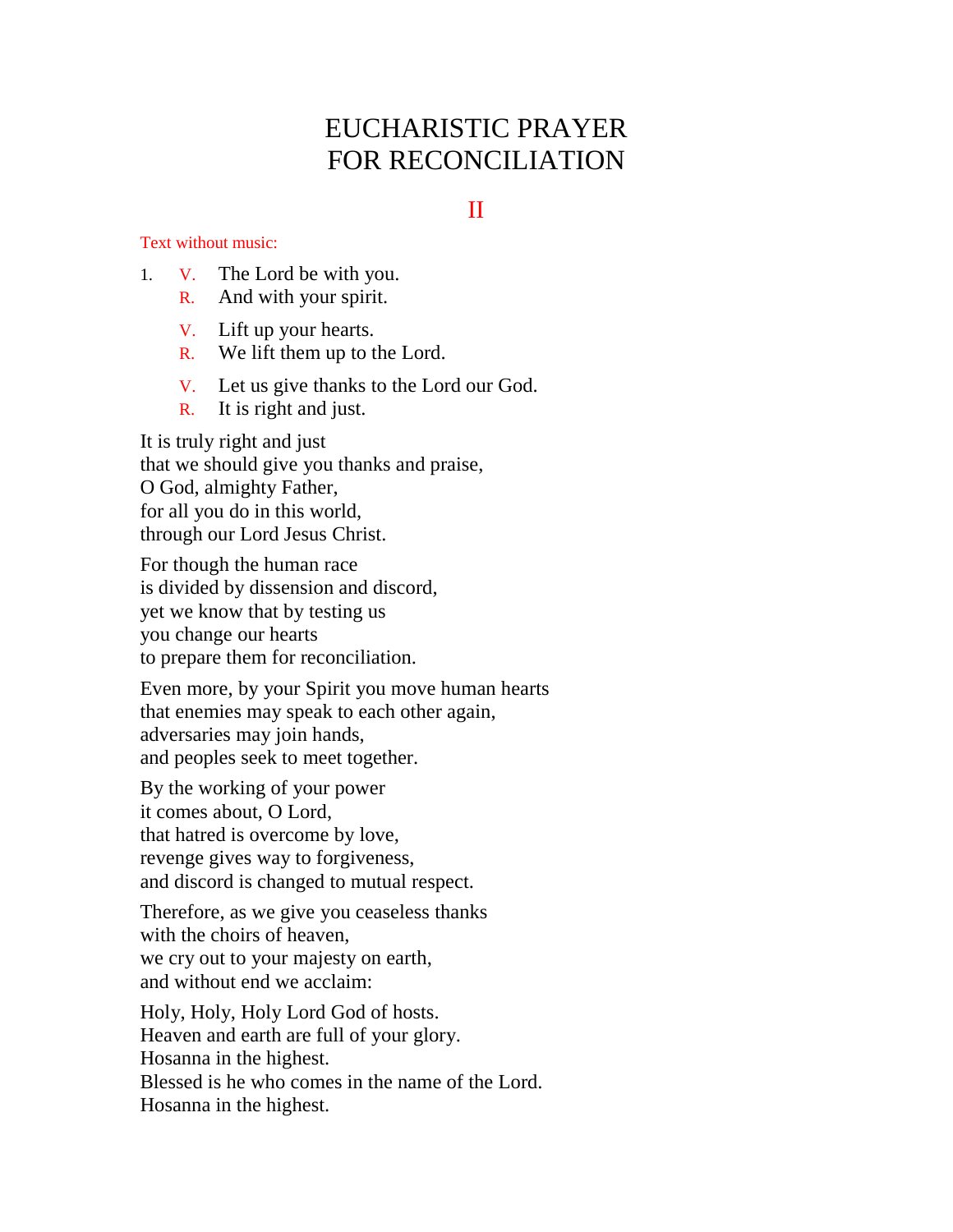# 2. The Priest, with hands extended, says:

You, therefore, almighty Father, we bless through Jesus Christ your Son, who comes in your name. He himself is the Word that brings salvation, the hand you extend to sinners, the way by which your peace is offered to us. When we ourselves had turned away from you on account of our sins, you brought us back to be reconciled, O Lord, so that, converted at last to you, we might love one another through your Son, whom for our sake you handed over to death.

# 3. He joins his hands and, holding them extended over the offerings, says:

And now, celebrating the reconciliation Christ has brought us, we entreat you: sanctify these gifts by the outpouring of your Spirit,

He joins his hands and makes the Sign of the Cross once over the bread and chalice together, saying:

that they may become the Body and  $\mathbb F$  Blood of your Son, whose command we fulfill when we celebrate these mysteries.

He joins his hands.

4. In the formulas that follow, the words of the Lord should be pronounced clearly and distinctly, as the nature of these words requires.

For when about to give his life to set us free, as he reclined at supper,

> He takes the bread and, holding it slightly raised above the altar, continues:

he himself took bread into his hands, and, giving you thanks, he said the blessing, broke the bread and gave it to his disciples, saying:

He bows slightly.

TAKE THIS, ALL OF YOU, AND EAT OF IT, FOR THIS IS MY BODY, WHICH WILL BE GIVEN UP FOR YOU.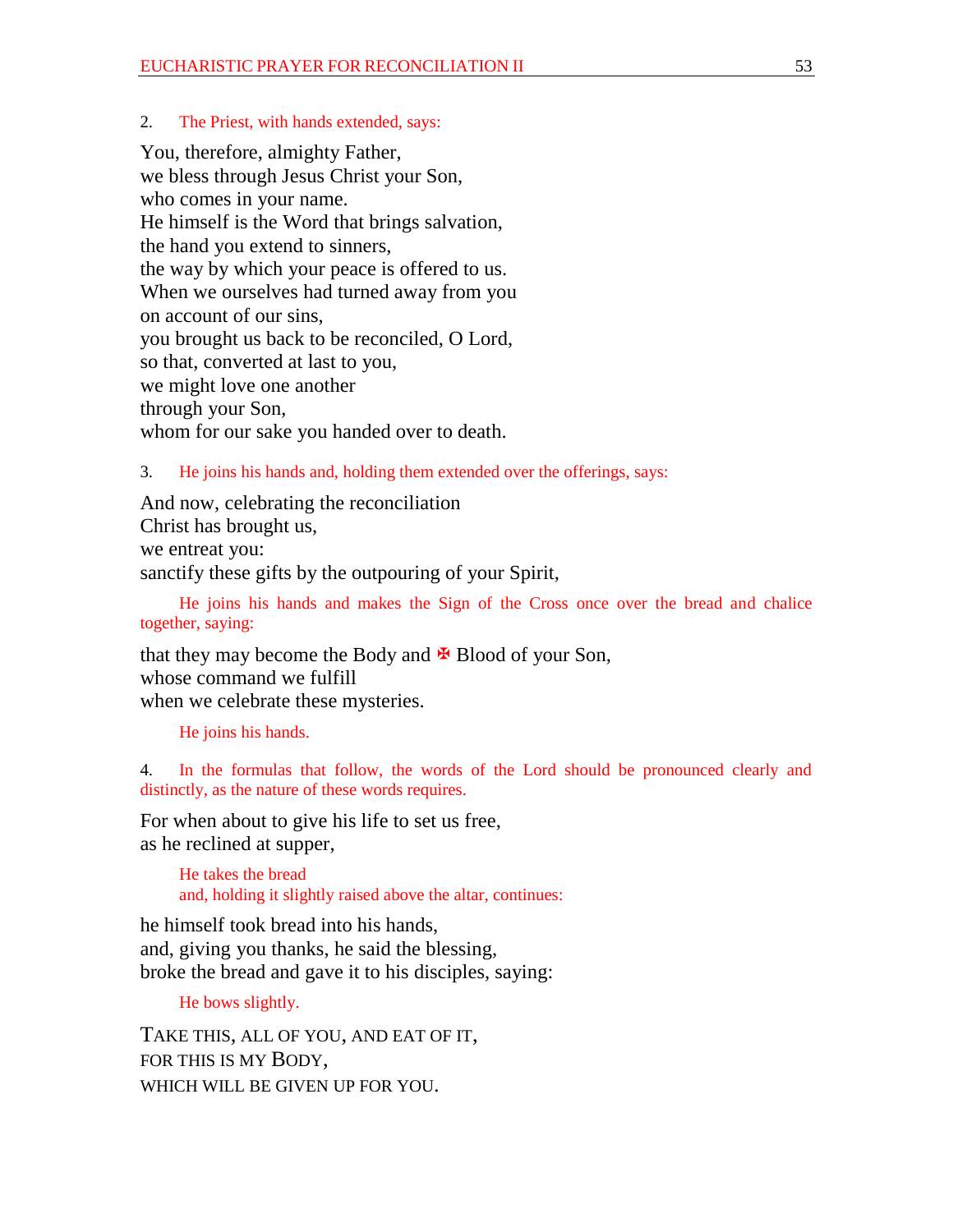He shows the consecrated host to the people, places it again on the paten, and genuflects in adoration.

5. After this, he continues:

In a similar way, on that same evening,

He takes the chalice and, holding it slightly raised above the altar, continues:

he took the chalice of blessing in his hands, confessing your mercy, and gave the chalice to his disciples, saying:

He bows slightly.

TAKE THIS, ALL OF YOU, AND DRINK FROM IT, FOR THIS IS THE CHALICE OF MY BLOOD, THE BLOOD OF THE NEW AND ETERNAL COVENANT, WHICH WILL BE POURED OUT FOR YOU AND FOR MANY FOR THE FORGIVENESS OF SINS.

### DO THIS IN MEMORY OF ME.

He shows the chalice to the people, places it on the corporal, and genuflects in adoration.

6. Then he says:

The mystery of faith.

And the people continue, acclaiming:

We proclaim your Death, O Lord, and profess your Resurrection until you come again.

#### Or:

When we eat this Bread and drink this Cup, we proclaim your Death, O Lord, until you come again.

Or:

Save us, Savior of the world, for by your Cross and Resurrection you have set us free.

7. Then the Priest, with hands extended, says:

Celebrating, therefore, the memorial of the Death and Resurrection of your Son, who left us this pledge of his love, we offer you what you have bestowed on us, the Sacrifice of perfect reconciliation.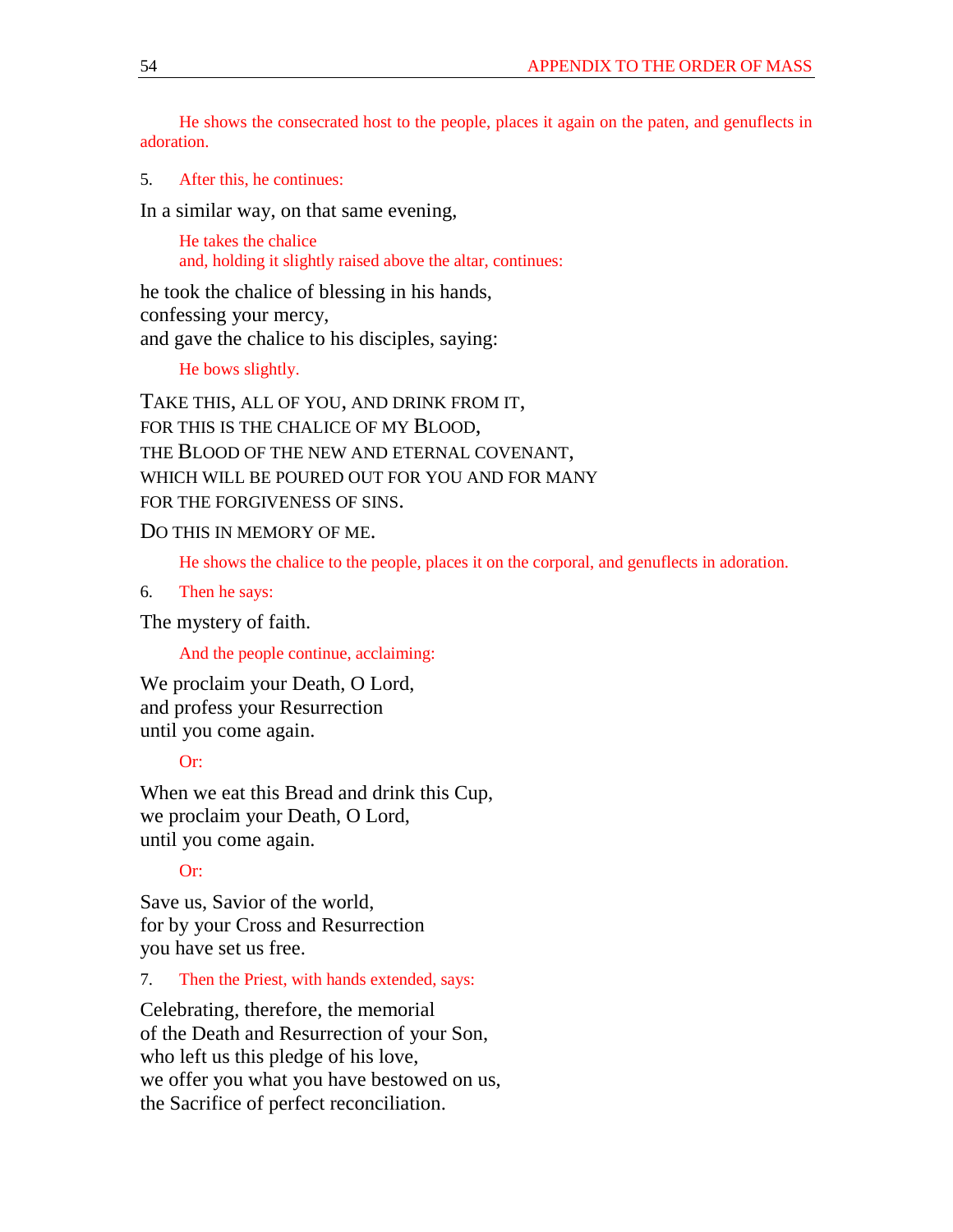Holy Father, we humbly beseech you to accept us also, together with your Son, and in this saving banquet graciously to endow us with his very Spirit, who takes away everything that estranges us from one another.

May he make your Church a sign of unity and an instrument of your peace among all people and may he keep us in communion with  $N$ . our Pope and  $N$ . our Bishop<sup>\*</sup> and all the Bishops and your entire people.

Just as you have gathered us now at the table of your Son, so also bring us together, with the glorious Virgin Mary, Mother of God, with your blessed Apostles and all the Saints, with our brothers and sisters and those of every race and tongue who have died in your friendship. Bring us to share with them the unending banquet of unity in a new heaven and a new earth, where the fullness of your peace will shine forth

#### He joins his hands.

in Christ Jesus our Lord.

8. He takes the chalice and the paten with the host and, raising both, he says:

Through him, and with him, and in him, O God, almighty Father, in the unity of the Holy Spirit, all glory and honor is yours, for ever and ever.

The people continue:

Amen.

 $\overline{a}$ 

Then follows the Communion Rite, p. 000.

<sup>\*</sup> Mention may be made here of the Coadjutor Bishop or of Auxiliary Bishops, as noted in the *General Instruction of the Roman Missal*, no. 149.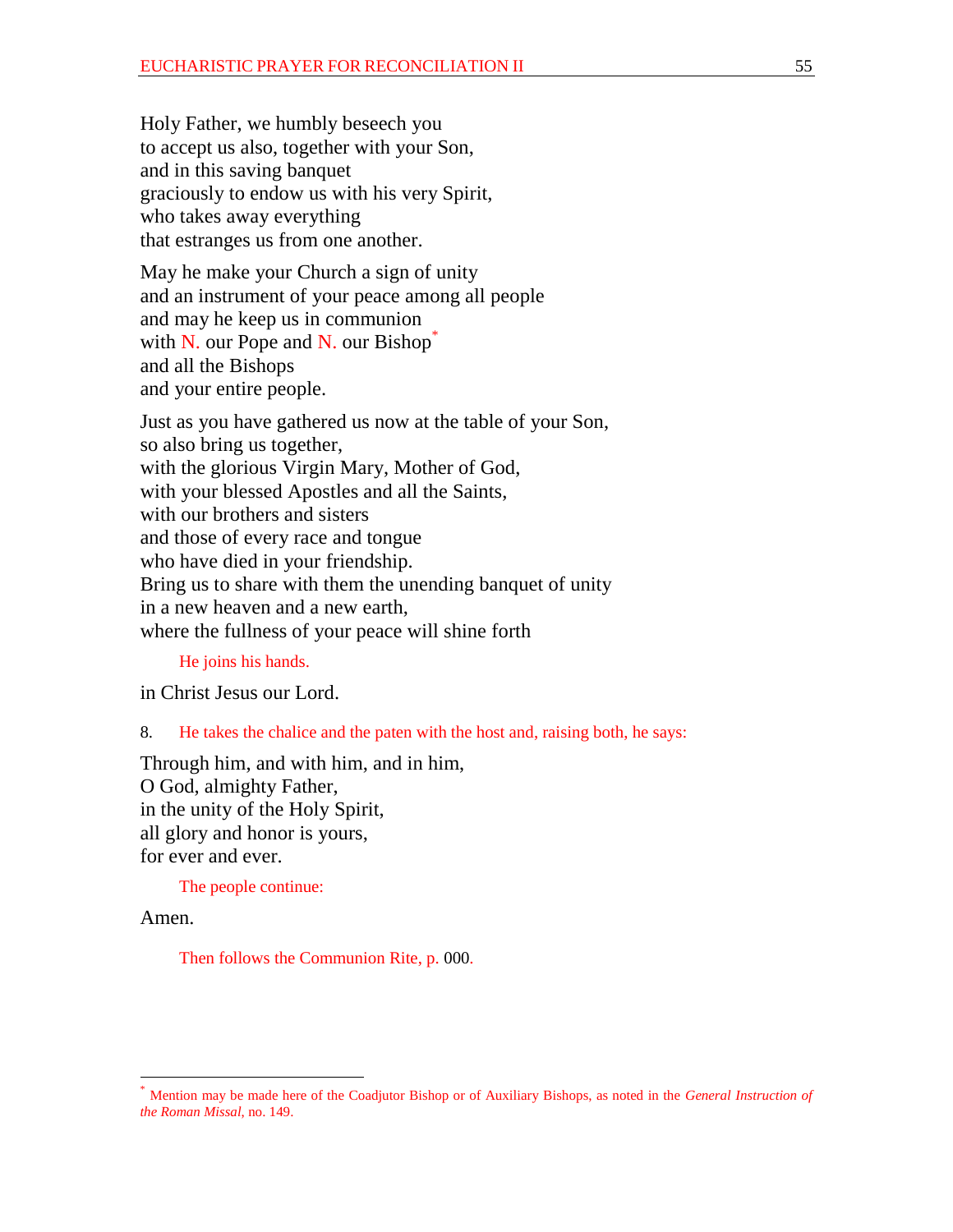# Eucharistic Prayer for Various Needs in a concelebration

The Preface and You are indeed Holy to and breaks the bread inclusive are said by the principal celebrant alone, with hands extended.

From Therefore, Father most merciful to of our Lord Jesus Christ inclusive is spoken together by all the concelebrants, with hands extended toward the offerings.

From On the day before he was to suffer to in whose Body and Blood we have communion inclusive, all the concelebrants together speak in this manner:

a) The part On the day before he was to suffer, with hands joined.

b) While speaking the words of the Lord, each extends his right hand toward the bread and toward the chalice, if this seems appropriate; as the host and the chalice are elevated at the Consecration, however, the concelebrants look toward them and then bow profoundly.

c) The parts Therefore, holy Father and Look with favor on the oblation of your Church, with hands extended.

It is appropriate that the intercessions Lord, renew your Church; or And so, having called us to your table; or By our partaking; or Bring your Church, O Lord; as well as Remember our Brothers and sisters; be assigned to one or other of the concelebrants, who pronounces these prayers alone, with hands extended.

The following parts especially may be sung: On the day before he was to suffer; In a similar way; Therefore, holy Father; Look with favor on the oblation of your Church, as well as the concluding doxology.

The concluding doxology of the Eucharistic Prayer is pronounced by the principal celebrant alone, or by all the concelebrants along with the principal celebrant.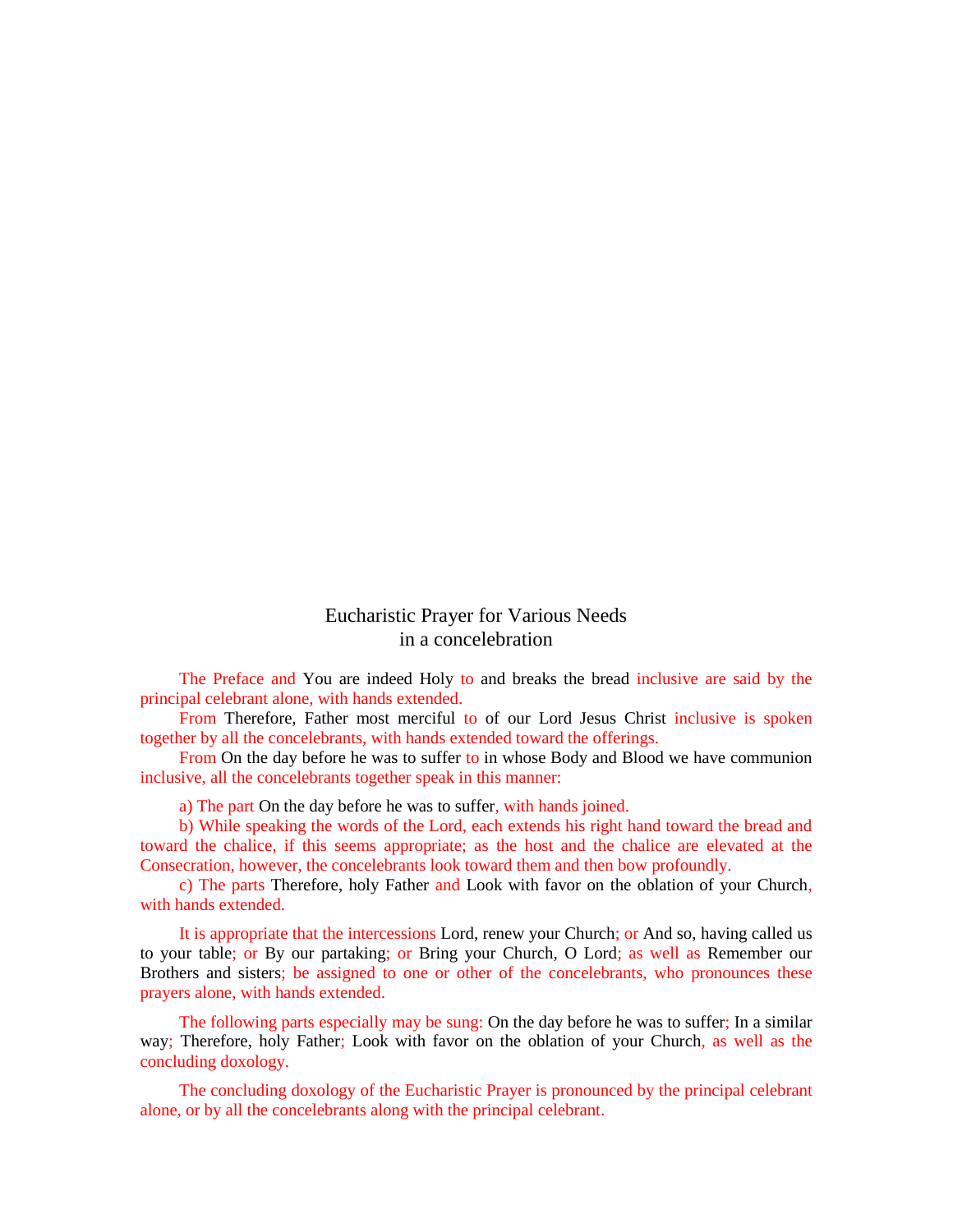# EUCHARISTIC PRAYER FOR USE IN MASSES FOR VARIOUS NEEDS

I

# The Church on the Path of Unity

1. The following form of this Eucharistic Prayer is appropriately used with Mass formularies such as, For the Church, For the Pope, For the Bishop, For the Election of a Pope or a Bishop, For a Council or Synod, For Priests, For the Priest Himself, For Ministers of the Church, and For a Spiritual or Pastoral Gathering.

Text without music:

- V. The Lord be with you.
- R. And with your spirit.
- V. Lift up your hearts.
- R. We lift them up to the Lord.
- V. Let us give thanks to the Lord our God.
- R. It is right and just.

It is truly right and just to give you thanks and raise to you a hymn of glory and praise, O Lord, Father of infinite goodness.

For by the word of your Son's Gospel you have brought together one Church from every people, tongue, and nation, and, having filled her with life by the power of your Spirit, you never cease through her to gather the whole human race into one.

Manifesting the covenant of your love, she dispenses without ceasing the blessed hope of your Kingdom and shines bright as the sign of your faithfulness, which in Christ Jesus our Lord you promised would last for eternity.

And so, with all the Powers of heaven, we worship you constantly on earth, while, with all the Church, as one voice we acclaim: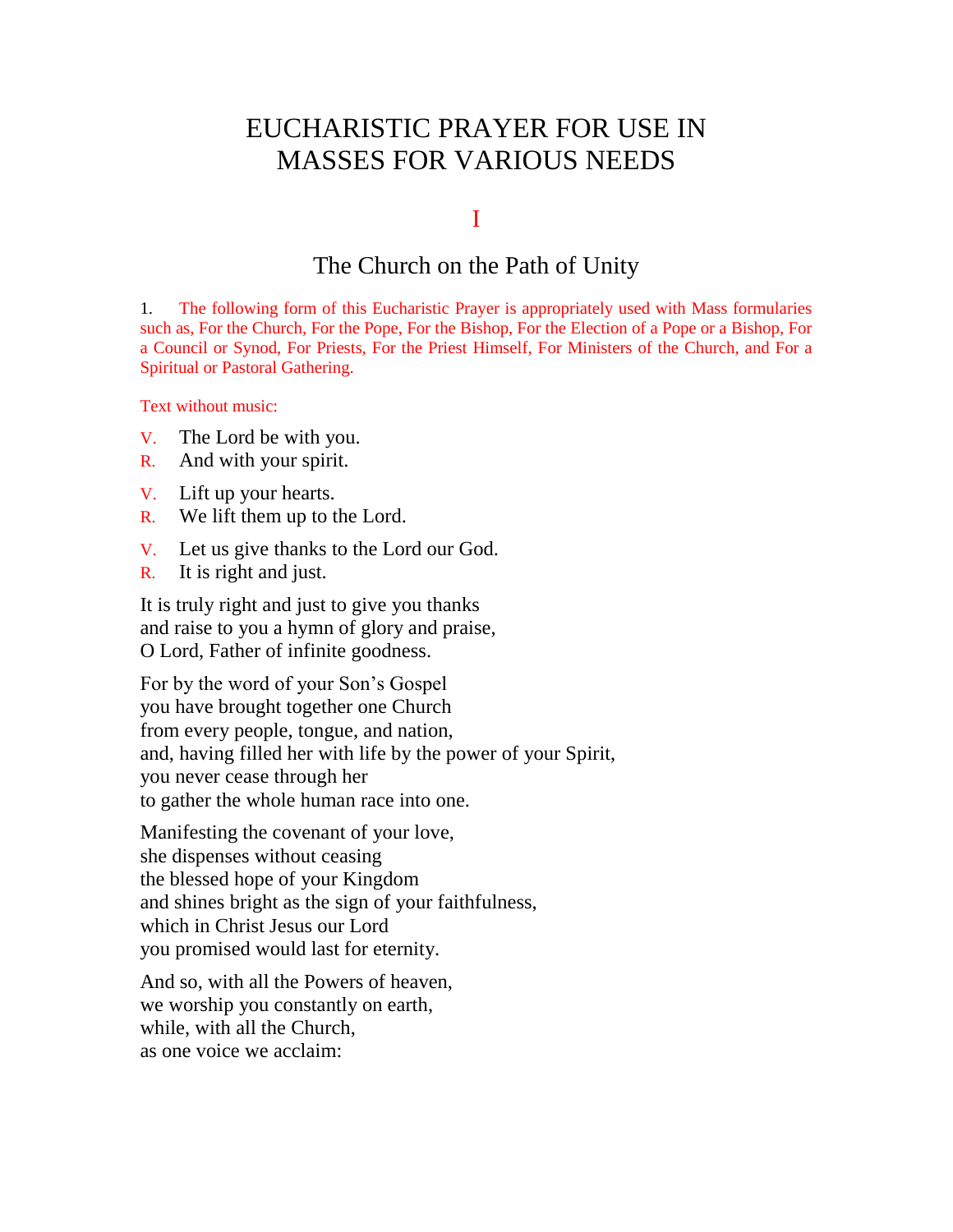Holy, Holy, Holy Lord God of hosts. Heaven and earth are full of your glory. Hosanna in the highest. Blessed is he who comes in the name of the Lord. Hosanna in the highest.

# 2. The Priest, with hands extended, says:

You are indeed Holy and to be glorified, O God, who love the human race and who always walk with us on the journey of life. Blessed indeed is your Son, present in our midst when we are gathered by his love, and when, as once for the disciples, so now for us, he opens the Scriptures and breaks the bread.

# 3. He joins his hands and, holding them extended over the offerings, says:

Therefore, Father most merciful, we ask that you send forth your Holy Spirit to sanctify these gifts of bread and wine,

He joins his hands and makes the Sign of the Cross once over the bread and chalice together, saying:

that they may become for us the Body and  $\blacktriangleright$  Blood

He joins his hands.

of our Lord Jesus Christ.

4. In the formulas that follow, the words of the Lord should be pronounced clearly and distinctly, as the nature of these words requires.

On the day before he was to suffer, on the night of the Last Supper,

He takes the bread and, holding it slightly raised above the altar, continues:

he took bread and said the blessing, broke the bread and gave it to his disciples, saying:

He bows slightly.

TAKE THIS, ALL OF YOU, AND EAT OF IT, FOR THIS IS MY BODY, WHICH WILL BE GIVEN UP FOR YOU.

He shows the consecrated host to the people, places it again on the paten, and genuflects in adoration.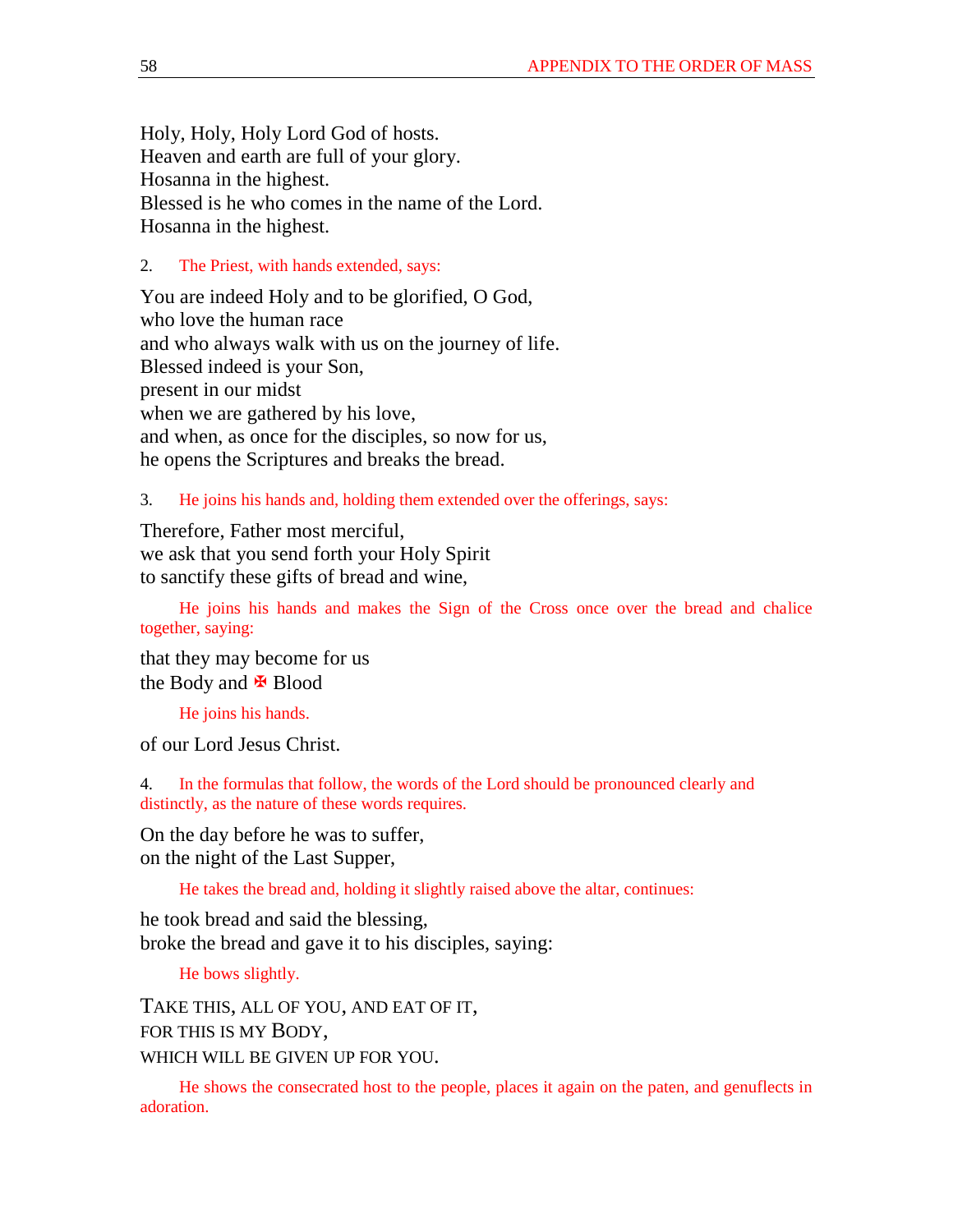#### 5. After this, he continues:

In a similar way, when supper was ended,

He takes the chalice and, holding it slightly raised above the altar, continues:

he took the chalice, gave you thanks and gave the chalice to his disciples, saying:

He bows slightly.

TAKE THIS, ALL OF YOU, AND DRINK FROM IT, FOR THIS IS THE CHALICE OF MY BLOOD, THE BLOOD OF THE NEW AND ETERNAL COVENANT, WHICH WILL BE POURED OUT FOR YOU AND FOR MANY FOR THE FORGIVENESS OF SINS.

#### DO THIS IN MEMORY OF ME.

He shows the chalice to the people, places it on the corporal, and genuflects in adoration.

6. Then he says:

The mystery of faith.

And the people continue, acclaiming:

We proclaim your Death, O Lord, and profess your Resurrection until you come again.

#### Or:

When we eat this Bread and drink this Cup, we proclaim your Death, O Lord, until you come again.

#### Or:

Save us, Savior of the world, for by your Cross and Resurrection you have set us free.

#### 7. Then the Priest, with hands extended, says:

Therefore, holy Father, as we celebrate the memorial of Christ your Son, our Savior, whom you led through his Passion and Death on the Cross to the glory of the Resurrection, and whom you have seated at your right hand, we proclaim the work of your love until he comes again and we offer you the Bread of life and the Chalice of blessing.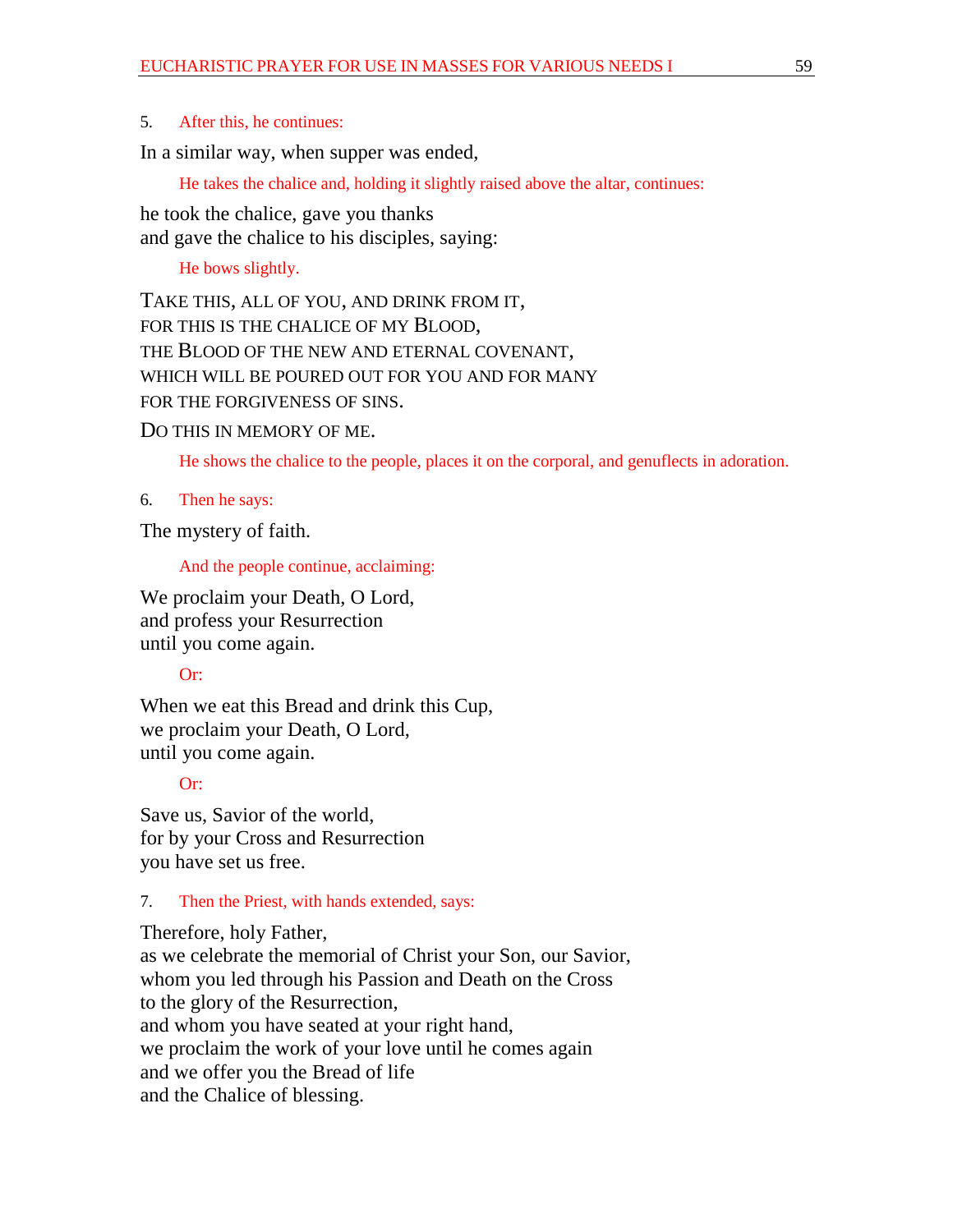Look with favor on the oblation of your Church, in which we show forth the paschal Sacrifice of Christ that has been handed on to us, and grant that, by the power of the Spirit of your love, we may be counted now and until the day of eternity among the members of your Son, in whose Body and Blood we have communion.

Lord, renew your Church (which is in N.) by the light of the Gospel. Strengthen the bond of unity between the faithful and the pastors of your people, together with  $N$ . our Pope,  $N$ . our Bishop, and the whole Order of Bishops, that in a world torn by strife your people may shine forth as a prophetic sign of unity and concord.

Remember our brothers and sisters (N. and N.), who have fallen asleep in the peace of your Christ, and all the dead, whose faith you alone have known. Admit them to rejoice in the light of your face, and in the resurrection give them the fullness of life.

Grant also to us, when our earthly pilgrimage is done, that we may come to an eternal dwelling place and live with you for ever; there, in communion with the Blessed Virgin Mary, Mother of God, with the Apostles and Martyrs, (with Saint N.: the Saint of the day or Patron) and with all the Saints, we shall praise and exalt you

He joins his hands.

 $\overline{a}$ 

through Jesus Christ, your Son.

8. He takes the chalice and the paten with the host and, raising both, he says:

Through him, and with him, and in him, O God, almighty Father, in the unity of the Holy Spirit, all glory and honor is yours, for ever and ever.

<sup>\*</sup> Mention may be made here of the Coadjutor Bishop or of Auxiliary Bishops, as noted in the *General Instruction of the Roman Missal*, no. 149.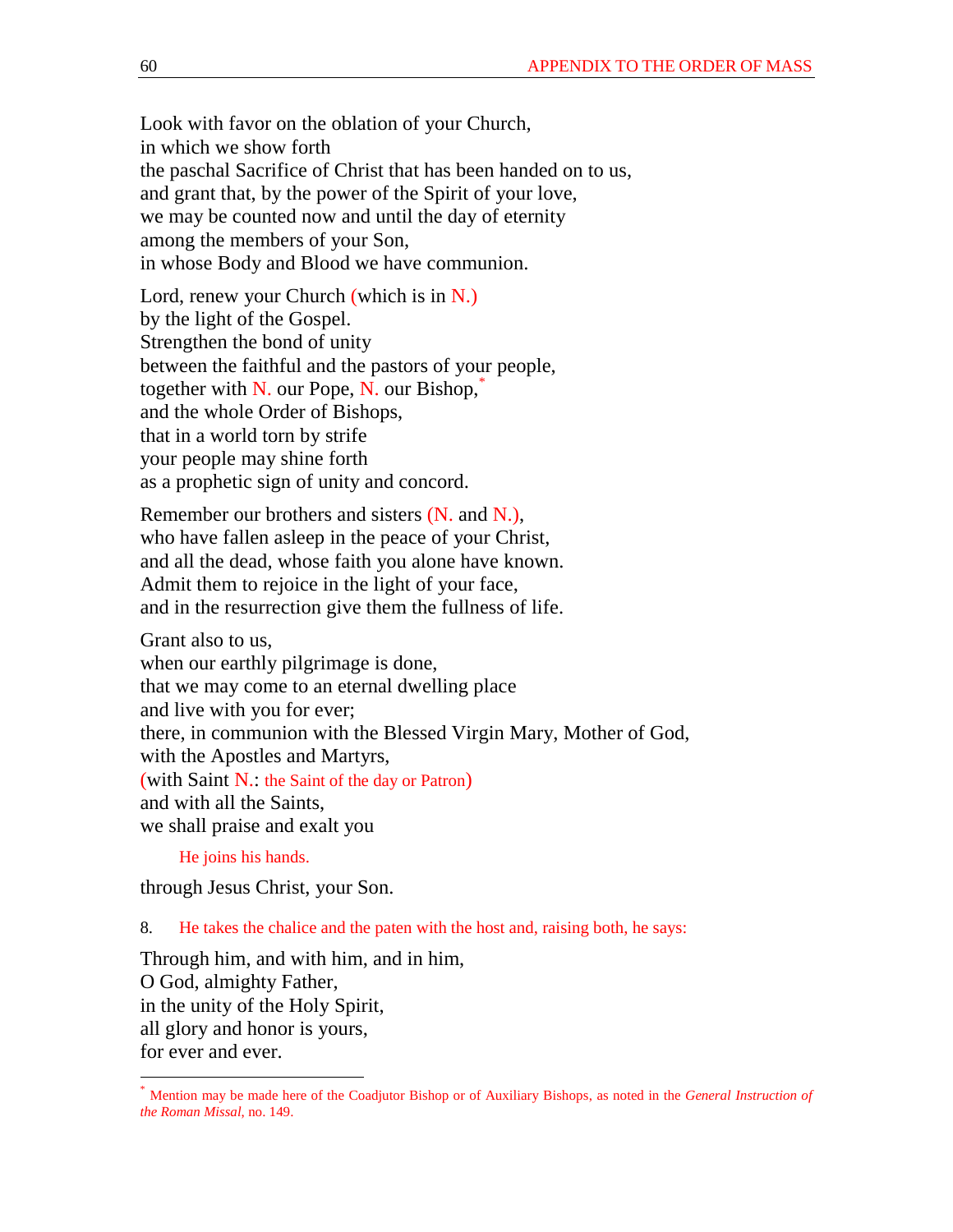Amen.

Then follows the Communion Rite, p. 000.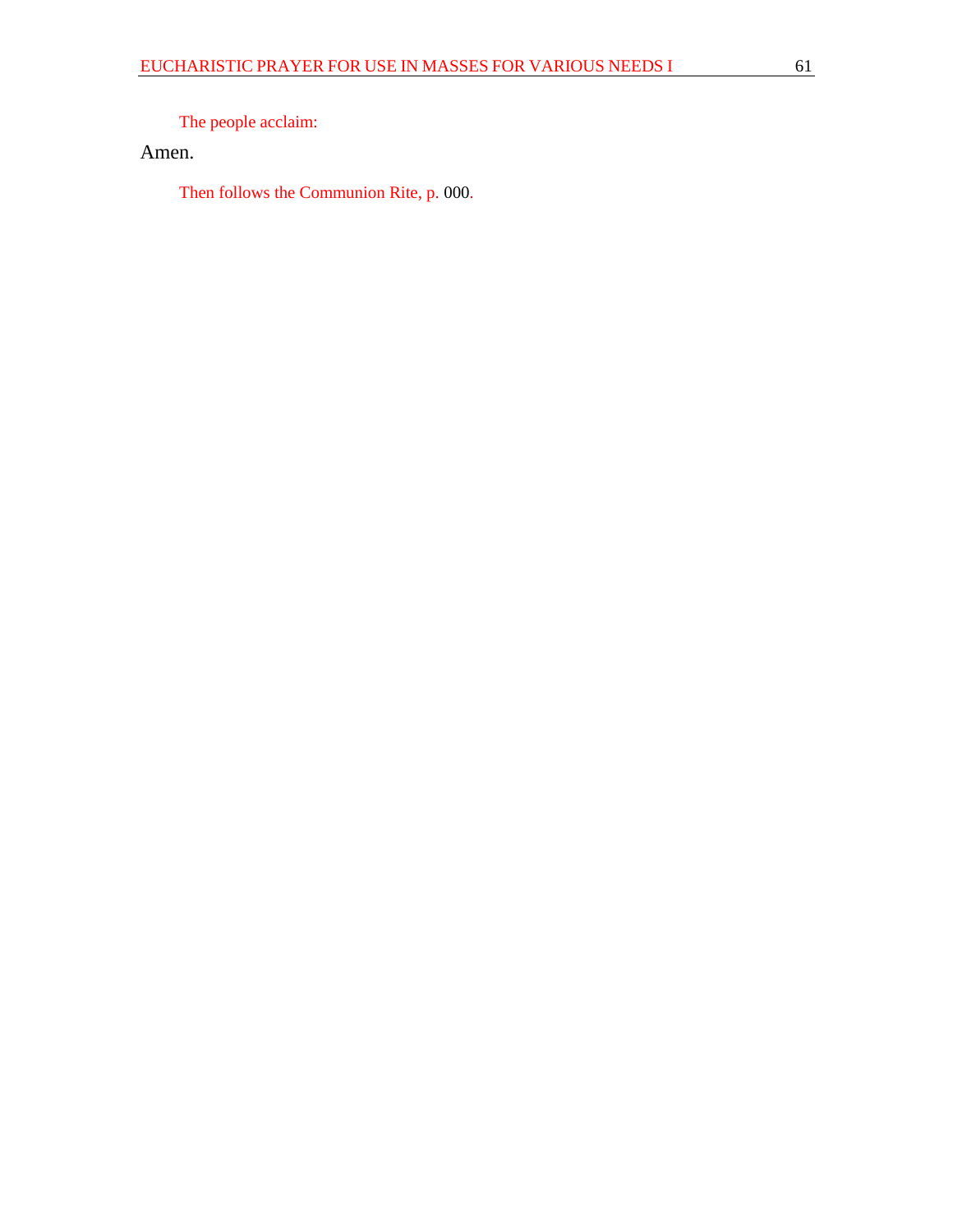# II

# God Guides His Church along the Way of Salvation

1. The following form of this Eucharistic Prayer is appropriately used with Mass formularies such as, For the Church, For Vocations to Holy Orders, For the Laity, For the Family, For Religious, For Vocations to Religious Life, For Charity, For Relatives and Friends, and For Giving Thanks to God.

Text without music:

- V. The Lord be with you.
- R. And with your spirit.
- V. Lift up your hearts.
- R. We lift them up to the Lord.
- V. Let us give thanks to the Lord our God.
- R. It is right and just.

It is truly right and just, our duty and our salvation, always and everywhere to give you thanks, Lord, holy Father, creator of the world and source of all life.

For you never forsake the works of your wisdom, but by your providence are even now at work in our midst. With mighty hand and outstretched arm you led your people Israel through the desert. Now, as your Church makes her pilgrim journey in the world, you always accompany her by the power of the Holy Spirit and lead her along the paths of time to the eternal joy of your Kingdom, through Christ our Lord.

And so, with the Angels and Saints, we, too, sing the hymn of your glory, as without end we acclaim:

Holy, Holy, Holy Lord God of hosts. Heaven and earth are full of your glory. Hosanna in the highest. Blessed is he who comes in the name of the Lord. Hosanna in the highest.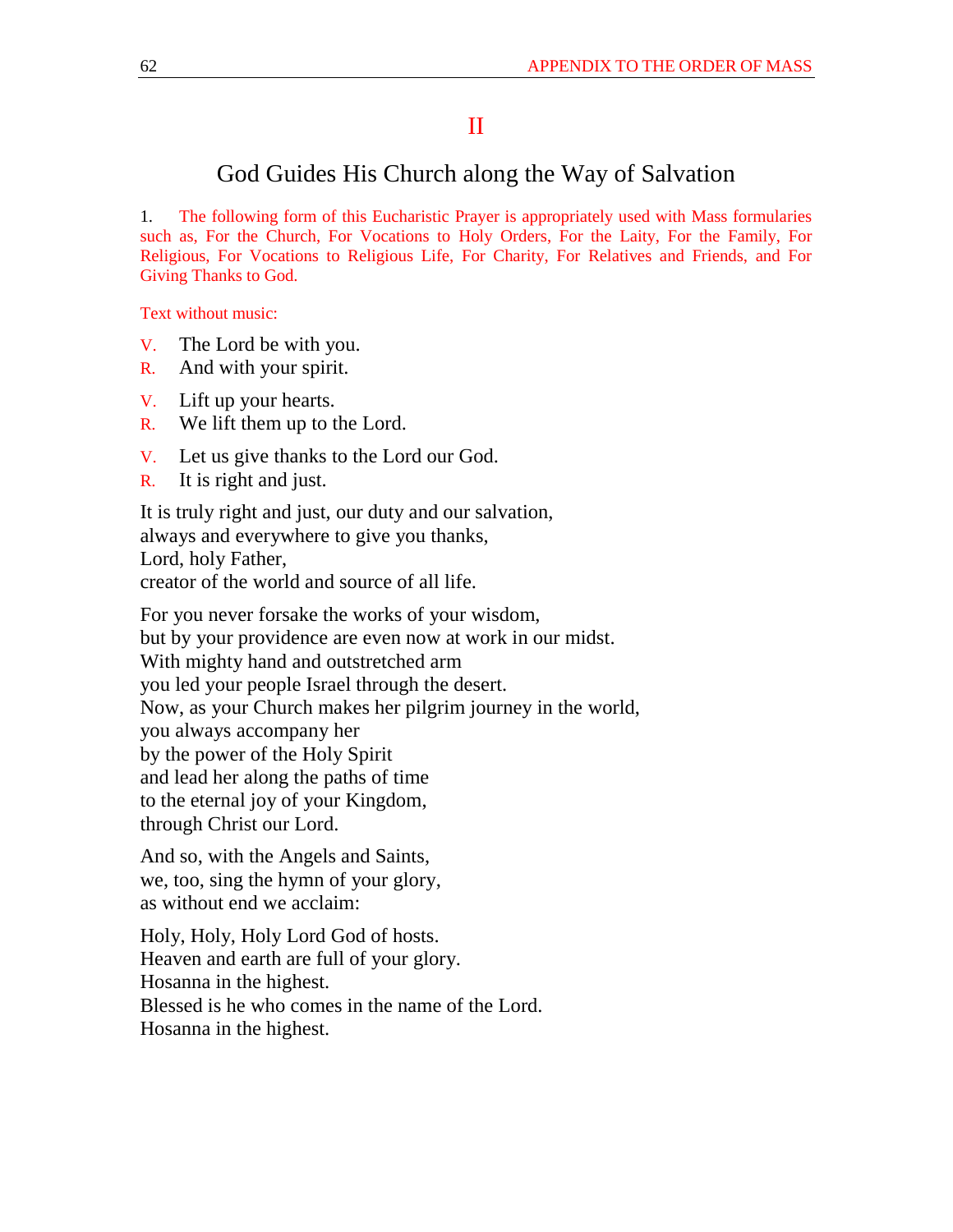# 2. The Priest, with hands extended, says:

You are indeed Holy and to be glorified, O God, who love the human race and who always walk with us on the journey of life. Blessed indeed is your Son, present in our midst when we are gathered by his love and when, as once for the disciples, so now for us, he opens the Scriptures and breaks the bread.

# 3. He joins his hands and, holding them extended over the offerings, says:

Therefore, Father most merciful, we ask that you send forth your Holy Spirit to sanctify these gifts of bread and wine,

He joins his hands and makes the Sign of the Cross once over the bread and chalice together, saying:

that they may become for us the Body and  $\blacktriangleright$  Blood

He joins his hands.

of our Lord Jesus Christ.

4. In the formulas that follow, the words of the Lord should be pronounced clearly and distinctly, as the nature of these words requires.

On the day before he was to suffer, on the night of the Last Supper,

He takes the bread and, holding it slightly raised above the altar, continues:

he took bread and said the blessing, broke the bread and gave it to his disciples, saying:

He bows slightly.

TAKE THIS, ALL OF YOU, AND EAT OF IT, FOR THIS IS MY BODY, WHICH WILL BE GIVEN UP FOR YOU.

He shows the consecrated host to the people, places it again on the paten, and genuflects in adoration.

5. After this, he continues:

In a similar way, when supper was ended,

He takes the chalice and, holding it slightly raised above the altar, continues:

he took the chalice, gave you thanks and gave the chalice to his disciples, saying: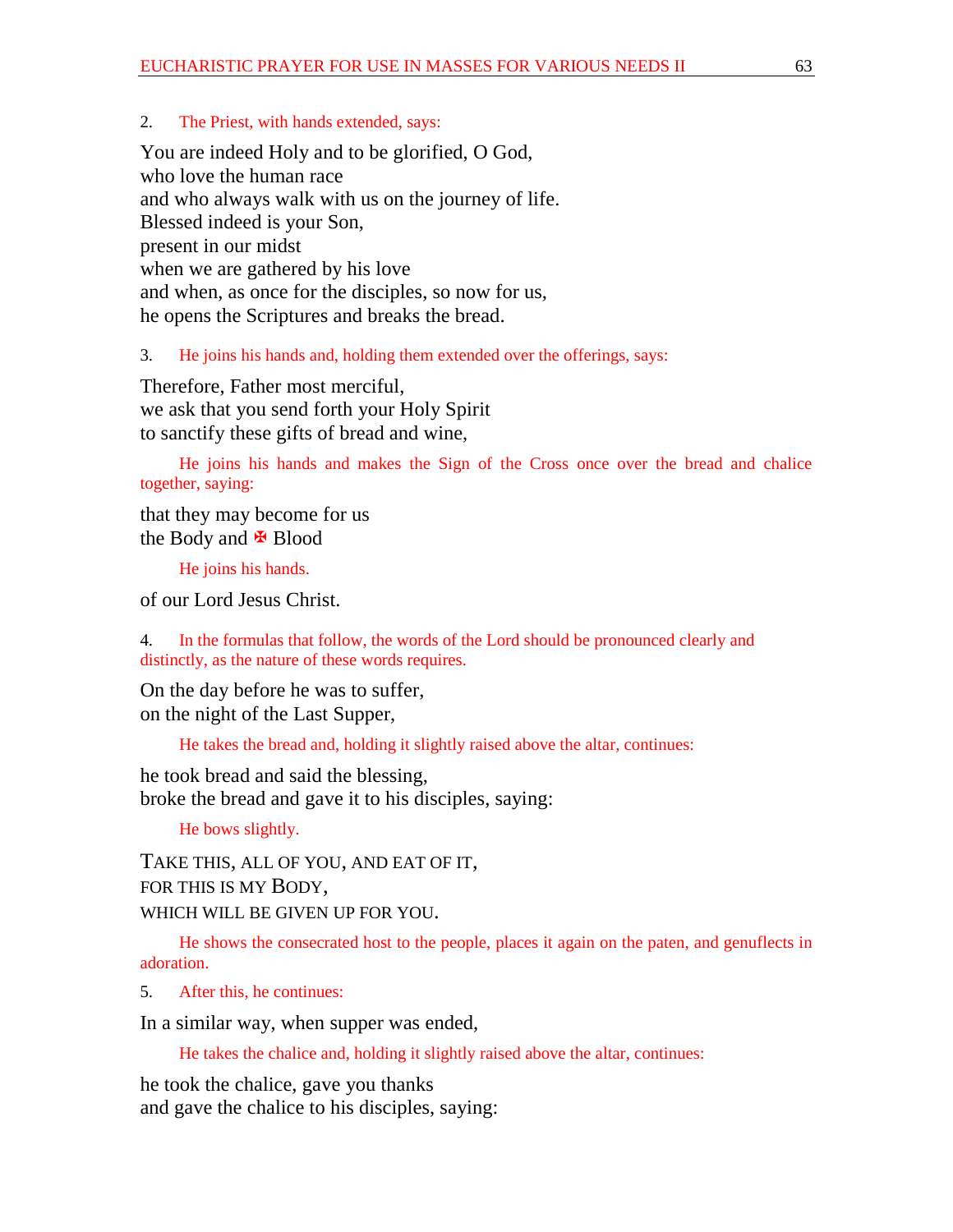### He bows slightly.

TAKE THIS, ALL OF YOU, AND DRINK FROM IT, FOR THIS IS THE CHALICE OF MY BLOOD, THE BLOOD OF THE NEW AND ETERNAL COVENANT, WHICH WILL BE POURED OUT FOR YOU AND FOR MANY FOR THE FORGIVENESS OF SINS.

# DO THIS IN MEMORY OF ME.

He shows the chalice to the people, places it on the corporal, and genuflects in adoration.

# 6. Then he says:

The mystery of faith.

And the people continue, acclaiming:

We proclaim your Death, O Lord, and profess your Resurrection until you come again.

# Or:

When we eat this Bread and drink this Cup, we proclaim your Death, O Lord, until you come again.

# Or:

Save us, Savior of the world, for by your Cross and Resurrection you have set us free.

# 7. Then the Priest, with hands extended, says:

Therefore, holy Father,

as we celebrate the memorial of Christ your Son, our Savior, whom you led through his Passion and Death on the Cross to the glory of the Resurrection, and whom you have seated at your right hand, we proclaim the work of your love until he comes again and we offer you the Bread of life and the Chalice of blessing.

Look with favor on the oblation of your Church, in which we show forth the paschal Sacrifice of Christ that has been handed on to us, and grant that, by the power of the Spirit of your love, we may be counted now and until the day of eternity among the members of your Son, in whose Body and Blood we have communion.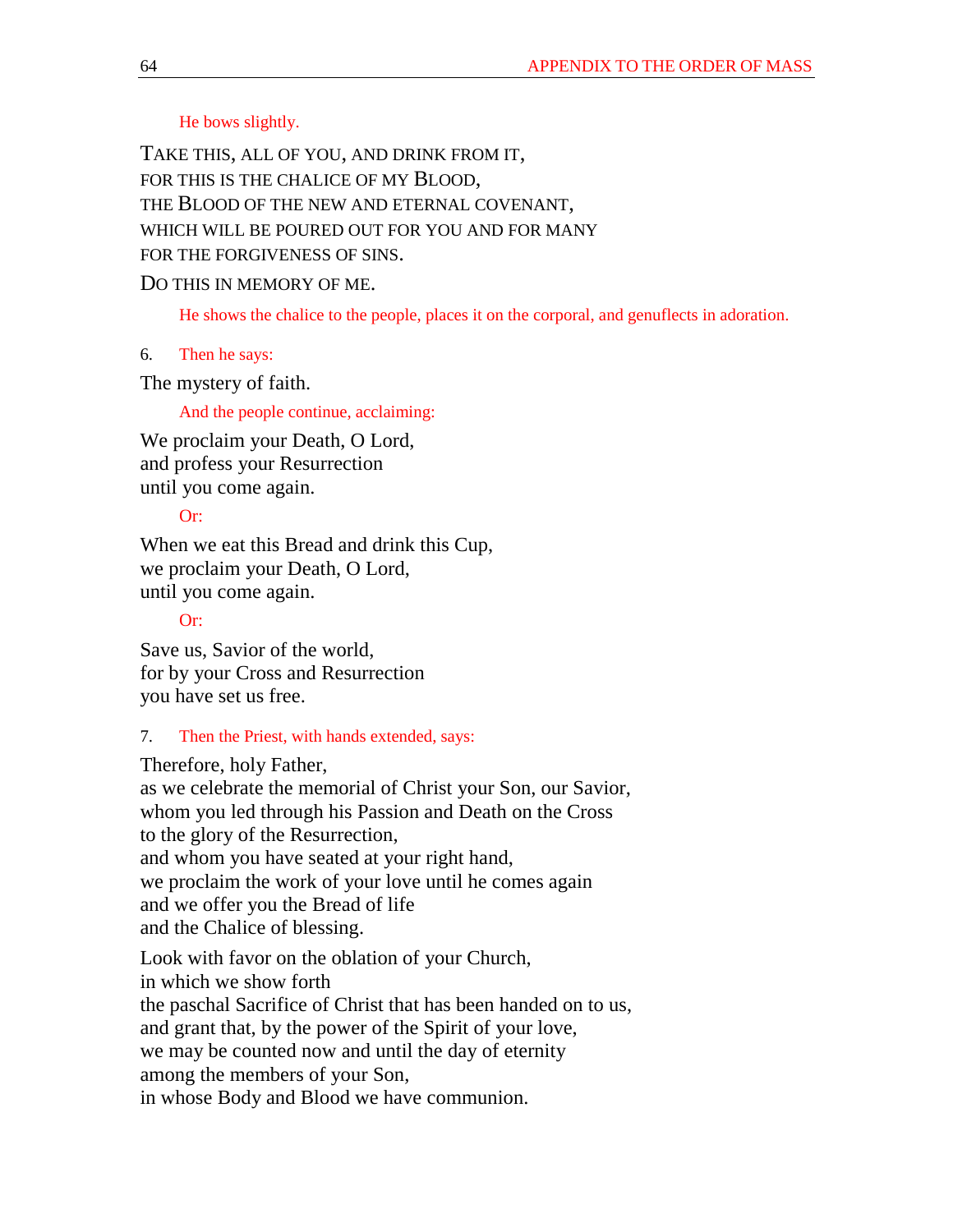And so, having called us to your table, Lord, confirm us in unity, so that, together with  $N$ . our Pope and  $N$ . our Bishop, with all Bishops, Priests and Deacons, and your entire people, as we walk your ways with faith and hope, we may strive to bring joy and trust into the world.

Remember our brothers and sisters (N. and N.), who have fallen asleep in the peace of your Christ, and all the dead, whose faith you alone have known. Admit them to rejoice in the light of your face, and in the resurrection give them the fullness of life.

Grant also to us, when our earthly pilgrimage is done, that we may come to an eternal dwelling place and live with you for ever; there, in communion with the Blessed Virgin Mary, Mother of God, with the Apostles and Martyrs, (with Saint N.: the Saint of the day or Patron) and with all the Saints, we shall praise and exalt you

He joins his hands.

through Jesus Christ, your Son.

8. He takes the chalice and the paten with the host and, raising both, he says:

Through him, and with him, and in him, O God, almighty Father, in the unity of the Holy Spirit, all glory and honor is yours, for ever and ever.

The people acclaim:

Amen.

 $\overline{a}$ 

Then follows the Communion Rite, p. 000.

<sup>\*</sup> Mention may be made here of the Coadjutor Bishop or of Auxiliary Bishops, as noted in the *General Instruction of the Roman Missal*, no. 149.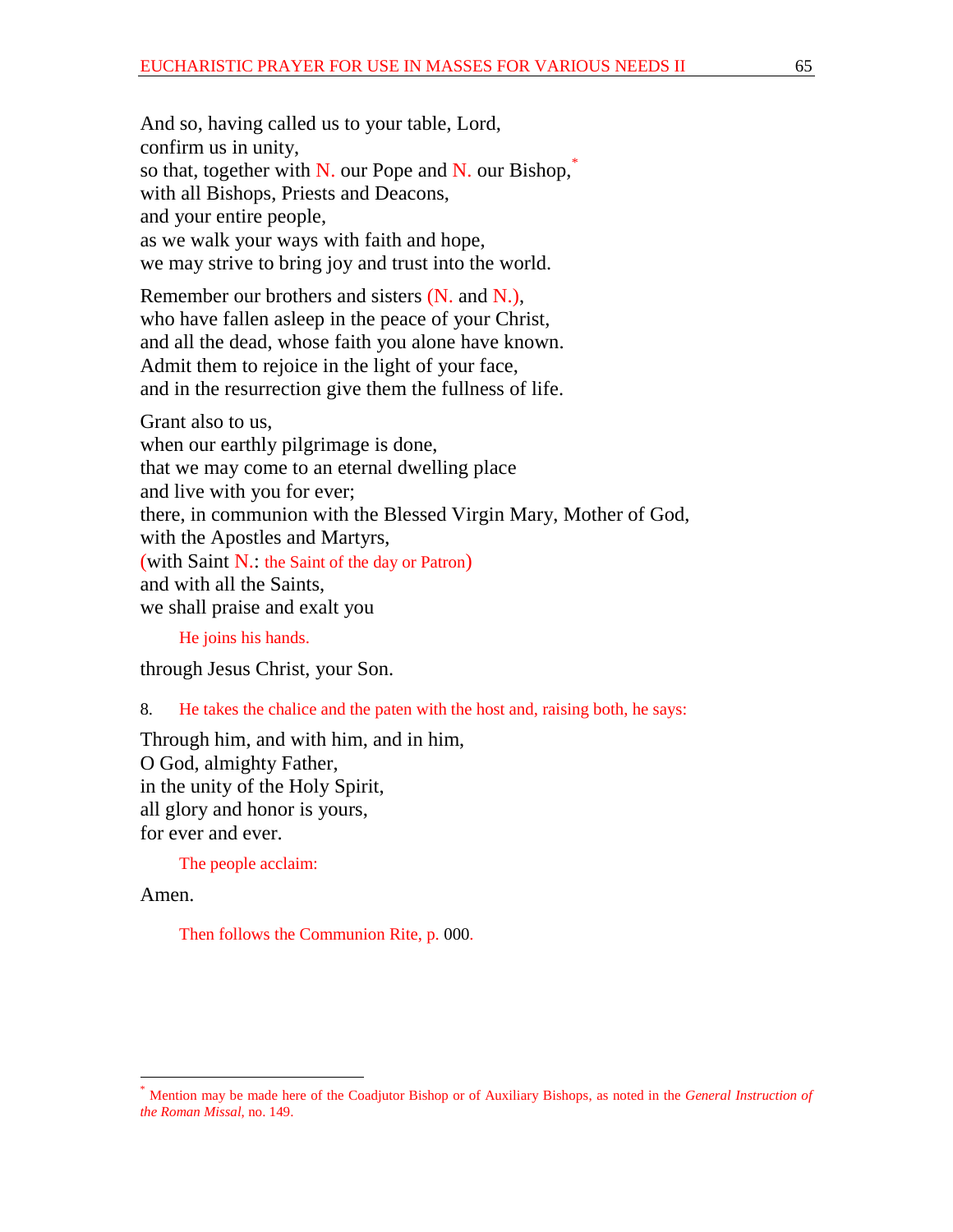# III

# Jesus, the Way to the Father

1. The following form of this Eucharistic Prayer is appropriately used with Mass formularies such as, For the Evangelization of Peoples, For Persecuted Christians, For the Nation or State, For Those in Public Office, For a Governing Assembly, At the Beginning of the Civil Year, and For the Progress of Peoples.

Text without music:

- V. The Lord be with you.
- R. And with your spirit.
- V. Lift up your hearts.
- R. We lift them up to the Lord.
- V. Let us give thanks to the Lord our God.
- R. It is right and just.

It is truly right and just, our duty and our salvation, always and everywhere to give you thanks, holy Father, Lord of heaven and earth, through Christ our Lord.

For by your Word you created the world and you govern all things in harmony. You gave us the same Word made flesh as Mediator, and he has spoken your words to us and called us to follow him. He is the way that leads us to you, the truth that sets us free, the life that fills us with gladness.

Through your Son you gather men and women, whom you made for the glory of your name, into one family, redeemed by the Blood of his Cross and signed with the seal of the Spirit.

Therefore now and for ages unending, with all the Angels, we proclaim your glory, as in joyful celebration we acclaim: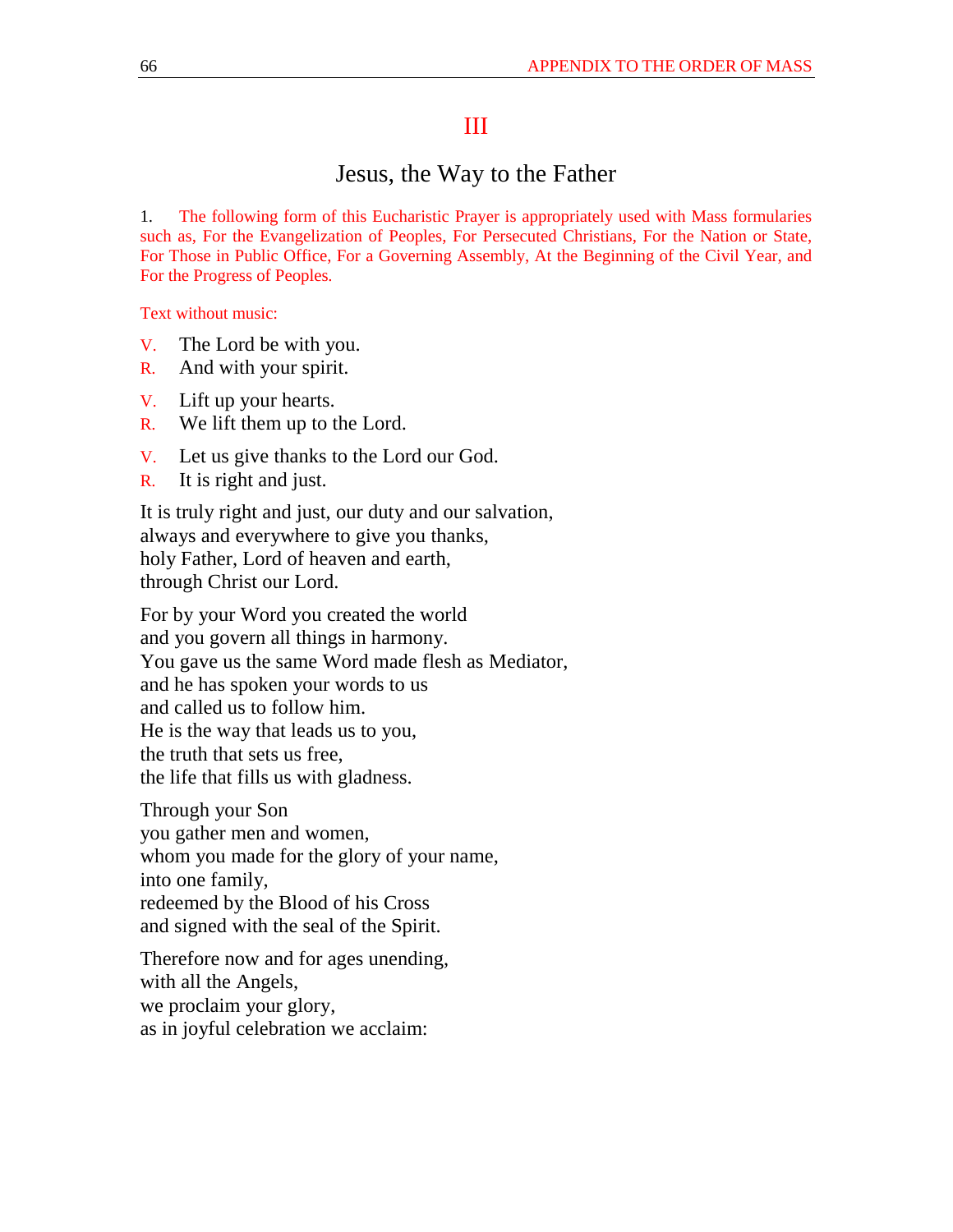Holy, Holy, Holy Lord God of hosts. Heaven and earth are full of your glory. Hosanna in the highest. Blessed is he who comes in the name of the Lord. Hosanna in the highest.

# 2. The Priest, with hands extended, says:

You are indeed Holy and to be glorified, O God, who love the human race and who always walk with us on the journey of life. Blessed indeed is your Son, present in our midst when we are gathered by his love and when, as once for the disciples, so now for us, he opens the Scriptures and breaks the bread.

3. He joins his hands and, holding them extended over the offerings, says:

Therefore, Father most merciful, we ask that you send forth your Holy Spirit to sanctify these gifts of bread and wine,

He joins his hands and makes the Sign of the Cross once over the bread and chalice together, saying:

that they may become for us the Body and  $\blacktriangleright$  Blood

He joins his hands.

of our Lord Jesus Christ.

4. In the formulas that follow, the words of the Lord should be pronounced clearly and distinctly, as the nature of these words requires.

On the day before he was to suffer, on the night of the Last Supper,

He takes the bread and, holding it slightly raised above the altar, continues:

he took bread and said the blessing, broke the bread and gave it to his disciples, saying:

He bows slightly.

TAKE THIS, ALL OF YOU, AND EAT OF IT, FOR THIS IS MY BODY, WHICH WILL BE GIVEN UP FOR YOU.

He shows the consecrated host to the people, places it again on the paten, and genuflects in adoration.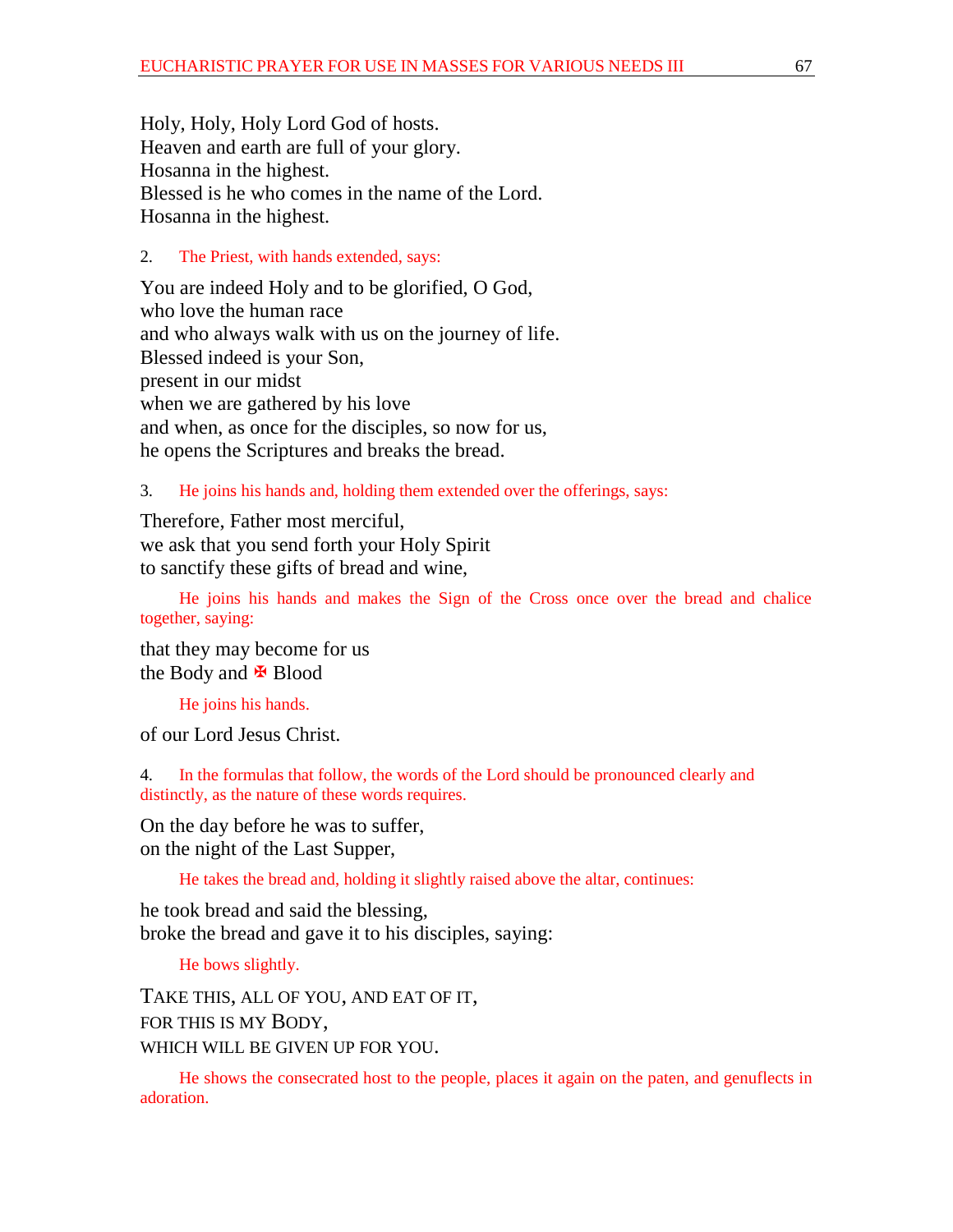5. After this, he continues:

In a similar way, when supper was ended,

He takes the chalice and, holding it slightly raised above the altar, continues:

he took the chalice, gave you thanks and gave the chalice to his disciples, saying:

He bows slightly.

TAKE THIS, ALL OF YOU, AND DRINK FROM IT, FOR THIS IS THE CHALICE OF MY BLOOD, THE BLOOD OF THE NEW AND ETERNAL COVENANT, WHICH WILL BE POURED OUT FOR YOU AND FOR MANY FOR THE FORGIVENESS OF SINS.

# DO THIS IN MEMORY OF ME.

He shows the chalice to the people, places it on the corporal, and genuflects in adoration.

6. Then he says:

The mystery of faith.

And the people continue, acclaiming:

We proclaim your Death, O Lord, and profess your Resurrection until you come again.

# Or:

When we eat this Bread and drink this Cup, we proclaim your Death, O Lord, until you come again.

# Or:

Save us, Savior of the world, for by your Cross and Resurrection you have set us free.

# 7. Then the Priest, with hands extended, says:

Therefore, holy Father, as we celebrate the memorial of Christ your Son, our Savior, whom you led through his Passion and Death on the Cross to the glory of the Resurrection, and whom you have seated at your right hand, we proclaim the work of your love until he comes again and we offer you the Bread of life and the Chalice of blessing.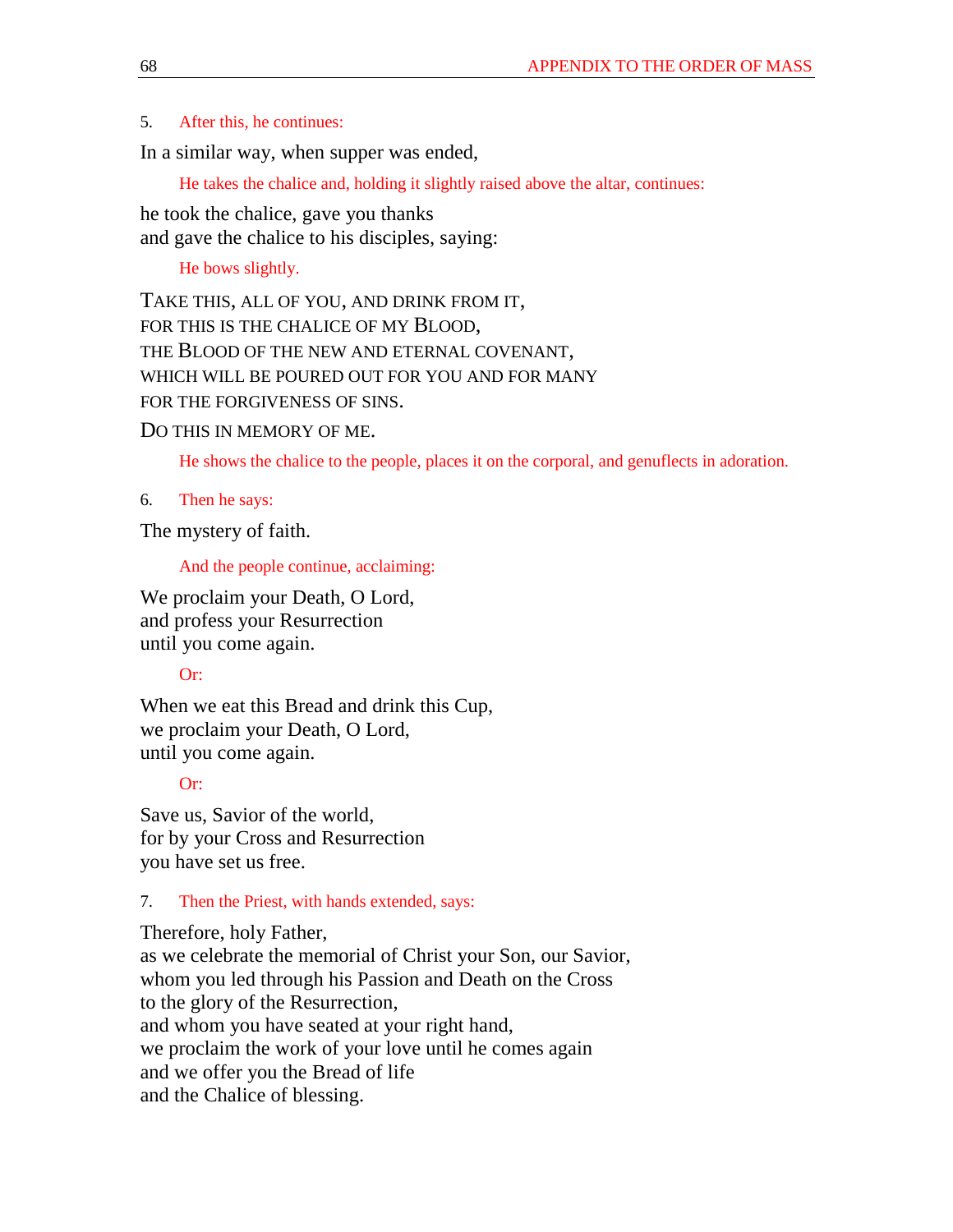Look with favor on the oblation of your Church, in which we show forth the paschal Sacrifice of Christ that has been handed on to us, and grant that, by the power of the Spirit of your love, we may be counted now and until the day of eternity among the members of your Son, in whose Body and Blood we have communion.

By our partaking of this mystery, almighty Father, give us life through your Spirit, grant that we may be conformed to the image of your Son, and confirm us in the bond of communion, together with  $N$ . our Pope and  $N$ . our Bishop, with all other Bishops, with Priests and Deacons, and with your entire people.

Grant that all the faithful of the Church, looking into the signs of the times by the light of faith, may constantly devote themselves to the service of the Gospel.

Keep us attentive to the needs of all that, sharing their grief and pain, their joy and hope, we may faithfully bring them the good news of salvation and go forward with them along the way of your Kingdom.

Remember our brothers and sisters (N. and N.), who have fallen asleep in the peace of your Christ, and all the dead, whose faith you alone have known. Admit them to rejoice in the light of your face, and in the resurrection give them the fullness of life.

Grant also to us,

when our earthly pilgrimage is done, that we may come to an eternal dwelling place and live with you for ever; there, in communion with the Blessed Virgin Mary, Mother of God, with the Apostles and Martyrs, (with Saint N.: the Saint of the day or Patron) and with all the Saints, we shall praise and exalt you

 $\overline{a}$ \* Mention may be made here of the Coadjutor Bishop or of Auxiliary Bishops, as noted in the *General Instruction of the Roman Missal*, no. 149.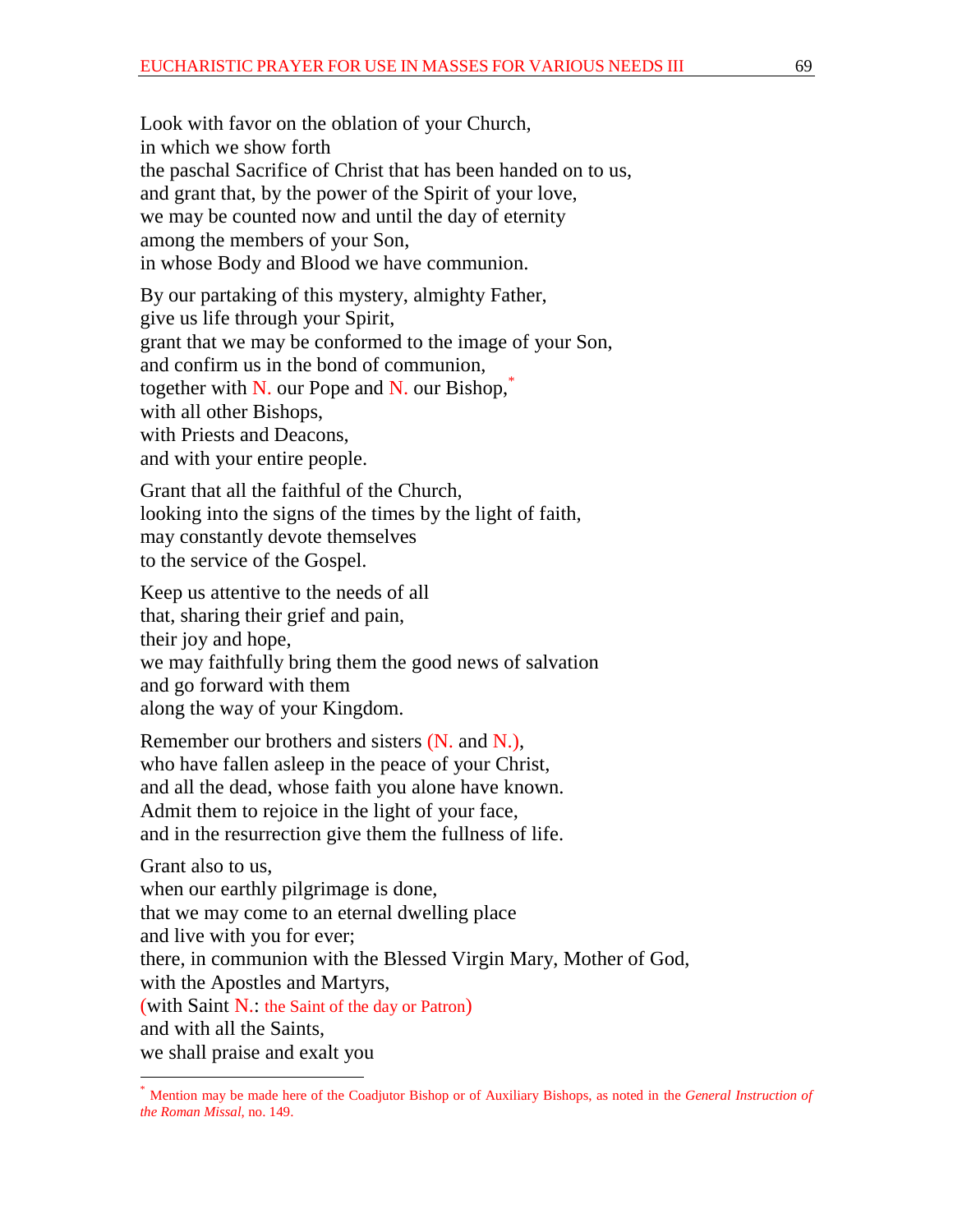He joins his hands.

through Jesus Christ, your Son.

8. He takes the chalice and the paten with the host and, raising both, he says:

Through him, and with him, and in him, O God, almighty Father, in the unity of the Holy Spirit, all glory and honor is yours, for ever and ever.

The people acclaim:

Amen.

Then follows the Communion Rite, p. 000.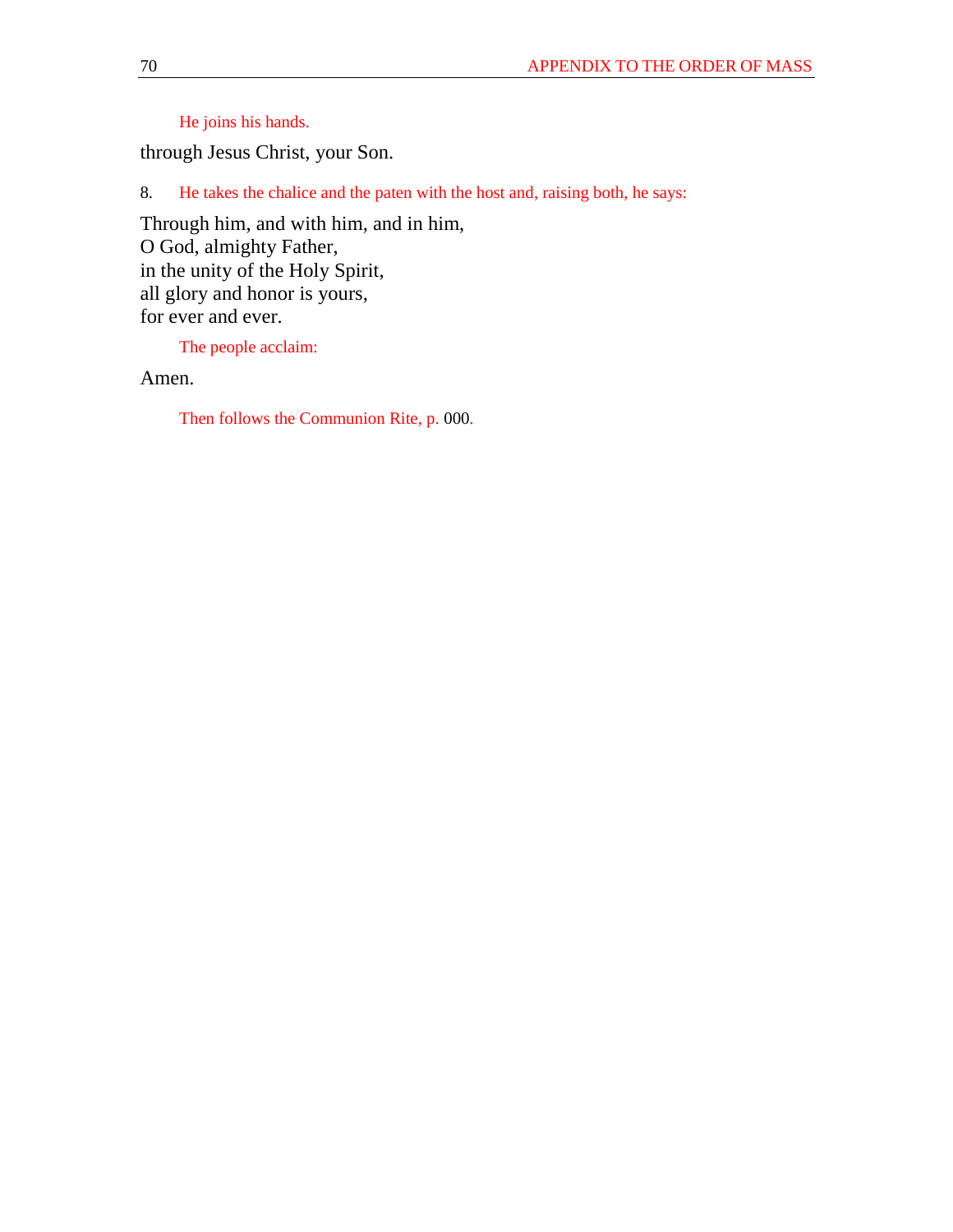# IV

# Jesus, Who Went About Doing Good

1. The following form of this Eucharistic Prayer is appropriately used with Mass formularies such as, For Refugees and Exiles, In Time of Famine or For Those Suffering Hunger, For Our Oppressors, For Those Held in Captivity, For Those in Prison, For the Sick, For the Dying, For the Grace of a Happy Death, and In Any Need.

Text without music:

- V. The Lord be with you.
- R. And with your spirit.
- V. Lift up your hearts.
- R. We lift them up to the Lord.
- V. Let us give thanks to the Lord our God.
- R. It is right and just.

It is truly right and just, our duty and our salvation, always and everywhere to give you thanks, Father of mercies and faithful God.

For you have given us Jesus Christ, your Son, as our Lord and Redeemer.

He always showed compassion for children and for the poor, for the sick and for sinners, and he became a neighbor to the oppressed and the afflicted.

By word and deed he announced to the world that you are our Father and that you care for all your sons and daughters.

And so, with all the Angels and Saints, we exalt and bless your name and sing the hymn of your glory, as without end we acclaim:

Holy, Holy, Holy Lord God of hosts. Heaven and earth are full of your glory. Hosanna in the highest. Blessed is he who comes in the name of the Lord. Hosanna in the highest.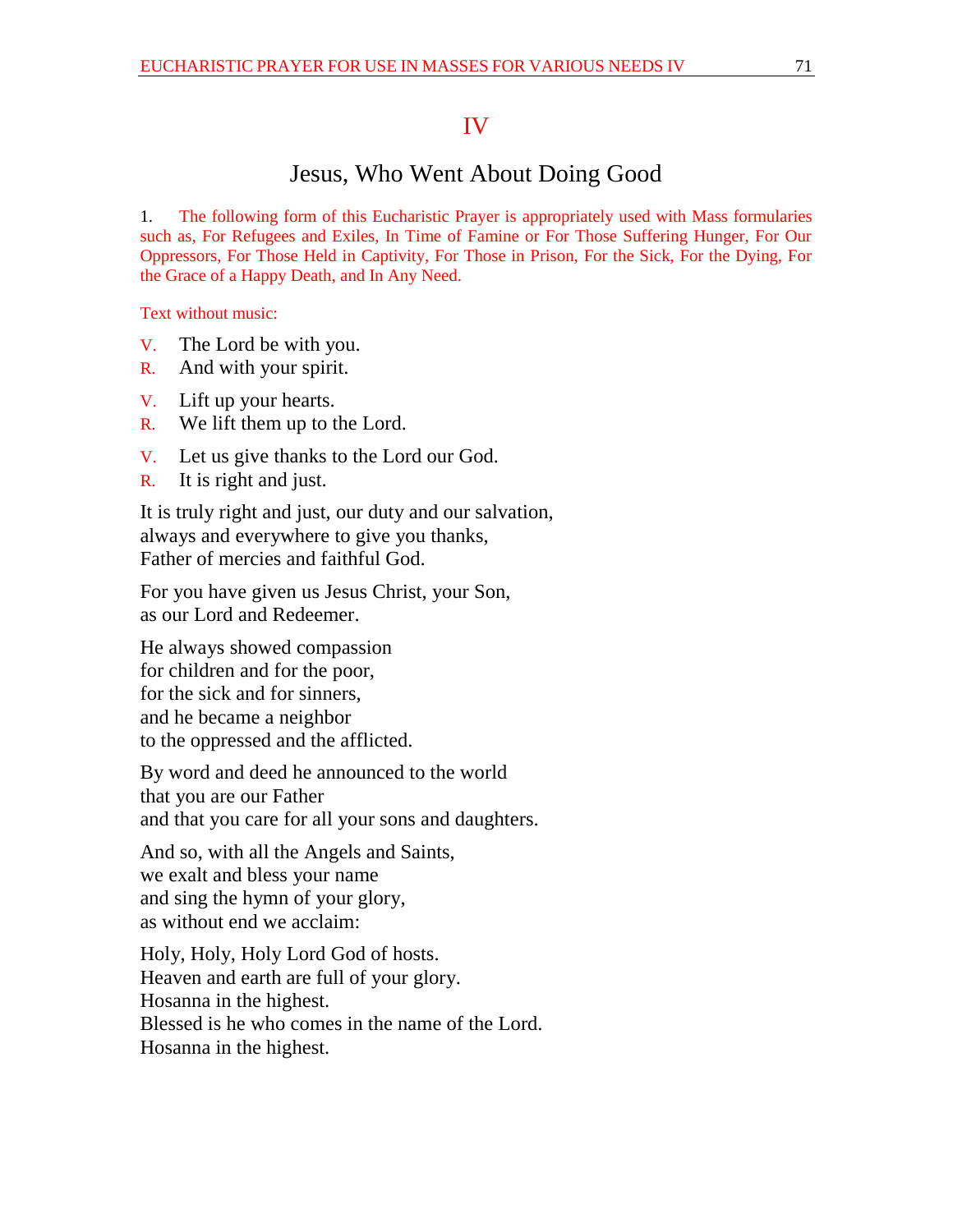2. The Priest, with hands extended, says:

You are indeed Holy and to be glorified, O God, who love the human race and who always walk with us on the journey of life. Blessed indeed is your Son, present in our midst when we are gathered by his love and when, as once for the disciples, so now for us, he opens the Scriptures and breaks the bread.

3. He joins his hands and, holding them extended over the offerings, says:

Therefore, Father most merciful, we ask that you send forth your Holy Spirit to sanctify these gifts of bread and wine,

He joins his hands and makes the Sign of the Cross once over the bread and chalice together, saying:

that they may become for us the Body and  $\blacktriangleright$  Blood

He joins his hands.

of our Lord Jesus Christ.

4. In the formulas that follow, the words of the Lord should be pronounced clearly and distinctly, as the nature of these words requires.

On the day before he was to suffer, on the night of the Last Supper,

He takes the bread and, holding it slightly raised above the altar, continues:

he took bread and said the blessing, broke the bread and gave it to his disciples, saying:

He bows slightly.

TAKE THIS, ALL OF YOU, AND EAT OF IT, FOR THIS IS MY BODY, WHICH WILL BE GIVEN UP FOR YOU.

He shows the consecrated host to the people, places it again on the paten, and genuflects in adoration.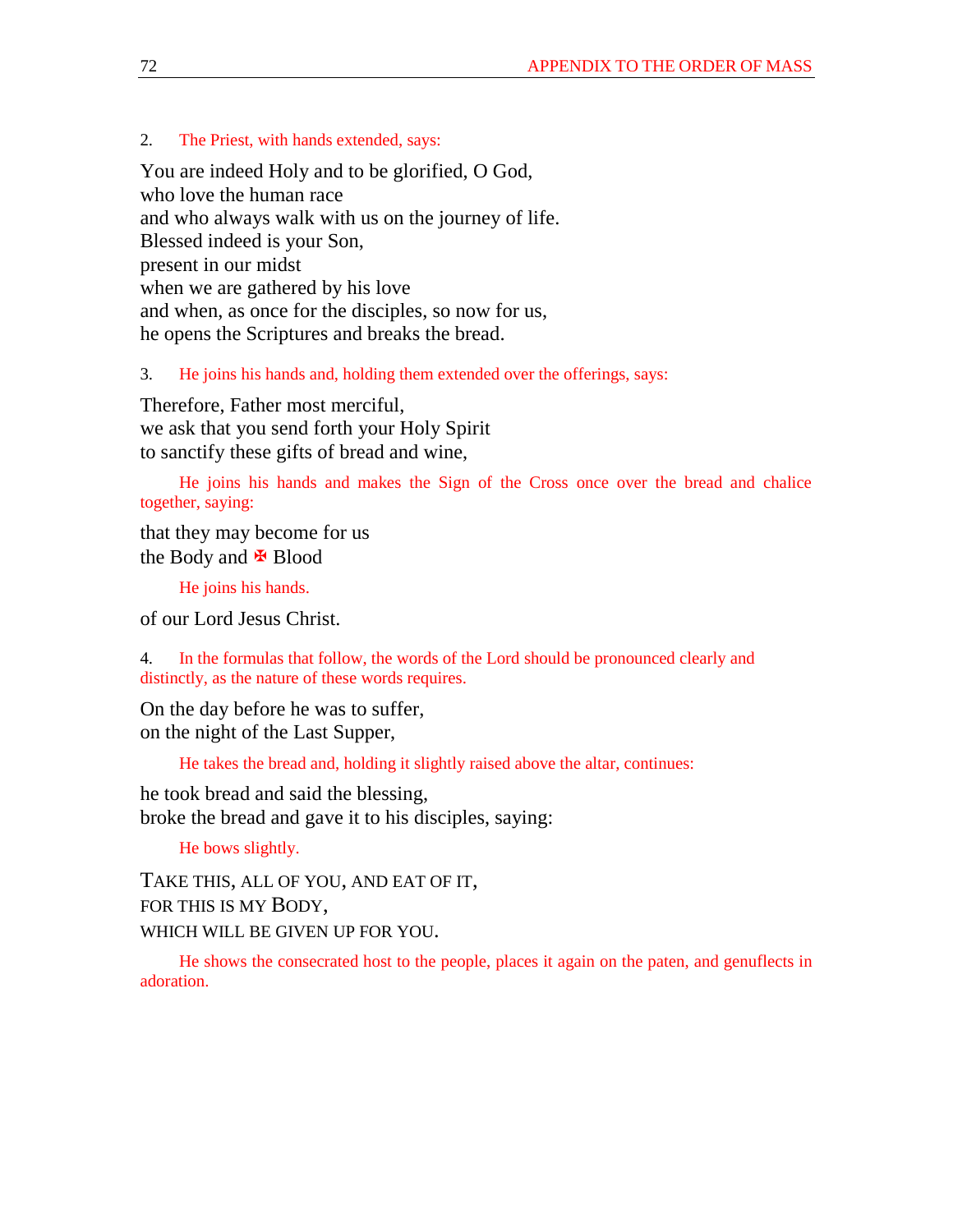# 5. After this, he continues:

In a similar way, when supper was ended,

He takes the chalice and, holding it slightly raised above the altar, continues:

he took the chalice, gave you thanks and gave the chalice to his disciples, saying:

# He bows slightly.

TAKE THIS, ALL OF YOU, AND DRINK FROM IT, FOR THIS IS THE CHALICE OF MY BLOOD. THE BLOOD OF THE NEW AND ETERNAL COVENANT, WHICH WILL BE POURED OUT FOR YOU AND FOR MANY FOR THE FORGIVENESS OF SINS.

# DO THIS IN MEMORY OF ME.

He shows the chalice to the people, places it on the corporal, and genuflects in adoration.

6. Then he says:

The mystery of faith.

And the people continue, acclaiming:

We proclaim your Death, O Lord, and profess your Resurrection until you come again.

# Or:

When we eat this Bread and drink this Cup, we proclaim your Death, O Lord, until you come again.

# Or:

Save us, Savior of the world, for by your Cross and Resurrection you have set us free.

# 7. Then the Priest, with hands extended, says:

Therefore, holy Father,

as we celebrate the memorial of Christ your Son, our Savior, whom you led through his Passion and Death on the Cross to the glory of the Resurrection, and whom you have seated at your right hand, we proclaim the work of your love until he comes again and we offer you the Bread of life and the Chalice of blessing.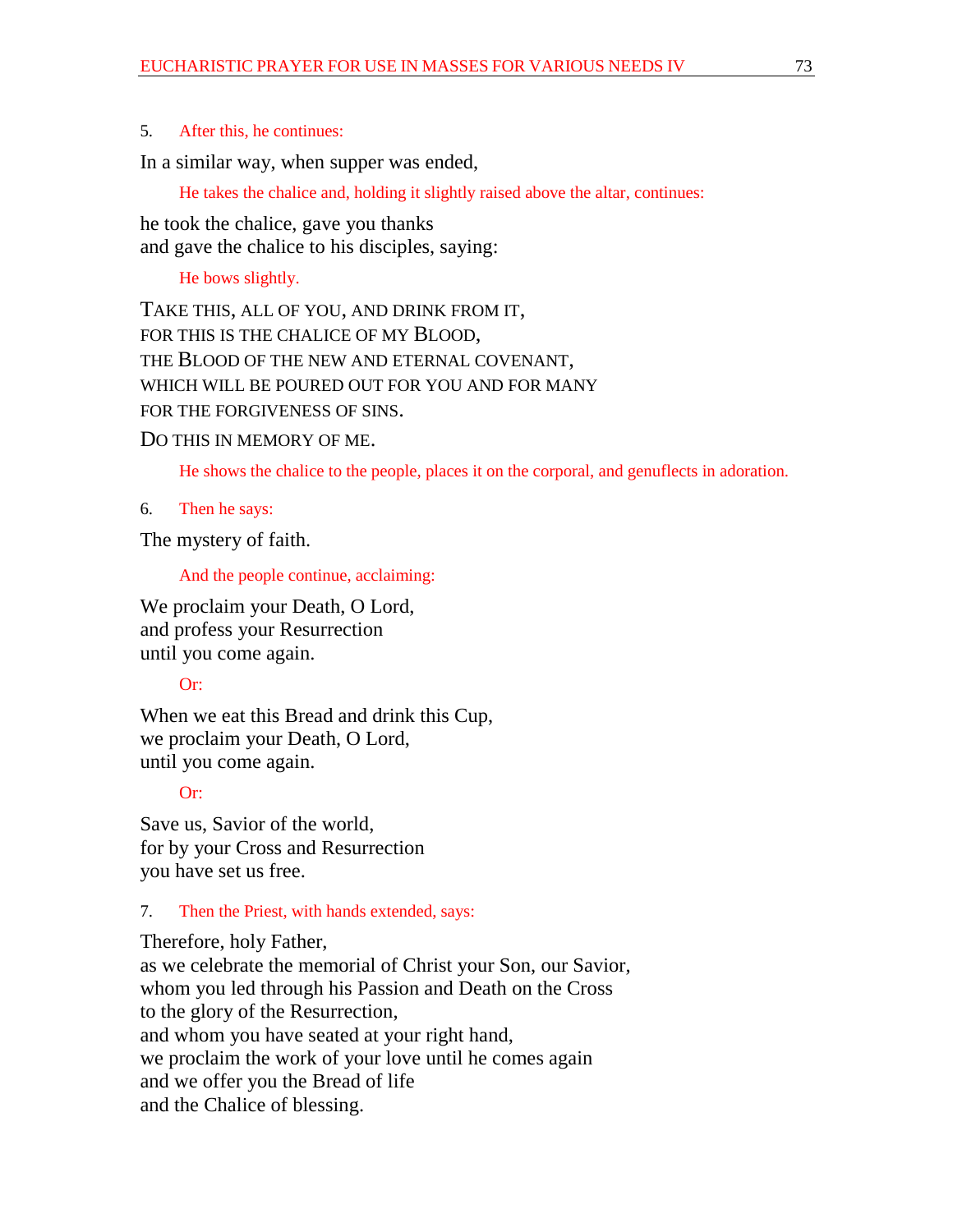Look with favor on the oblation of your Church, in which we show forth the paschal Sacrifice of Christ that has been handed on to us, and grant that, by the power of the Spirit of your love, we may be counted now and until the day of eternity among the members of your Son, in whose Body and Blood we have communion.

Bring your Church, O Lord, to perfect faith and charity, together with  $N$ . our Pope and  $N$ . our Bishop, with all Bishops, Priests and Deacons, and the entire people you have made your own.

Open our eyes

to the needs of our brothers and sisters;

inspire in us words and actions

to comfort those who labor and are burdened.

Make us serve them truly,

after the example of Christ and at his command.

And may your Church stand as a living witness

to truth and freedom,

to peace and justice,

that all people may be raised up to a new hope.

Remember our brothers and sisters (N. and N.), who have fallen asleep in the peace of your Christ, and all the dead, whose faith you alone have known. Admit them to rejoice in the light of your face, and in the resurrection give them the fullness of life.

Grant also to us,

when our earthly pilgrimage is done, that we may come to an eternal dwelling place and live with you for ever; there, in communion with the Blessed Virgin Mary, Mother of God, with the Apostles and Martyrs, (with Saint N.: the Saint of the day or Patron) and with all the Saints, we shall praise and exalt you

He joins his hands.

 $\overline{a}$ 

through Jesus Christ, your Son.

<sup>\*</sup> Mention may be made here of the Coadjutor Bishop or of Auxiliary Bishops, as noted in the *General Instruction of the Roman Missal*, no. 149.